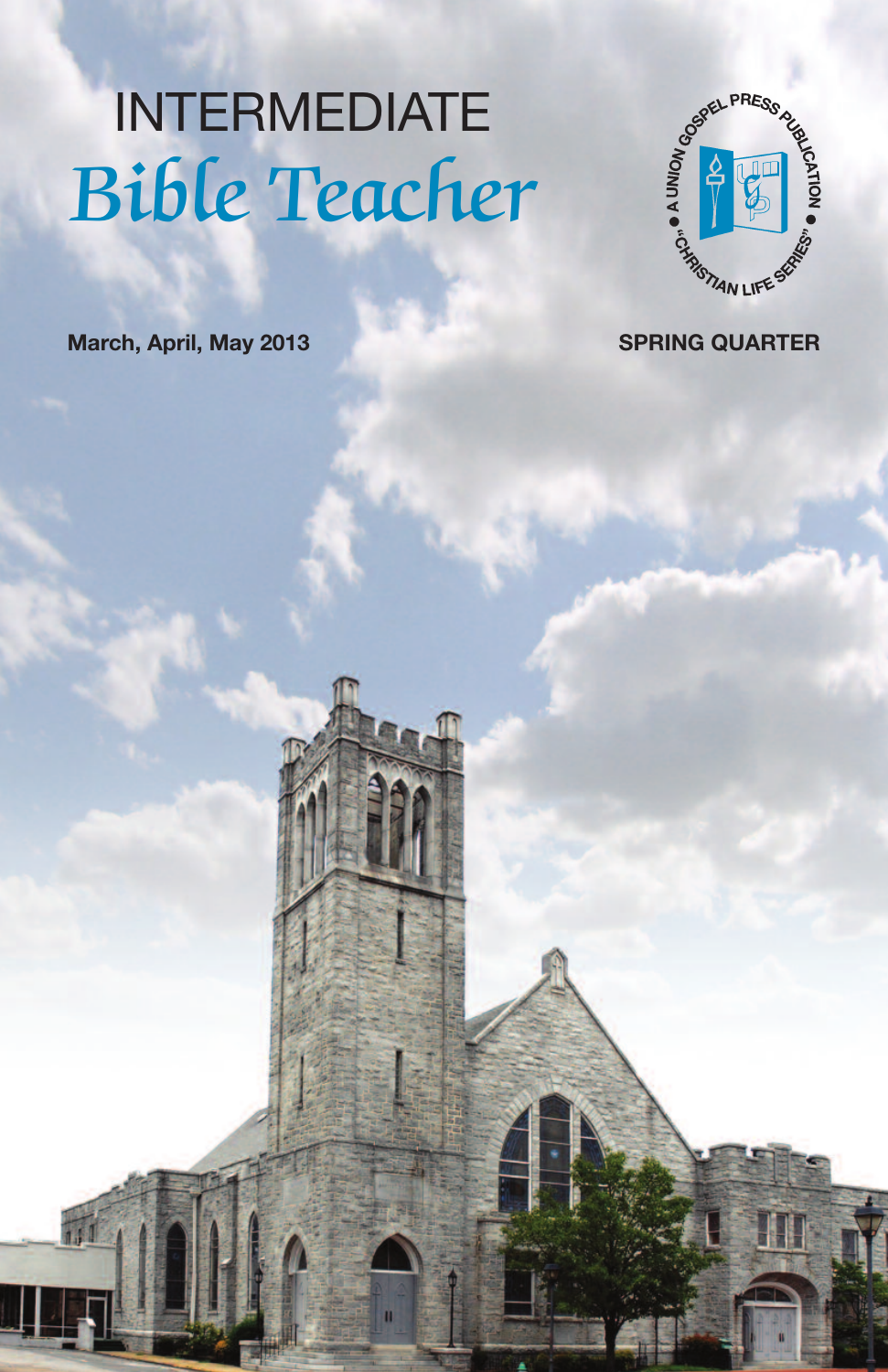COVER:

Ebenezer Baptist Church 728 Effingham Street Portsmouth, Virginia 23704

PHOTO SUBMITTED BY: Deacon Frank James Jr.

Ebenezer Baptist Church was organized in 1865 by seven former slaves. The structure was built in April 1871.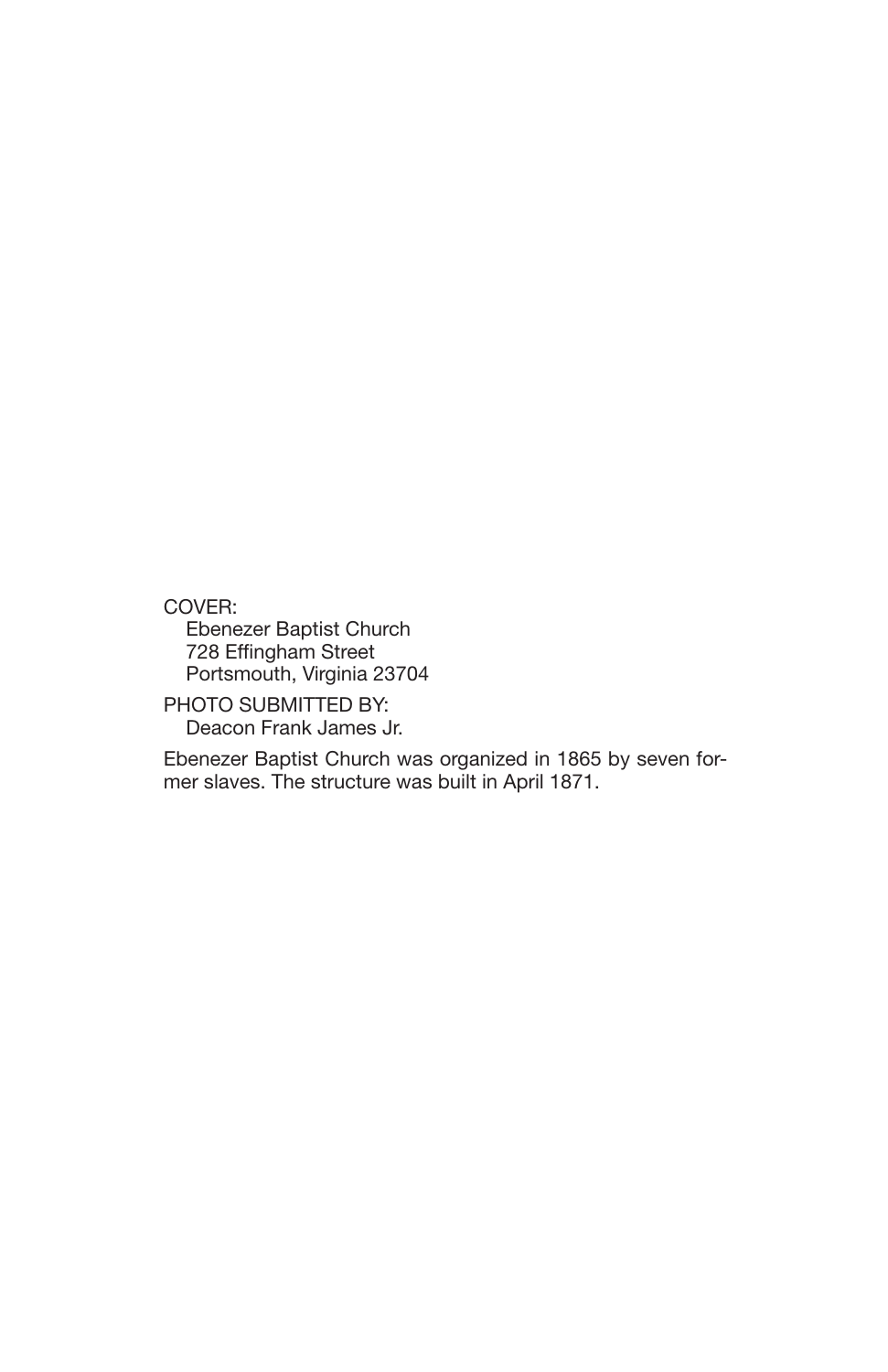#### **Vol. LXXVII No. 2**

# **Intermediate Bible Teacher**

### **SPRING QUARTER March, April, May 2013**

|--|--|

#### **Beyond the Present Time**

#### **UNIT I: The Kingdom of God**

#### **UNIT II: Resurrection Hope**

| 31 Mar.—Hope Restored (Easter)—Luke 24:13-21, 28-35 …………………………………………… 25 |  |
|--------------------------------------------------------------------------|--|
|                                                                          |  |
|                                                                          |  |
|                                                                          |  |
|                                                                          |  |
|                                                                          |  |

#### **UNIT III: A Call to Holy Living**

**Editor in Chief: Grace M. Todd**

**Writer: Stephen Petrie**

**Edited and published quarterly by THE INCORPORATED TRUSTEES OF THE GOSPEL WORKER SOCIETY UNION GOSPEL PRESS DIVISION**

**Rev. W. B. Musselman, Founder**

**Beryl C. Bidlen, President Emeritus**

**Price: \$1.90 per quarter \$7.60 per year**

#### **ISBN 978-1-936897-71-1**

Lessons based on International Sunday School Lessons; the International Bible Lessons for Christian Teaching, copyright © 2009 by the Committee on the Uniform Series and used with permission. Edited and published quarterly by The Incorporated Trustees of the Gospel Worker Society, Union Gospel Press Division, 2000 Brookpark Road, Cleveland, Ohio 44109-5812. Mailing address: P.O. Box 6059, Cleveland, Ohio 44101-1059. www.union gospelpress.com

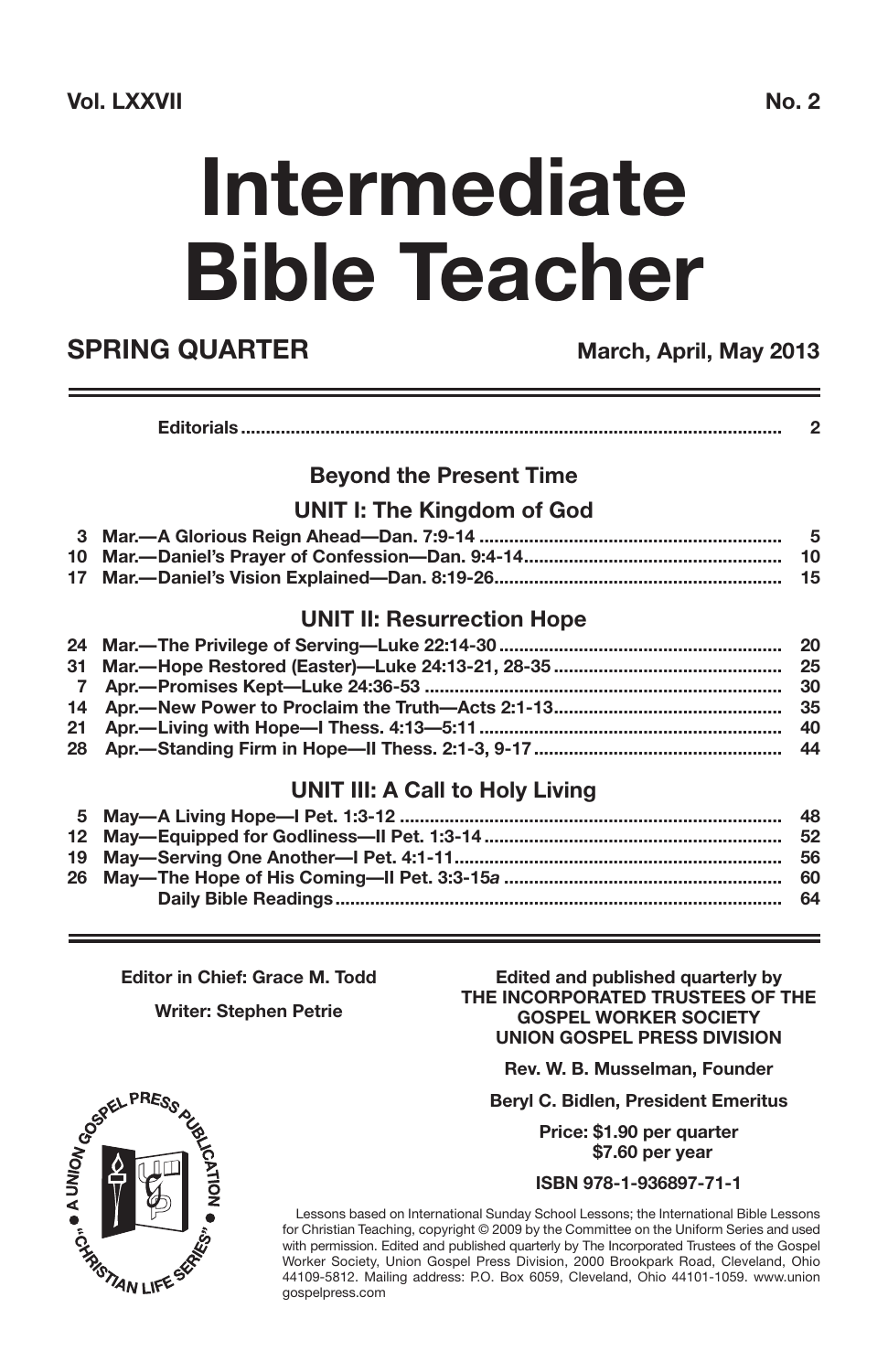### WRITER'S FORECAST

Christians understand that this earthly life is not all that there is. But this life is important! In the series of Bible studies you are about to begin, you and your students will look "Beyond the Present Time" and apply what you learn to life here and now.

Lesson 1 presents an awesome vision God gave to the Prophet Daniel. It should comfort and encourage us to know that a Day of Judgment is coming and that God is the Supreme Judge.

In lesson 2 we will learn about prayer from Daniel's example. When he prayed, he relied on his knowledge of the character and will of God as revealed in the Scriptures.

Lesson 3 will consider another of Daniel's mysterious visions. He foresaw the suffering of God's people under the tyrant Antiochus Epiphanes and under the antichrist, whose career is still future.

In lesson 4 we will study Jesus' last supper with His apostles before He went to the cross. On that occasion He taught by word and example that serving others is an honored privilege in His kingdom.

Lesson 5 looks at the experience of two disciples whose hope was restored when the risen Jesus visited them. He affirmed to them the Old Testament Scriptures as God's true witness to Himself.

In lesson 6 we will consider Jesus' first appearance to His gathered apostles after He rose from the dead. We also will study His Great Commission and His ascension to His Father in heaven.

Proclaiming the gospel to the world was the daunting assignment Jesus gave His followers. Lesson 7 will take us to the Feast of Pentecost in Jerusalem, where the Holy Spirit empowered them for the task.

Lesson 8 teaches us to look beyond death and to comfort one another as we watch and hope for Jesus' return. All who have died in Christ will rise again to live for eternity with Him.

Teachers of false doctrine sometimes trouble and confuse God's people. In lesson 9 we will be instructed to stand firm in the truth, trusting God to strengthen and establish us in His ways.

Lesson 10 reminds us that our faith is forward-looking. We rejoice in our salvation as we anticipate the reward reserved for us in heaven even as we endure many hardships on earth.

Lesson 11 considers the abundance of provision God has made for us to live the godly life. As we diligently seek to develop the Christian virtues, we gain assurance that our salvation is genuine.

Lesson 12 will teach us to live in light of Jesus' suffering and the promise of His return. That means living a sober, prayerful life in the service of our fellow saints, in accordance with the gifts God has given us.

God's perspective on time and eternity is different from ours. In lesson 13 we will be reminded to patiently and diligently live the godly life as we look beyond Judgment Day to God's new heaven and earth.

**PLEASE NOTE:** The Incorporated Trustees of the Gospel Worker Society, Union Gospel Press Division, most earnestly endeavors to proclaim fundamentally sound doctrine. The writers are prayerfully selected for their Bible knowledge and yieldedness to the Spirit of Truth, each writing in his own style as enlightened by the Holy Spirit. At best we know in part only. "They received the word with all readiness of mind, and searched the scriptures daily, whether those things were so" (Acts 17:11).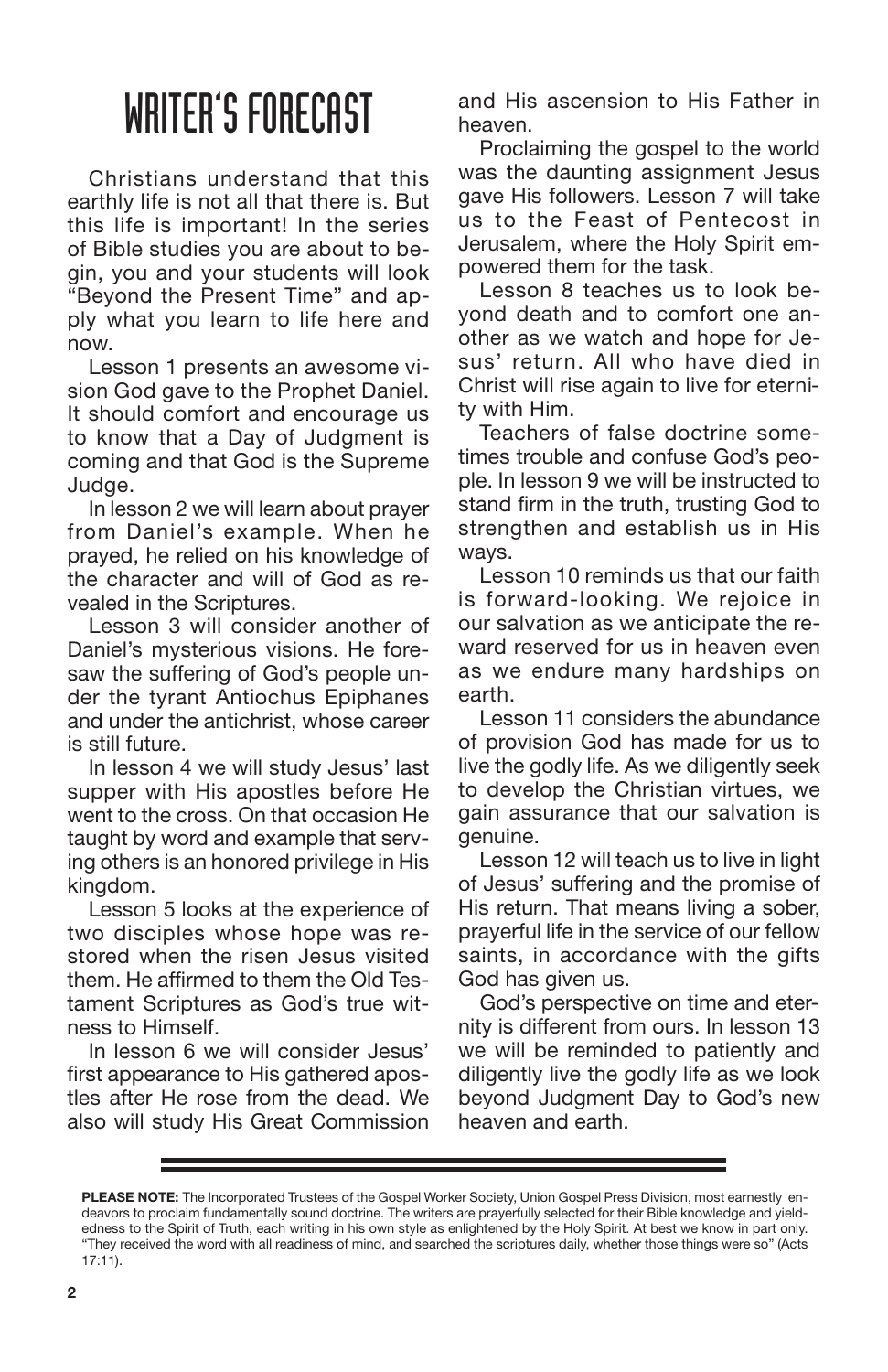### **We Need One Another**

The Bible describes several occasions when Jesus summoned people to follow Him. Each time He was speaking to individuals. But the journey He called them to would not be traveled with Jesus alone. Life with Christ is designed to be lived in fellowship with other believers.

It is true that the gospel of Jesus Christ calls its hearers to *personal* faith and obedience. It is just as true that we cannot properly live the Christian life as isolated individuals. When Jesus calls us. He calls us into the life of a body. Our fellowship is not only with Jesus but also "one with another" (I John 1:7).

Often the world around us does not encourage us to think in terms of community and fellowship. In the American tradition, for example, the emphasis is on individual effort and success. People are encouraged to strive and achieve on their own. The popular culture glorifies the rugged individualist. The efforts and triumphs of the lone hero are praised and rewarded.

Furthermore, our modern, mobile society tends to weaken our sense of belonging. Sociologists have observed that Americans are becoming less connected than ever. The bonds that united communities, churches, and even families are no longer cherished and honored as they were in earlier generations.

Meanwhile, technology continues to transform the ways we live and interact. The social media Web sites enable us to have an unlimited number of Internet "friends"—without having personal contact or true friendship with any of them. These innovations affect the world of young people most of all. Now more than ever, the generation gap is a technology gap!



These trends tend to erode the vital, active fellowship that should thrive among Christ's followers. As a teacher of intermediates, you are a significant adult in the lives of adolescents at a crucially important age. As you guide them in Christian discipleship, are you helping them learn to live in fellowship with the people of God?

Your students are learning to think critically and independently. They are developing values and seeking to make decisions on their own. Although you may encounter negativism and rebellion in your students, remember that the influence of parents and teachers remains vitally important during these formative years.

What should a teacher of intermediates do? Start by fortifying your own understanding of what God has said about Christian community. Use a concordance to look up all the New Testament references that include the phrase "one another" (there are fortythree) or "one to another" (there are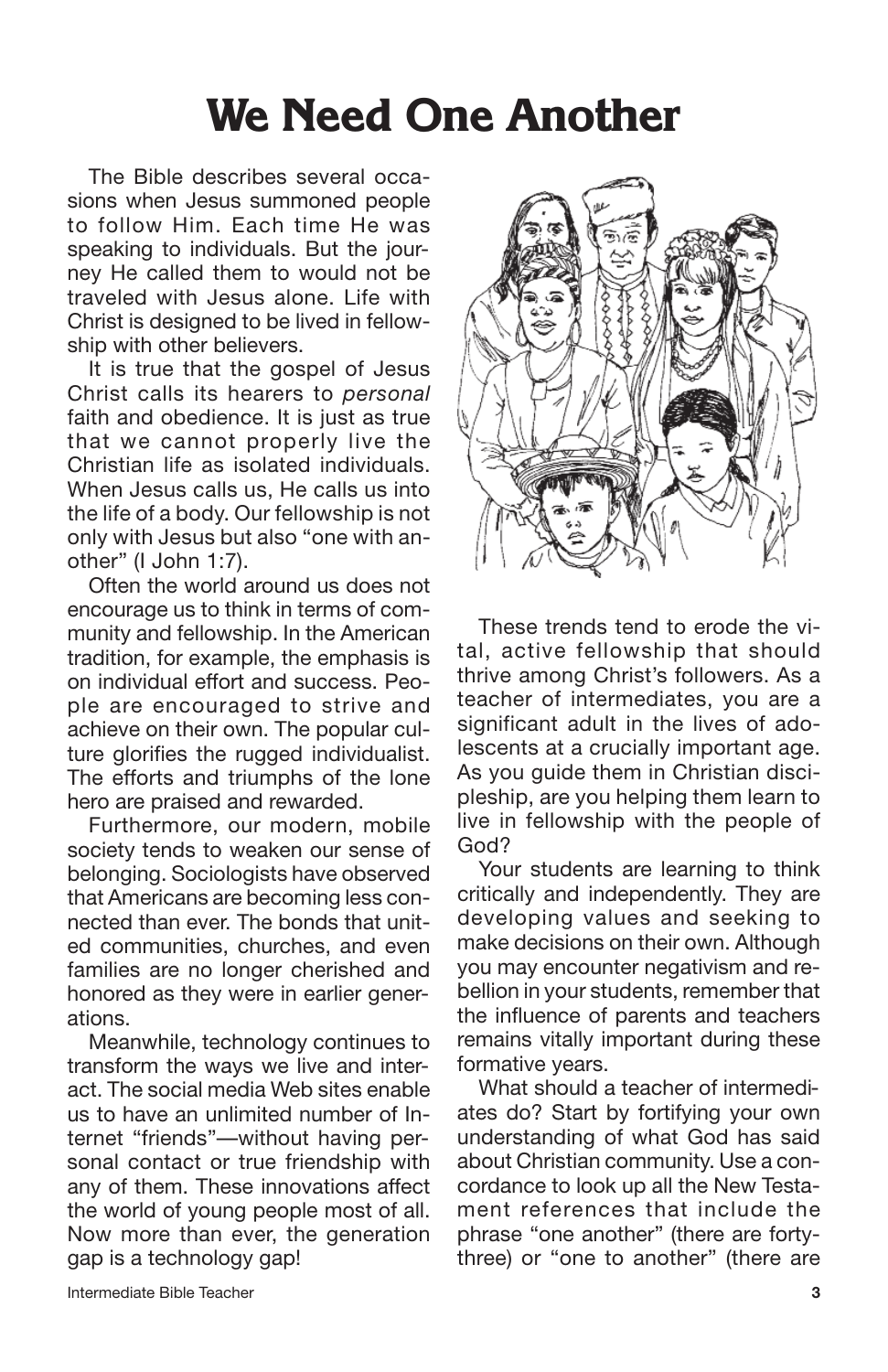twenty). Most of them give us instruction for living in dynamic fellowship with other Christians.

You will find that the supreme principle that governs Christian community is the law of love. Jesus instructed His disciples, "This is my commandment, That ye love one another, as I have loved you" (John 15:12).

That is a tall order, but the Bible teaches us to take Jesus' sacrifice as our model: "Hereby perceive we the love of God, because he laid down his life for us: and we ought to lay down our lives for the brethren" (I John 3:16).

Do you find that such self-sacrificing love is not in you? The only way to have this love for your brothers and sisters in the Lord is for God to give it to you: "The love of God is shed abroad in our hearts by the Holy Ghost which is given unto us" (Rom. 5:5).

Amazingly, we stand in a line of love that is eternal. Before creation existed, there was love among the Persons of the Godhead. Jesus prayed to His Father in heaven, "Thou lovedst me before the foundation of the world. . . . And I have declared unto them thy name, . . . that the love wherewith thou hast loved me may be in them, and I in them" (John 17:24, 26).

Living in Christ's love means both giving and receiving. It means submitting, serving, admonishing, exhorting, forgiving, restoring, forbearing, comforting, humbling ourselves, confessing our faults, praying for others, building them up, and showing hospitality.

You must decide that you will not go it alone in your task as a teacher. Enlist a partner who will support your labors with faithful, fervent prayer. Our efforts as teachers will produce the results we seek only as the Holy Spirit works in our hearts and in the hearts of our students.

Try to connect with a few of your fellow teachers for mutual encouragement. Maybe you could meet occasionally for coffee and informal conversation. Attend the next teachers' meeting or training seminar. Even if you do not expect to gain from it, your presence and input may provide just the uplift another teacher needs.

If you have many years of experience in the classroom, make yourself available to a younger teacher who would benefit from your wisdom and insight. Or maybe you *are* that younger teacher who would benefit from having a seasoned mentor. Do not hesitate to take the initiative.

Next, look for ways to inject into your weekly lessons the importance of being connected in Christian fellowship. You want your students to develop the disciplines of the spiritual life and to live righteously amid a defiling culture. Emphasize that these essentials of the Christian life are best developed with the support and accountability of fellow believers.

Make sure your students understand that they have much to give to the family of God—not just in the distant future but now. Encourage them when they participate in volunteer service to the church and its members. Let them know that when they are present and involved in the life of the congregation, they provide great encouragement to the older people.

Finally, aim to make your class a place where hospitality and kindness prevail. Many teens and preteens endure harsh conditions at home, cruelty from their peers, and dangers in the street. By your example, seek to make your class a friendly, welcoming shelter for the lonely and needy ones among your students.

In this quarter's lessons we look forward to wonderful things that will happen when Jesus comes. In the meantime, the company of our fellow believers is where He calls us to worship and pray and work and wait.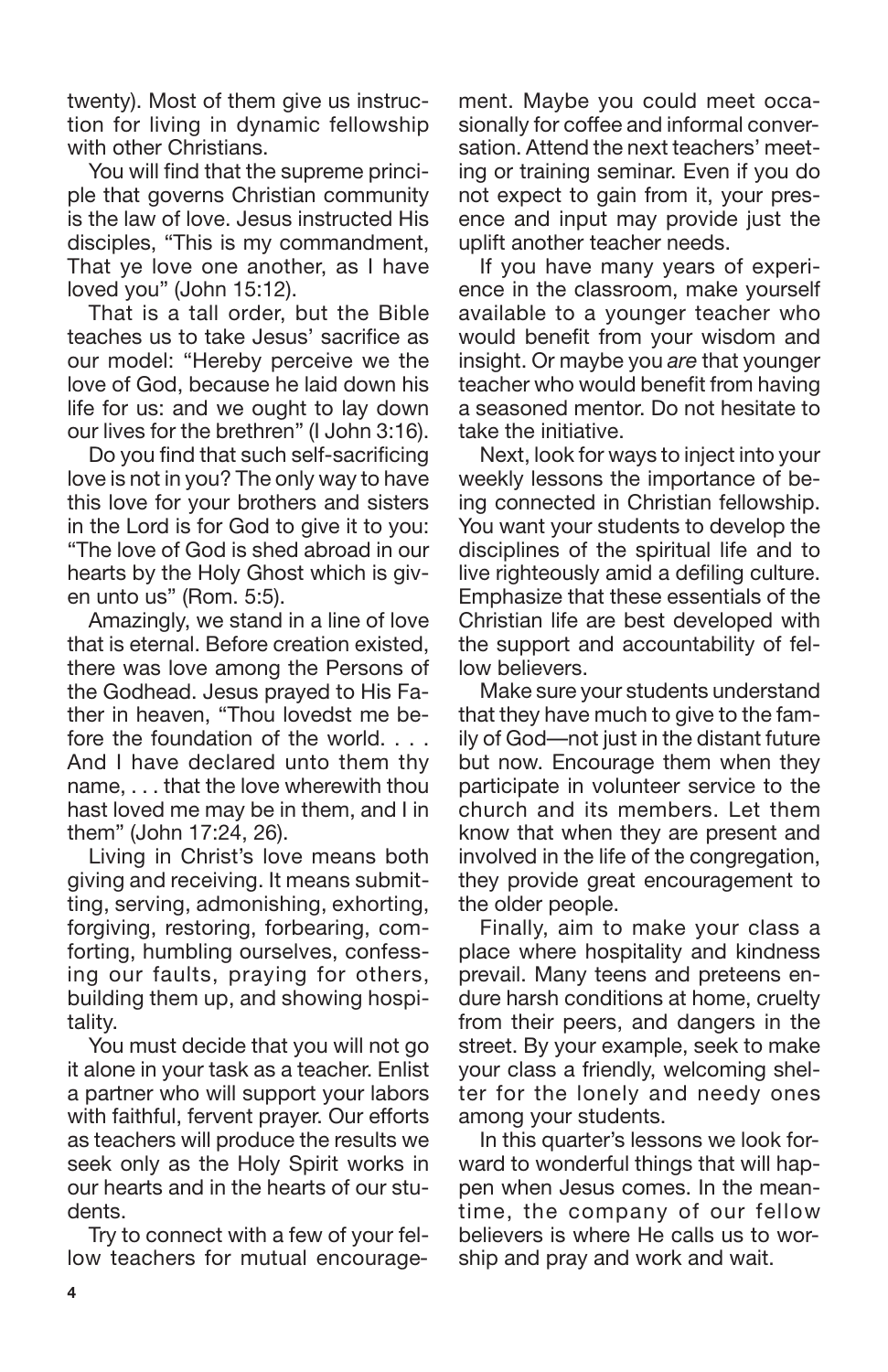### **Scripture Lesson Text**

**DAN. 7:9** I beheld till the thrones were cast down, and the Ancient of days did sit, whose garment *was* white as snow, and the hair of his head like the pure wool: his throne *was like* the fiery flame, *and* his wheels *as* burning fire.

**10 A fiery stream issued and came forth from before him: thousand thousands ministered unto him, and ten thousand times ten thousand stood before him: the judgment was set, and the books were opened.**

11 I beheld then because of the voice of the great words which the horn spake: I beheld *even* till the beast was slain, and his body destroyed, and given to the burning flame.

**12 As concerning the rest of the beasts, they had their dominion taken away: yet their lives were prolonged for a season and time.**

13 I saw in the night visions, and, behold, *one* like the Son of man came with the clouds of heaven, and came to the Ancient of days, and they brought him near before him.

**14 And there was given him dominion, and glory, and a kingdom, that all people, nations, and languages, should serve him: his dominion** *is* **an everlasting dominion, which shall not pass away, and his kingdom** *that* **which shall not be destroyed.**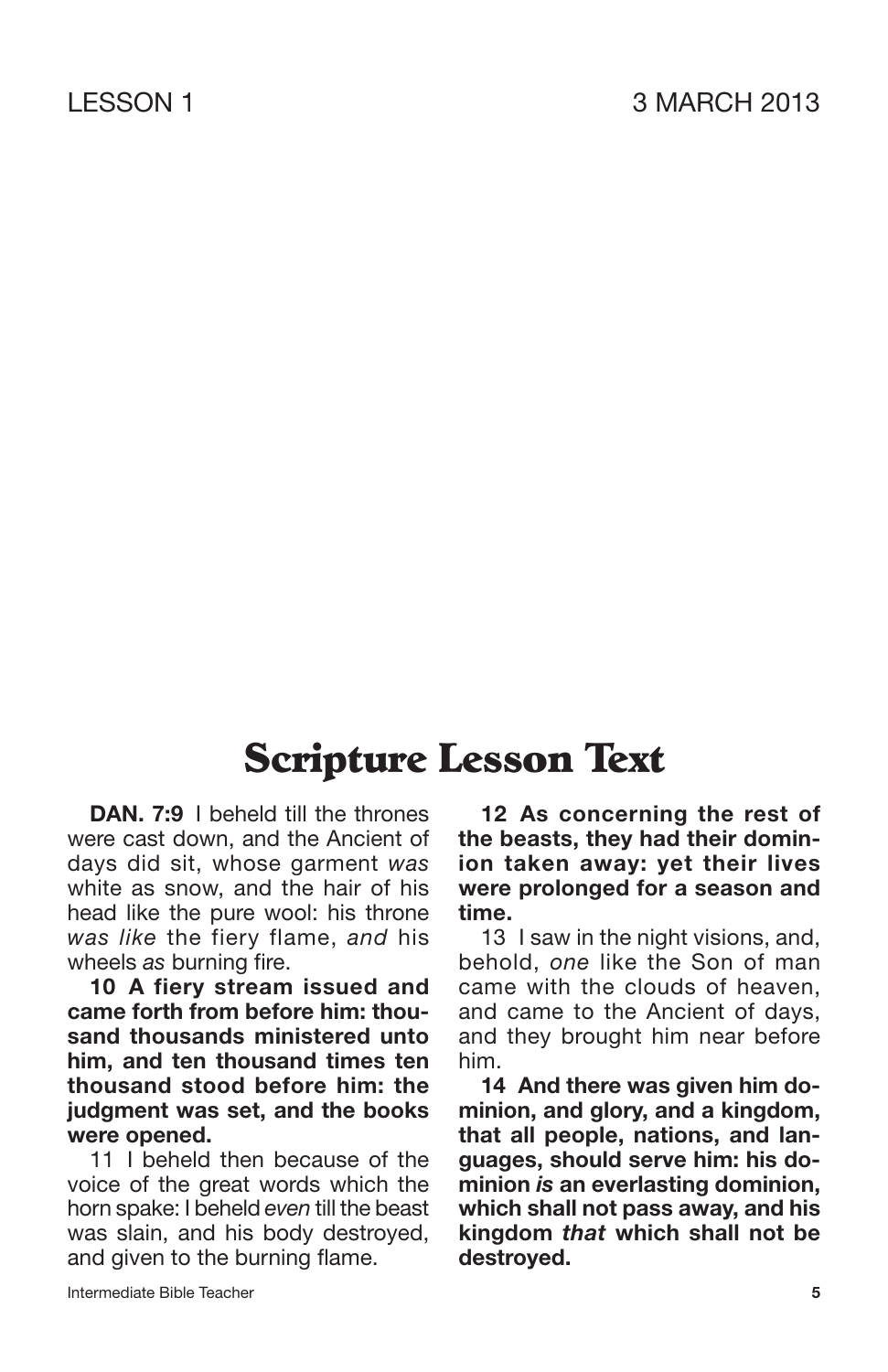### A Glorious Reign Ahead

### Lesson: Daniel 7:9-14

Read: Daniel 7:1-28

TIME: probably 553 B.C. PLACE: Babylon

**GOLDEN TEXT—"His dominion is an everlasting dominion, which shall not pass away, and his kingdom that which shall not be destroyed" (Daniel 7:14).**

### *Lesson and Its Truth*

In all times and places, people yearn for a world where everything is just and good. All around us we see violence, injustice, and suffering; we long to see these wrongs made right.

That day is coming! Since ancient times, God's people have confidently looked forward to the reign of the Prince of Peace. Let us find comfort and hope in the promises of God as we wait and pray for the glorious reign of King Jesus.

#### **A JUDGE TO BE FEARED— Dan. 7:9-10**

It was "the first year of Belshazzar king of Babylon" (Dan. 7:1). Daniel, an Israelite man from the tribe of Judah, had served the kings of Babylon since his youth. Now he was an older man of perhaps seventy years.

There were times in Bible history when God used dreams and visions to reveal His word and will to His people. The Holy Spirit gave the dreams and visions, and He also gave the ability to interpret them.

Daniel knew that his ability to interpret dreams came from God, and he gave God thanks: "I thank thee, and praise thee, O thou God of my fathers, who hast given mewisdom and might" (Dan. 2:23).

While dreams occur during sleep, vi-

sions engage the senses while awake. In this lesson we are studying Daniel's firsthand account of both a dream and visions that he experienced.

Our study begins at a point where Daniel's dream was already under way. He had seen four great beasts arise from the sea. These represented four great kingdoms that would, each in its own turn, flourish for a time. (It seems certain that these beasts represented the empires of Babylon, Medo-Persia, Greece, and Rome.)

In his dream, Daniel continued watching until "the thrones were cast down" (Dan. 7:9). Some older Bible commentaries interpret this as meaning the thrones were overturned or discarded, symbolizing the end of the kingdoms they represented. More likely, "cast down" means that the thrones were set in place. The prophet saw a judgment hall being arranged for a formal session of the court. This interpretation is consistent with the next thing Daniel saw: the Supreme Judge, the Ancient of Days, was seated.

"Ancient of Days" is one of many titles for God found in the Bible, and it occurs only in this chapter (Dan. 7:9, 13, 22). Like God's other titles, it ex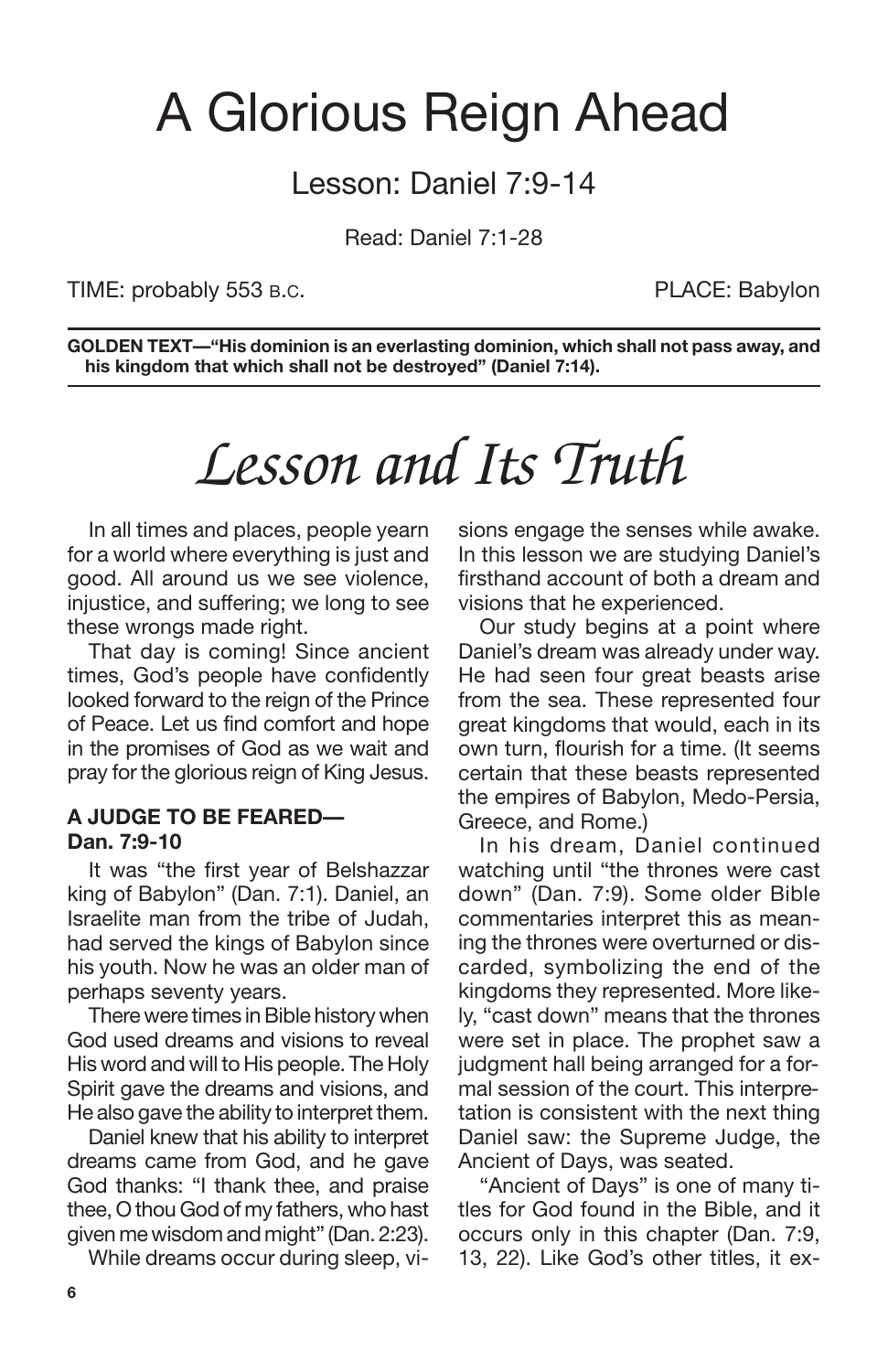presses a basic truth of His character—namely, His eternal existence. He is "from everlasting to everlasting" (Ps. 90:2).

This sets God apart from all created things. The Bible opens with the statement "In the beginning God created the heaven and the earth" (Gen. 1:1). Natural curiosity asks, "What was before the beginning?" The answer is "There was God."

The white robe of the Judge is symbolic of the purity and holiness of God. His white hair suggests maturity and wisdom. His appearance compels all to honor and revere Him.

The Judge whom Daniel saw can make no compromise with evil. He is the one to whom Habakkuk prayed, "Thou art of purer eyes than to behold evil" (Hab. 1:13). Throughout Scripture, white symbolizes sinless purity, as in God's gracious offer of forgiveness: "Though your sins be as scarlet, they shall be as white as snow" (Isa. 1:18).

The image of the Ancient of Days was filled with fire. He sat on a throne of flame with flaming wheels and a fiery stream flowing from it.

It is fitting that the Judge's throne was a throne of fire. Fire punishes and purifies. It follows from God's holiness that He must ultimately destroy all that is contrary to His character. "Our God is a consuming fire" (Heb. 12:29). Therefore, we worship and serve Him "with reverence and godly fear" (vs. 28).

The fiery stream flowing from the throne reminds us of another vision in which a stream poured from the throne of God. The Apostle John saw "a pure river of water of life, clear as crystal, proceeding out of the throne of God and of the Lamb" (Rev. 22:1).

The God who is a consuming fire, taking vengeance on all who hate Him, is also the Water of Life. He graciously gives new life to all who come to Him. The Bible concludes with this invitation: "Let him that is athirst come. And whosoever will, let him take the water of life freely" (Rev. 22:17).

In his vision the prophet saw a multitude of servants attending the Ancient of Days. God is attended by an army of angels too numerous to count, and one of their ministries is to serve His children on earth. They are "all ministering spirits, sent forth to minister for them who shall be heirs of salvation" (Heb. 1:14). The fact that God commands vast armies of angels is indicated in His title "Lord of Hosts," a frequent Old Testament name for God.

"The books were opened" (Dan. 7:10). The Judge would render justice based on perfect knowledge; nothing would be hidden from Him. When a guilty man stands accused in a court of law, he hopes that the evidence against him is weak and incomplete.

That will never happen when our allknowing God is the Judge.

The things Daniel saw assure us that Judgment Day eventually will come and that God Himself will be the Supreme Judge. We can be comforted and encouraged, knowing that there ultimately will be justice. We can be sure "the Judge of all the earth [will] do right" (Gen. 18:25).

To all who seek to please God, who are distressed like righteous Lot (II Pet. 2:7) by the wicked conduct of those around them, this picture is extremely satisfying and consoling.

#### **DEATH TO THE BEAST— Dan. 7:11-12**

Special attention is given to the doom of the fourth beast in Daniel's vision, for this is the dominant kingdom that will be overthrown when Jesus comes. This represents the final destruction of wicked human government. (We understand this beast to represent a revived Roman Empire; evidently, it will be the cultural descendant of that great empire and will occupy the same territory.)

Even in the presence of the Judge of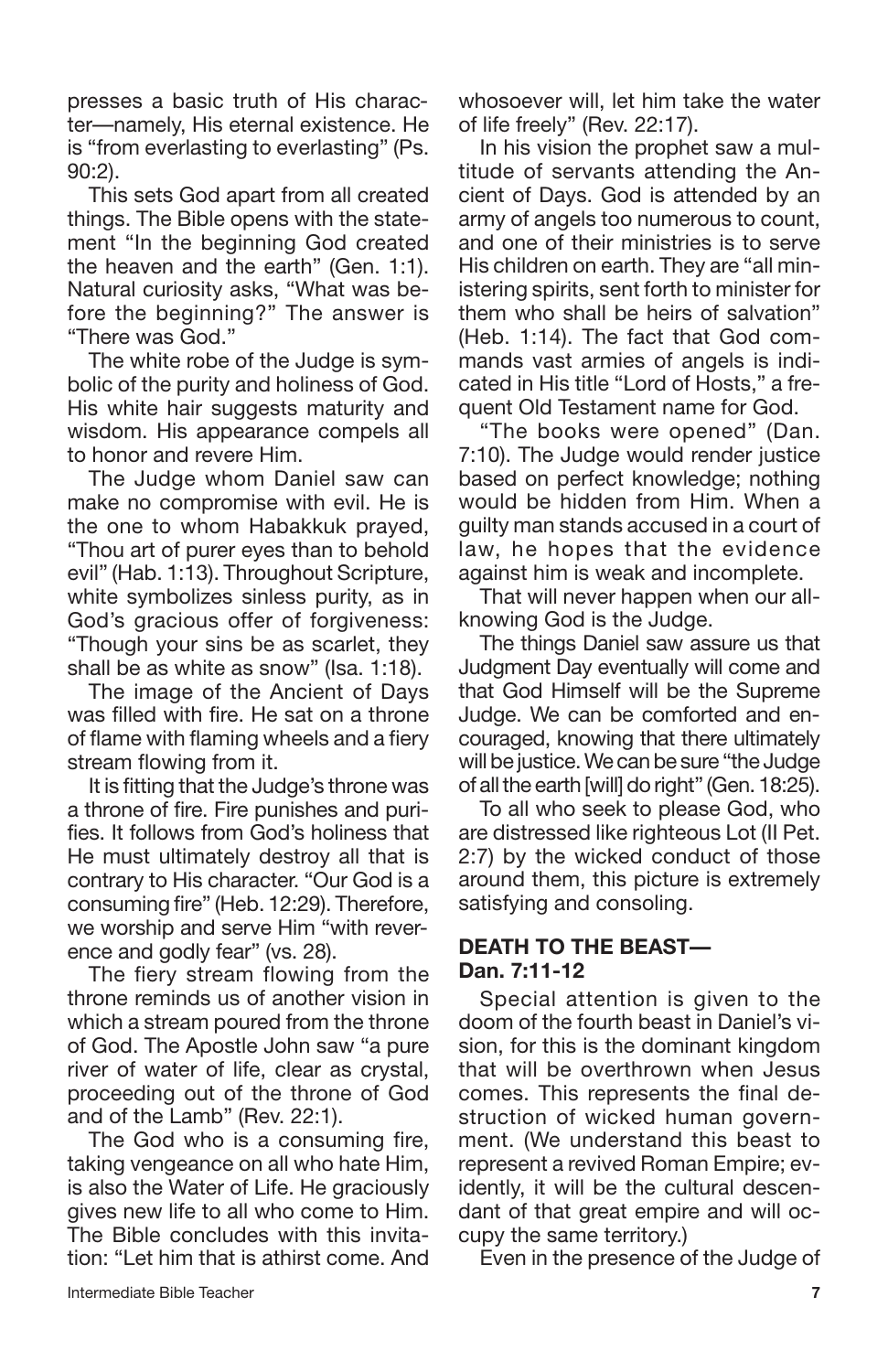all the earth, with His books opened, the horn of the fourth beast continued to speak boastfully (Dan. 7:11; cf. vs. 8). The kingdoms of this world flourish for a time, and they may continue to defy God even after their doom is sure. But their day will end. "The beast was slain, and his body destroyed, and given to the burning flame" (vs. 11).

Daniel's vision also saw the fate of the three earlier kingdoms. Their dominion was taken away, "yet their lives were prolonged for a season and time" (Dan. 7:12). Each of these great empires lost its dominance as a world power, but its culture and influence continued long thereafter.

It is easy to become discouraged when we see that earthly governments are corrupt and unjust. It is comforting to know that Almighty God is the sovereign Ruler of the earth. Remember that "there is no power but of God: the powers that be are ordained of God" (Rom. 13:1).

Rest in the knowledge that God's ways are perfect. Any earthly kingdom can continue only as long as He allows. "The most high God [rules] in the kingdom of men, and . . . he appointeth over it whomsoever he will" (Dan. 5:21). "He changeth the times and the seasons: he removeth kings, and setteth up kings" (2:21).

#### **DOMINION TO THE SON OF MAN— Dan. 7:13-14**

Daniel's vision did not end with the defeat of evil human government. The final event he saw was the establishment of Messiah's kingdom of righteousness and peace. This is a major Bible doctrine that should give us great comfort and hope.

The "one like the Son of man" (Dan. 7:13) whom Daniel saw was Jesus the Messiah. At His trial before Israel's highest court, Jesus explicitly applied these words to Himself: "Hereafter shall ye see the Son of man sitting on the right hand of power, and coming in the clouds of heaven" (Matt. 26:64). The high priest understood what Jesus was saying and in outrage "rent his clothes" (vs. 65). Indeed, Jesus' words would have been blasphemous if they had not been true.

We observe several things about this new kingdom. First of all, its origin will be divine. In contrast to all the preceding kingdoms, which gained their dominion by ruthless conquest, the Messiah will receive His "dominion, and glory" (Dan. 7:14) by God's decree.

Second, we see that this kingdom will truly be universal. There will be no limit to its domain and authority. People from every nation, culture, and language will serve the new King.

Finally, this new kingdom will have no end. The great empires of Daniel's vision would come to an end, as all earthly kingdoms do; but Messiah's kingdom will not. "His dominion is an everlasting dominion, which shall not pass away" (Dan. 7:14).

This echoes the promise God made to King David centuries earlier: "Thine house and thy kingdom shall be established for ever before thee: thy throne shall be established for ever" (II Sam. 7:16). Jesus will continue the dynasty of His ancestor David forever.

### **SIDELIGHTS**

**Son of man.** This term occurs 108 times in the Old Testament. It is the title by which God addressed the Prophet Ezekiel; this accounts for 93 instances. The Angel Gabriel, speaking for God, also addressed Daniel as "son of man" (Dan. 8:17).

In most other instances, "son of man" is used in poetic language and corresponds to the word "man" in the parallel clause that precedes it. One example is Psalm 8:4: "What is man, that thou art mindful of him? and the son of man, that thou visitest him?" In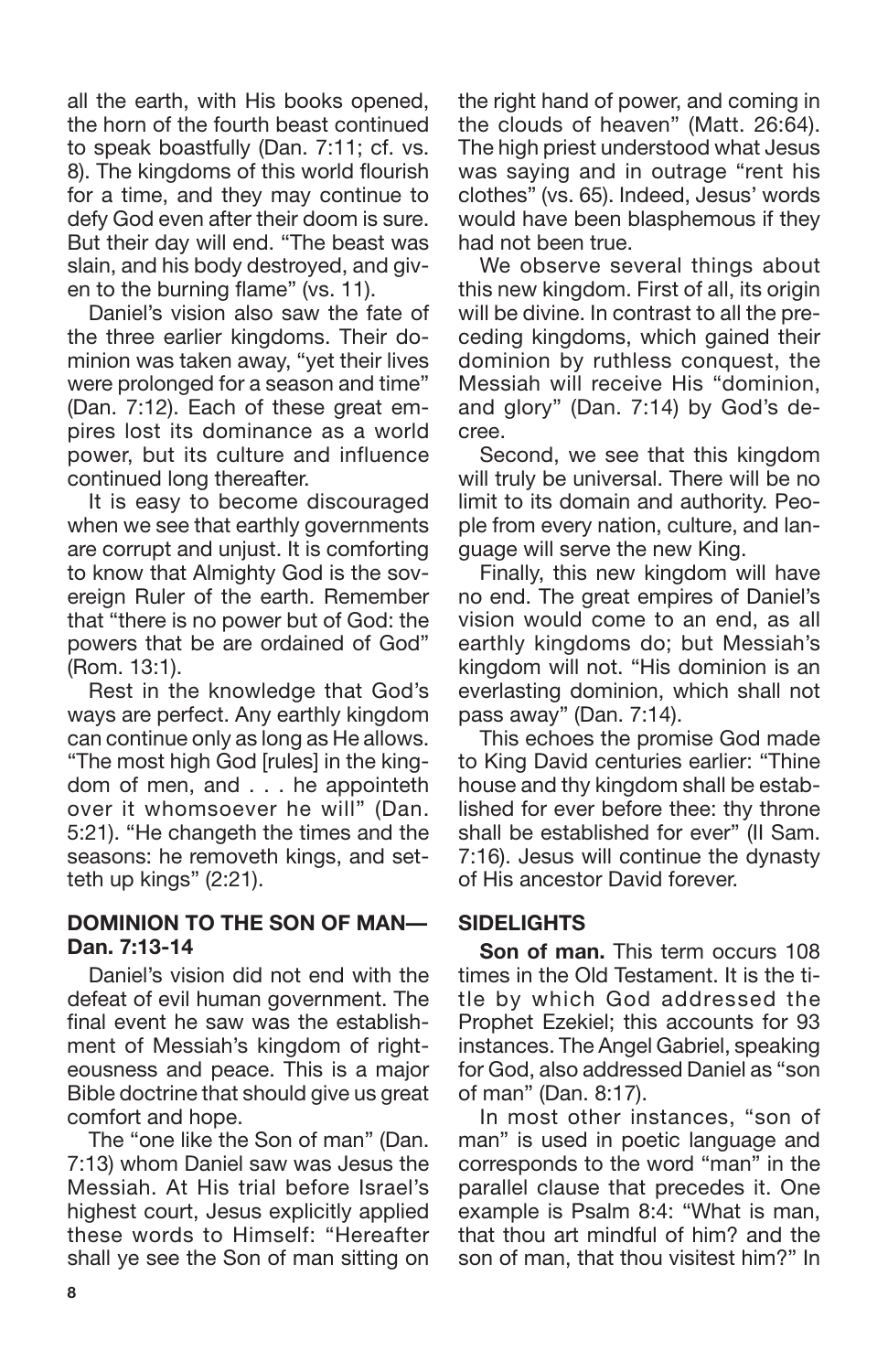other words, it is essentially a synonym for "man."

It is also the title Jesus used to speak of Himself; there are eighty-four instances in the four Gospels. "The title 'Son of Man' would suggest that He was one through whom God would reveal His truth, as He had done through Ezekiel and Daniel (cf. Dan. 8:17)" (MacRae, *The Prophecies of Daniel,* Christian Life Publishers).

# LESSONTHROUGH THE TEACHER

#### **Purpose**

Encourage your students with the knowledge that God is the supreme Ruler and Judge of the earth.

#### **Preparing to Teach the Lesson**

Cut out some newspaper headlines about strife, corruption, and tyranny within earthly governments. Attach them to a poster board.

Your students are growing in their awareness of social issues, and they may be thinking about how conditions in the world affect their lives. Prepare to show them that God promises His children a future in which the highest ideals will be realized.

#### **Presenting the Lesson**

Use the poster you have prepared to show how imperfect human governments are in this sinful world.

Allow the students to share what they have learned in school about the great empires of ancient times. Show that the Prophet Daniel foresaw the course of history centuries into the future and delivered God's promise of a righteous kingdom to come.

Let Daniel's vision shape your awareness of God. He is the awesome and allpowerful Sovereign of the universe. Therefore we "fear God, and keep his commandments" (Eccles. 12:13).

Do not become discouraged when wrong prevails. Rather, take comfort and hope from the promises of God. The Judge of all the earth will come, avenge all wrongs, and establish His kingdom of righteousness and peace.

### **LESSON IN OUTLINE**

- **I. A JUDGE TO BE FEARED—Dan. 7:9-10**
- **II. DEATH TO THE BEAST—Dan. 7:11-12**
- **III. DOMINION TO THE SON OF MAN—Dan. 7:13-14**

### RESEARCH AND DISCUSSION

- 1. Who is the Ancient of Days? What does that title suggest about Him?
- 2. Who are the "thousand thousands" (Dan. 7:10) who served the Ancient of Days? What does the book of Hebrews say about the ministry of angels (1:14)?
- 3. How does knowing that God rules and overrules in the affairs of this world affect you?
- 4. Who is the Son of Man who was presented to the Ancient of Days?
- 5. What features of the future kingdom are described in Daniel 7:14?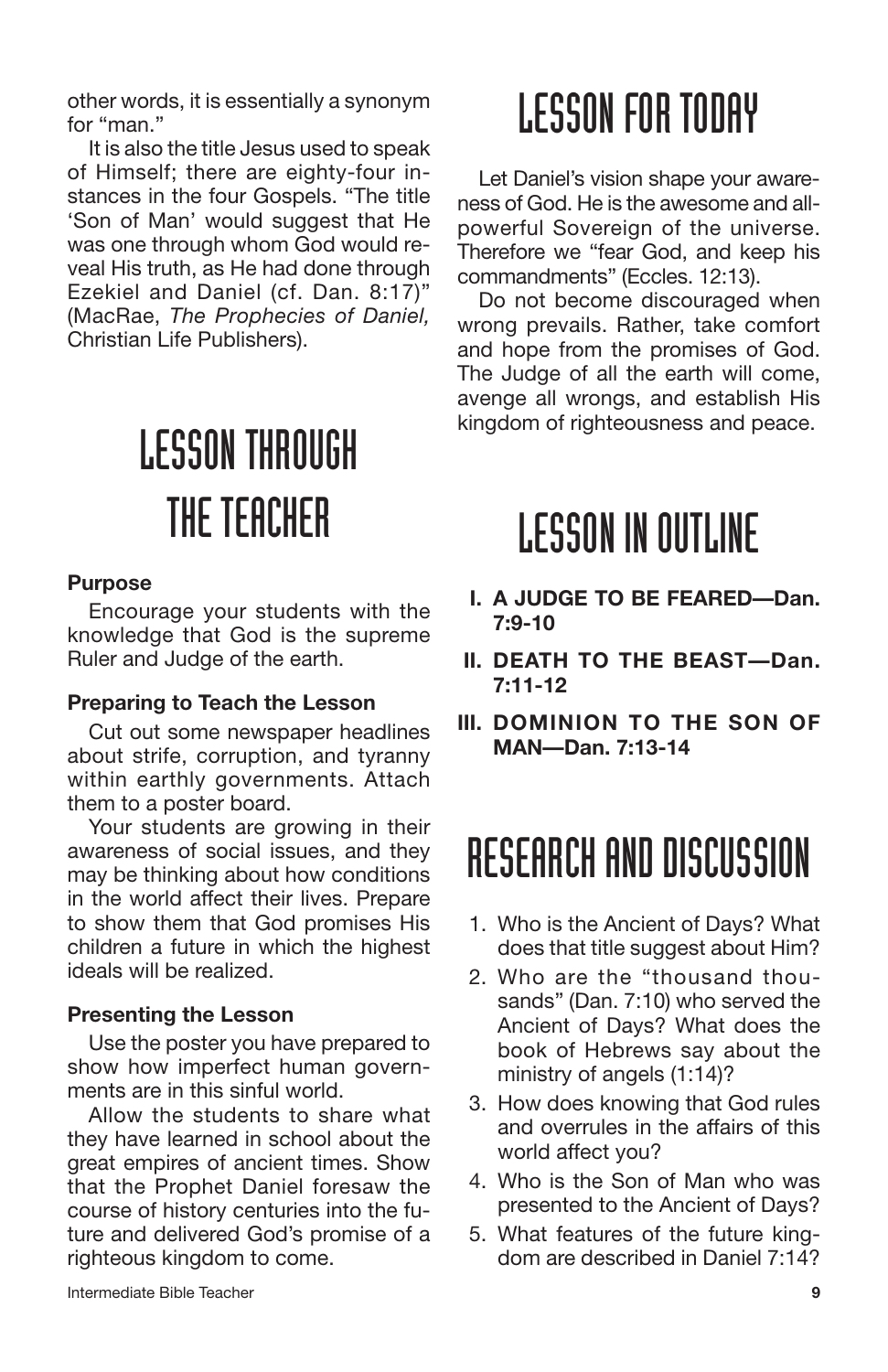### **Scripture Lesson Text**

**DAN. 9:4** And I prayed unto the LORD my God, and made my confession, and said, O Lord, the great and dreadful God, keeping the covenant and mercy to them that love him, and to them that keep his commandments;

**5 We have sinned, and have committed iniquity, and have done wickedly, and have rebelled, even by departing from thy precepts and from thy judgments:**

6 Neither have we hearkened unto thy servants the prophets, which spake in thy name to our kings, our princes, and our fathers, and to all the people of the land.

**7 O Lord, righteousness** *belongeth* **unto thee, but unto us confusion of faces, as at this day; to the men of Judah, and to the inhabitants of Je-rusa-lem, and unto all Isra-el,** *that are* **near, and** *that are* **far off, through all the countries whither thou hast driven them, because of their trespass that they have trespassed against thee.**

8 O Lord, to us *belongeth* confusion of face, to our kings, to our princes, and to our fathers, because we have sinned against thee.

**9 To the Lord our God** *belong* **mercies and forgivenesses, though we have rebelled against him;**

10 Neither have we obeyed the voice of the LORD our God, to walk in his laws, which he set before us by his servants the prophets.

**11 Yea, all Isra-el have transgressed thy law, even by departing, that they might not obey thy voice; therefore the curse is poured upon us, and the oath that** *is* **written in the law of Moses the servant of God, because we have sinned against him.**

12 And he hath confirmed his words, which he spake against us, and against our judges that judged us, by bringing upon us a great evil: for under the whole heaven hath not been done as hath been done upon Je-ru'sa-lem.

**13 As** *it is* **written in the law of Moses, all this evil is come upon us: yet made we not our prayer before the LORD our God, that we might turn from our iniquities, and understand thy truth.**

14 Therefore hath the LORD watched upon the evil, and brought it upon us: for the LORD our God *is* righteous in all his works which he doeth: for we obeyed not his voice.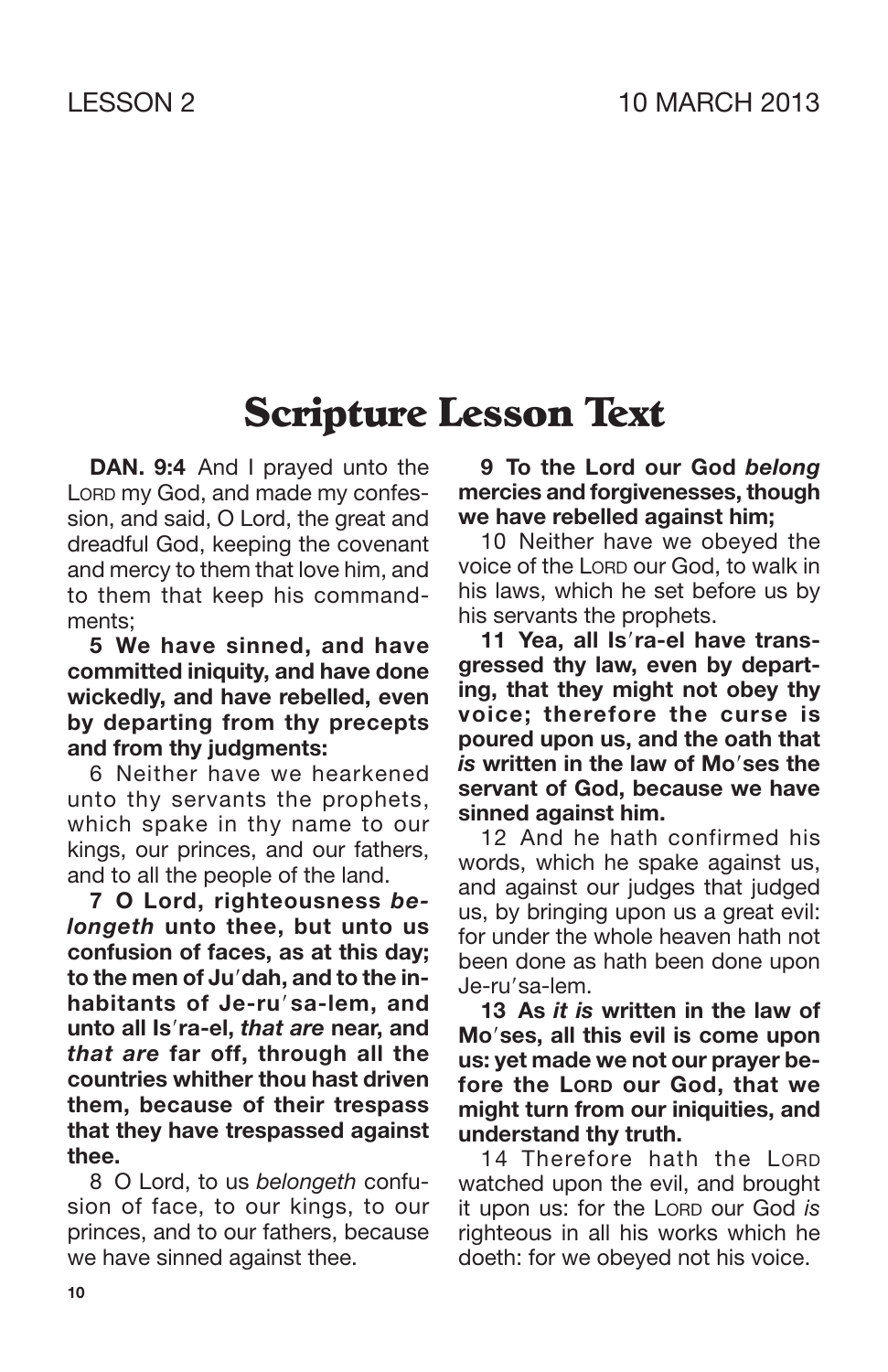### Daniel's Prayer of Confession

Lesson: Daniel 9:4-14

Read: Daniel 9:3-19

TIME: 539 B.C. **PLACE: Babylon** 

**GOLDEN TEXT—"To the Lord our God belong mercies and forgivenesses, though we have rebelled against him" (Daniel 9:9).**

## *Lesson and Its Truth*

Do you remember why Daniel was sentenced to death in the den of lions? It was because of his faithfulness in his habit of prayer. Even when King Darius issued a decree prohibiting all prayers (except prayers made to the king), Daniel continued in his habit of praying three times a day.

Daniel was well studied in Scripture and devoted to prayer. In both of these disciplines, he has left us an excellent example to follow.

#### **THE GOD TO WHOM WE MUST ANSWER—Dan. 9:4**

Daniel was an older man of perhaps eighty years when the Medo-Persian Empire took control of Babylon in 539 B.C. (Dan. 5:31). As one of the king's prime officials, he was a busy man with many responsibilities. Yet he still found time to be attentive to the Scriptures and faithful in his habit of prayer.

"I prayed unto the Lord my God, and made my confession" (Dan. 9:4), Daniel testified. This prayer was made with single-minded effort: "I set my face unto the Lord God" (vs. 3). To set one's face is to show strong intent and resolve.

The prophet accompanied his prayer with fasting. There are many occasions in the Bible when God's servants fasted as a spiritual discipline. Often fasting is part of a season of fervent prayer (cf. Matt. 17:21; Acts 13:3). Daniel also sat in sackcloth and ashes, a sign of deep mourning and brokenness.

Obviously, Daniel was a man who knew the Bible. His prayer was guided by the Scriptures, and his hope was based on God's promises.

Daniel had studied the word God had given to the Prophet Jeremiah (Dan. 9:2); on that basis, he knew that the exile of his people from their homeland would soon end. Understanding that God works through the prayers of His people, he poured out his heart in prayer.

Daniel was confident that God would keep His promise and end His people's disgrace. But he knew there was something more important than returning to the homeland and rebuilding Jerusalem. The hearts of the people, individually and as a nation, needed to be renewed.

It is fitting and important to begin prayer with adoration of God. He is glorified when we adore Him, and we are transformed in our minds and hearts by considering His greatness and goodness.

Daniel's prayer began with adora-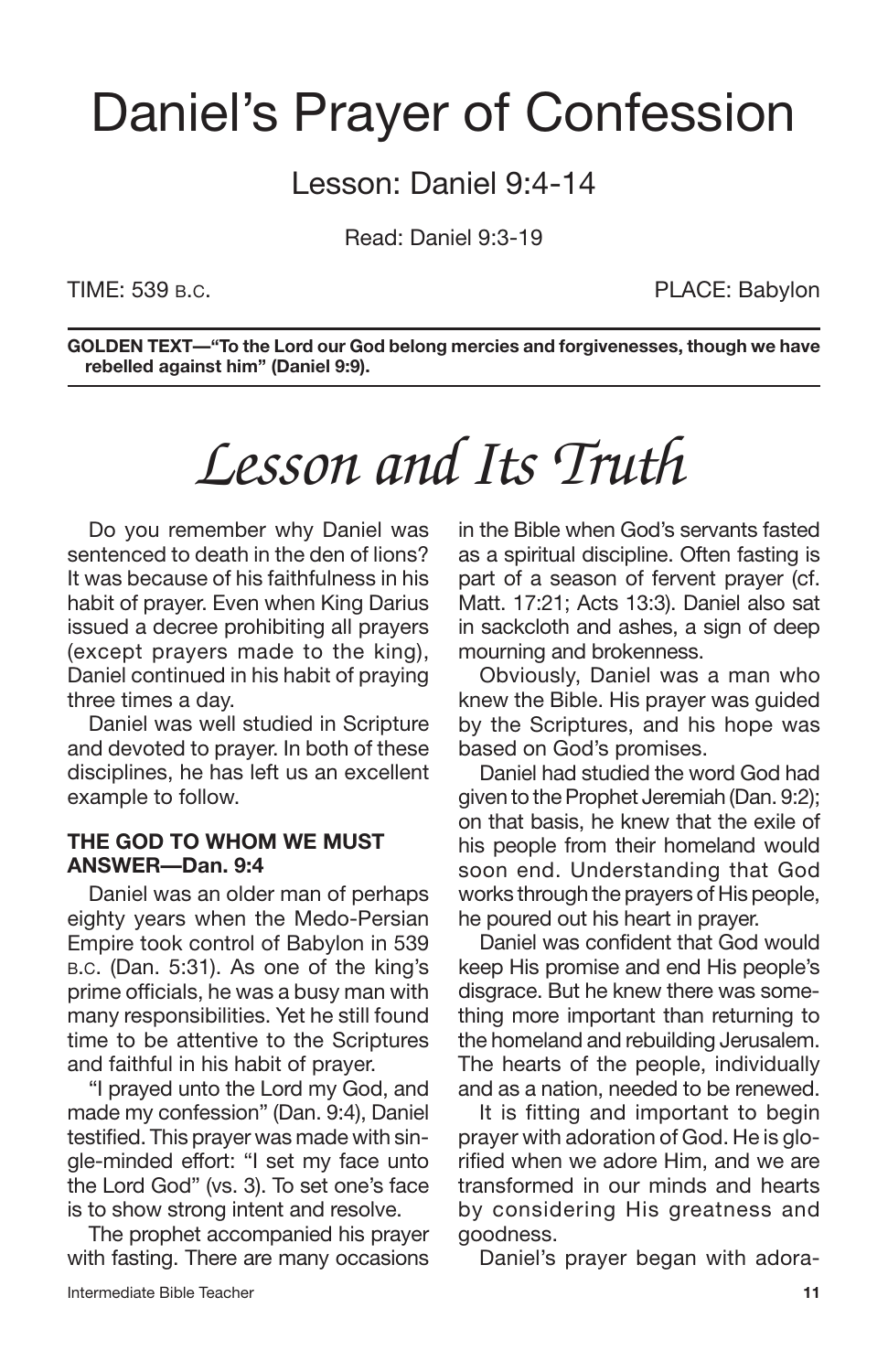tion. He prayed to "the great and dreadful God, keeping the covenant and mercy to them that love him" (Dan. 9:4). In these few words, he acknowledged the awesomeness, faithfulness, and mercy of God.

God deals with mankind in terms of covenants: He binds Himself with solemn vows to act in certain ways. He makes His will known to us in His commandments. His covenants and commandments are made known to us in the Bible.

Many of God's blessings are conditional; that is, we receive them only if we obey Him. Daniel's prayer reflects this understanding; he spoke of the blessings that are promised "to them that love him, and . . . keep his commandments" (Dan. 9:4).

There is always a connection between loving God and obeying Him. Jesus said, "He that hath my commandments, and keepeth them, he it is that loveth me" (John 14:21).

#### **THE SINS WE MUST CONFESS— Dan. 9:5-6**

Repetition makes for emphasis in the language of the Old Testament, and Daniel made confession for his people with a variety of terms. They had "sinned, . . . committed iniquity, . . . done wickedly, . . . and . . . rebelled" (Dan. 9:5). The prophet comprehended the depth of his people's failure, and his words show it.

Their offenses were not due to ignorance. God had revealed His "precepts and . . . judgments" (Dan. 9:5). Israel, like no other nation, was blessed with knowledge of God's laws. God had delivered His law to Moses at Mount Sinai. Generation after generation, He had sent His prophets to call the people to righteous living.

The Apostle Paul acknowledged the gifts God had entrusted to the people of Israel (Rom. 9:4-5). In our relationships with our Jewish friends and neighbors, let us always express our gratitude and reverence for the blessings God has bestowed on mankind through His chosen people.

God's mercy and long-suffering were evident in the calls to repentance He delivered through His faithful messengers. "Neither have we hearkened unto thy servants the prophets" (Dan. 9:6), Daniel prayed. The people of Israel had a long history of persecuting God's prophets.

If we are truly sorry for our sins, we will make a generous and unconditional confession as Daniel did—with no hedging and no excuses.

#### **GOD'S GOODNESS, OUR SHAME— Dan. 9:7-9**

It is fitting that Daniel inserted a statement of God's righteousness in the midst of his confession of sin. "O Lord, righteousness belongeth unto thee" (Dan. 9:7), he prayed. We begin to comprehend our sinfulness only when we contemplate the righteous character of God.

"Guilt" is the actual condition of being blameworthy; "shame" is the inward distress and outward disgrace that results from guilt. "Confusion of faces" (Dan. 9:7) is a literal translation of an expression that means "shame." Shame compels us to hide our faces, while we show our faces without discomfort when we are free of shame.

Daniel made confession on behalf of all the people of Israel in all the places to which they had been scattered; not all of the exiles were in Babylon. He recognized that the hand of God had driven them to those places.

In confessing his people's sins, Daniel made special mention of "kings, . . . princes, and . . . fathers" (Dan. 9:8; cf. vs. 6). Those to whom God has given authority have a special duty to maintain faithfulness. They ought to provide a righteous example and leadership.

Now that the nation was living under the curse they had brought on themselves, their only hope was in God, to whom "belong mercies and forgivenesses" (Dan. 9:9).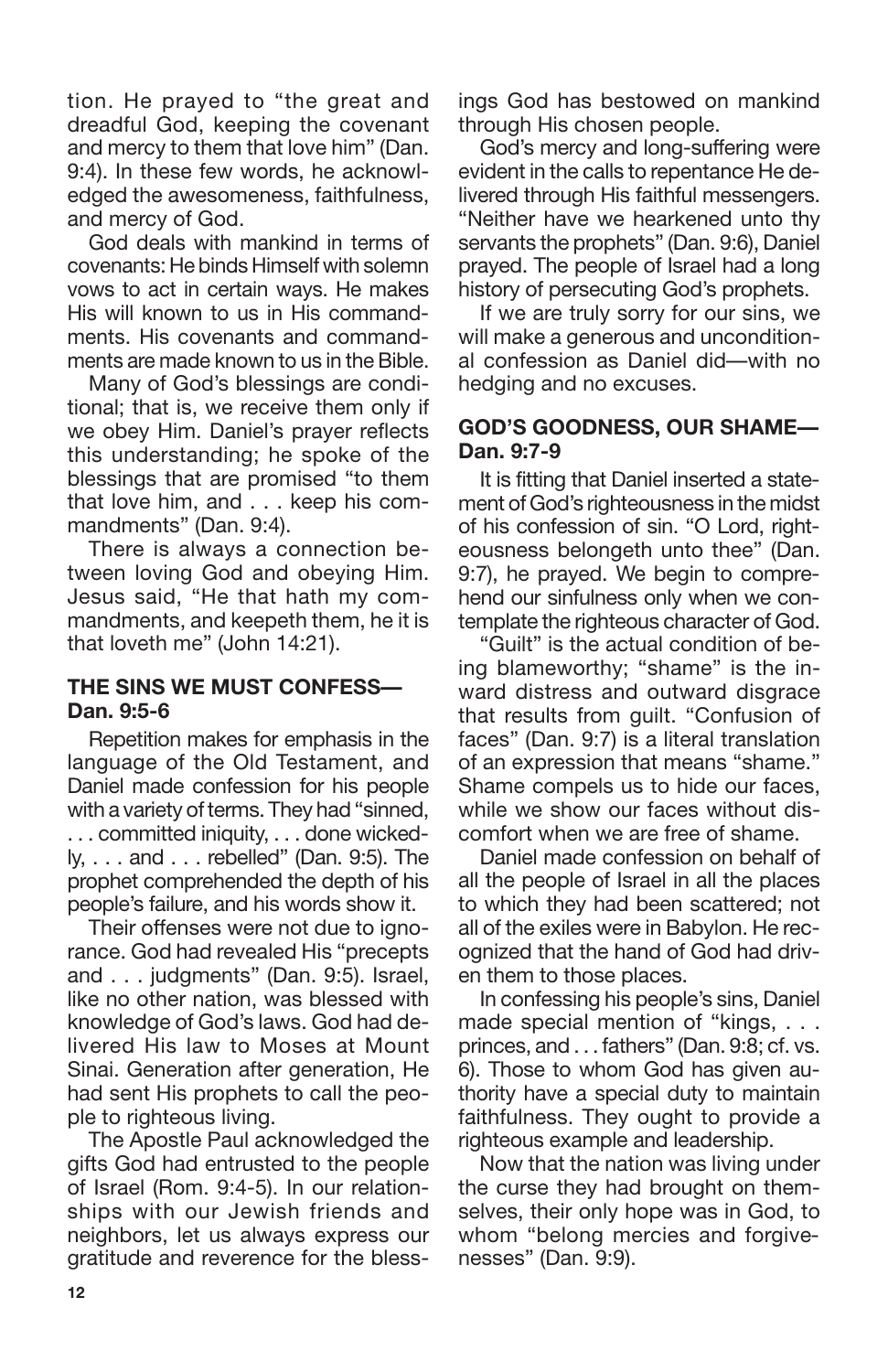#### **NO ONE CAN PLEAD IGNORANCE—Dan. 9:10-13***a*

Again Daniel confessed his people's sin and acknowledged that God had spoken through "his servants the prophets" (Dan. 9:10). His confession was made more emphatic by its repetition.

Here again we see that Daniel knew the Scriptures and that he prayed according to that knowledge. He confessed his people's sins and then acknowledged, "Therefore the curse is poured upon us, and the oath that is written in the law of Moses" (Dan. 9:11).

When God gave His law to Moses, He promised that blessings and wellbeing would follow faithful obedience. Likewise, curses and troubles would result from persistent disobedience: "Ye shall be plucked from off the land. . . . the Lord shall scatter thee among all people" (Deut. 28:63- 64).

God's judgment on Jerusalem was without precedent "under the whole heaven" (Dan. 9:12). It was unique because God was making an example of His chosen nation. In the eyes of the surrounding nations, the disgrace of Israel was well-known; they had "become a reproach" (vs. 16).

"He hath confirmed his words, . . . by bringing upon us a great evil," Daniel confessed. "As it is written in the law of Moses, all this evil is come upon us" (Dan. 9:12-13). God will confirm His words in what He brings to pass; we can be sure He will do as He has said.

#### **GOD'S JUSTICE DEMONSTRATED—Dan. 9:13***b***-14**

God's chastening ought to lead to repentance, but Daniel had not seen that happen among his people. The penitent prayers, the turning from sin, and the embracing of God's truth were

Speaking of his people's defeat and disgrace, Daniel said, "Therefore hath the Lord . . . brought it upon us" (Dan. 9:14). Even the wicked empire that oppressed them was under God's command. His justice was demonstrated before the watching nations. Therefore Daniel could say, "The Lord our God is righteous in all his works."

#### **SIDELIGHTS**

**The great and dreadful God.** The words "dreadful" and "terrible" can be used to describe things that are offensive or obnoxious. When the Bible speaks of God in these terms, of course, it does not mean that. It is saying that He and His works are splendid and awe-inspiring.

Our understanding of God is incomplete if we do not consider how awesome are His Person and works. God revealed Himself to Moses as "Lord of lords, a great God, a mighty, and a terrible" (Deut. 10:17). The Psalms teach us to praise the amazing works of God: "Come and see the works of God: he is terrible in his doing toward the children of men" (Ps. 66:5).

**Mercies and forgivenesses.** Some people wrongly perceive that the Old Testament gives a message of judgment and vengeance, while the New Testament is full of mercy and forgiveness. Actually, the Old Testament abounds with declarations and examples of God's mercy.

When we plead for God's mercy, we make our appeal to Him on the basis of who He has declared Himself to be. We see this in the prayers of King David: "Have mercy upon me, O God, according to thy lovingkindness: according unto the multitude of thy tender mercies blot out my transgressions" (Ps. 51:1). "For thou, Lord, art good,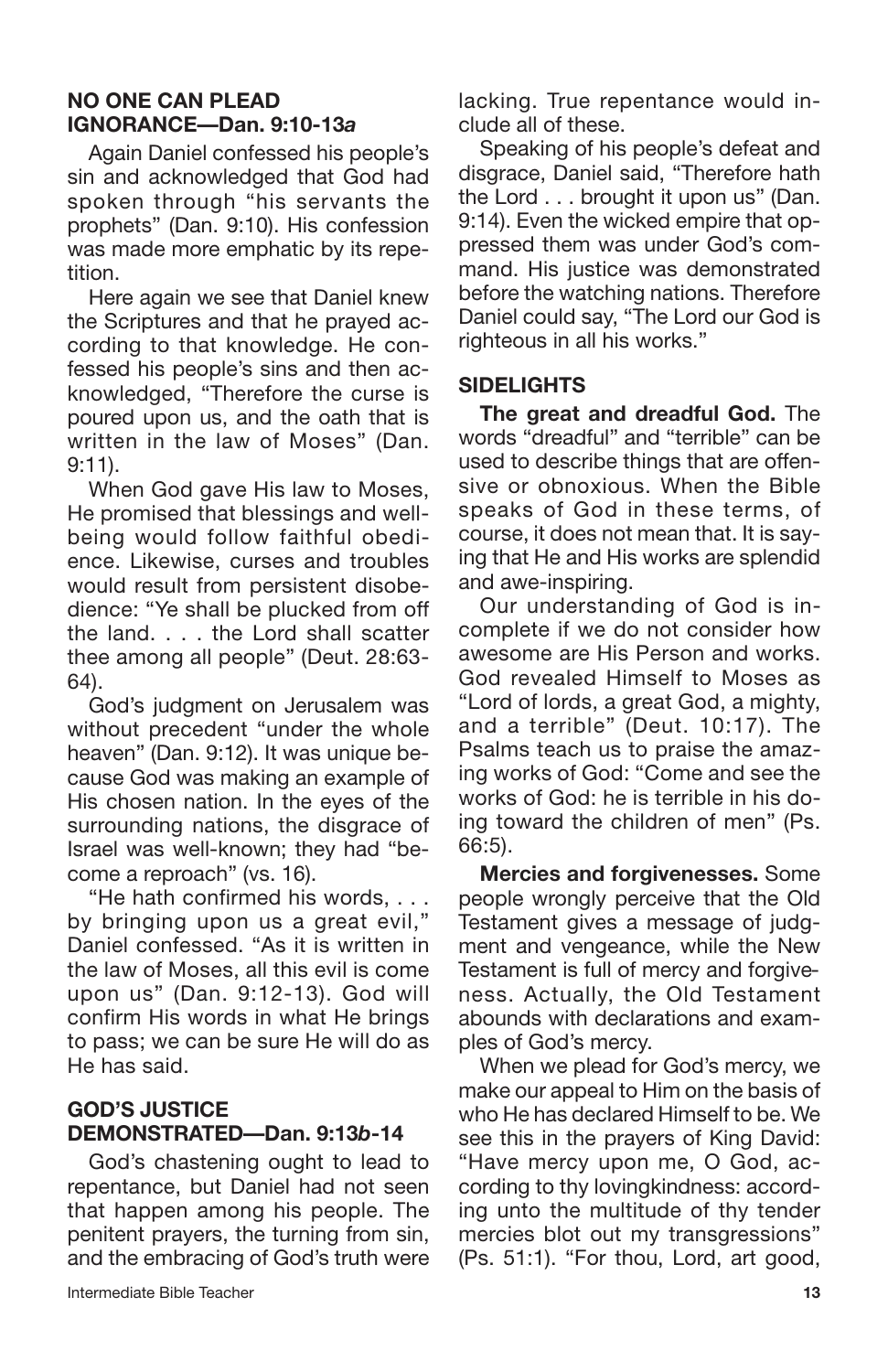and ready to forgive; and plenteous in mercy unto all them that call upon thee" (86:5).

# LESSONTHROUGH THE TEACHER

#### **Purpose**

Focus on Daniel's example as a man of the Scriptures and prayer. Emphasize that it is by God's mercy, not our self-improvement, that we may be reconciled to God.

#### **Preparing to Teach the Lesson**

Plan to present, simply and clearly, the basic gospel of salvation. Daniel's emphatic statements of God's righteousness provide a good starting point. His humble confession of sin contains hope; with God we find mercy and forgiveness (Dan. 9:9).

#### **Presenting the Lesson**

Ask your students whether they have been taught to pray according to the acronym ACTS: adoration, confession, thanksgiving, and supplication. Help them define each of these terms. Ask which of these components we tend to neglect.

Draw a vertical line dividing your chalkboard in half. Ask the students to scan the lesson text for things Daniel said about God (list these on the left) and things he confessed about his people (list these on the right). If your class is large, consider dividing into committees for this task.

Emphasize that God has spoken and made His will known. Show that our situation is much like that of His ancient people; we have a debt of sin we cannot overcome, and God reaches out in mercy to reconcile us to Himself.

### **LESSON FOR TODAY**

Take a lesson from Daniel's example. Living in an alien culture, often amid conflict and hostility, he took time to know the Scriptures and to pray faithfully. Let these spiritual disciplines sustain you in challenging times.

Like Daniel, make your prayers on the basis of what God has made known in the Bible. Approach God with reverence and fear; He is awesome in His power and holiness. Confess your sins in light of His perfect righteousness with no excuses—remembering that He is merciful and forgiving.

### **LESSON IN OUTLINE**

- **I. THE GOD TO WHOM WE MUST ANSWER—Dan. 9:4**
- **II. THE SINS WE MUST CONFESS— Dan. 9:5-6**
- **III. GOD'S GOODNESS, OUR SHAME—Dan. 9:7-9**
- **IV. NO ONE CAN PLEAD IGNO-RANCE—Dan. 9:10-13***a*
- **V. GOD'S JUSTICE DEMONSTRAT-ED—Dan. 9:13***b***-14**

### RESEARCH AND DISCUSSION

- 1. How did Daniel know that the Exile was coming to an end (Dan. 9:2)?
- 2. What actions demonstrated that Daniel's prayer was serious and heartfelt (vs. 3)?
- 3. What is meant by "confusion of face" (vs. 8)?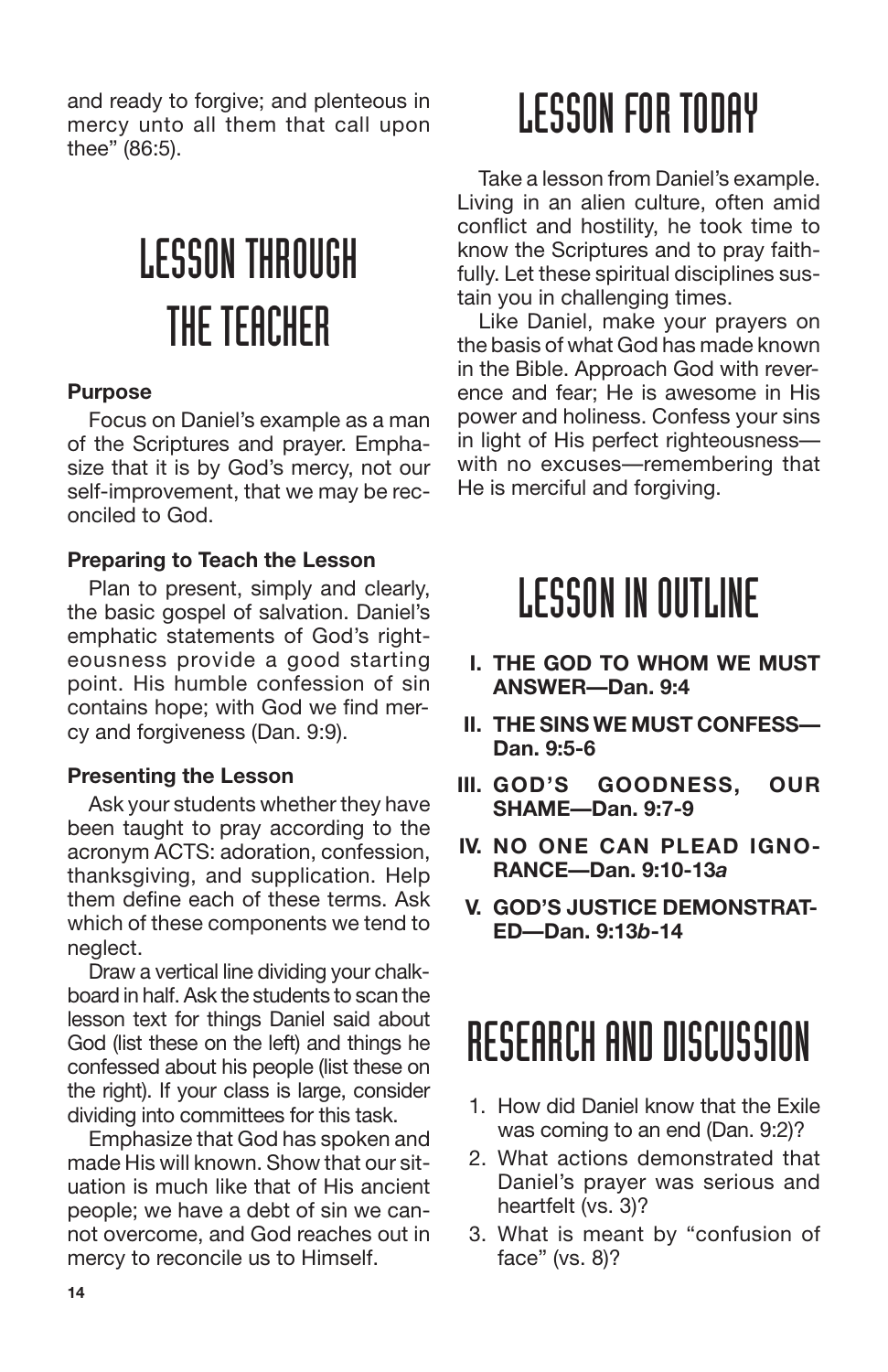### **Scripture Lesson Text**

**DAN. 8:19** And he said, Behold, I will make thee know what shall be in the last end of the indignation: for at the time appointed the end *shall be.*

**20 The ram which thou sawest having** *two* **horns** *are* **the kings of Medi-a and Persia.**

21 And the rough goat *is* the king of Gre'cia: and the great horn that *is* between his eyes *is* the first king.

**22 Now that being broken, whereas four stood up for it, four kingdoms shall stand up out of the nation, but not in his power.**

23 And in the latter time of their kingdom, when the transgressors are come to the full, a king of fierce countenance, and understanding dark sentences, shall stand up.

**24 And his power shall be mighty, but not by his own power: and he shall destroy wonderfully, and shall prosper, and practise, and shall destroy the mighty and the holy people.**

25 And through his policy also he shall cause craft to prosper in his hand; and he shall magnify *himself* in his heart, and by peace shall destroy many: he shall also stand up against the Prince of princes; but he shall be broken without hand.

**26 And the vision of the evening and the morning which was told** *is* **true: wherefore shut thou up the vision; forit** *shall be* **for many days.**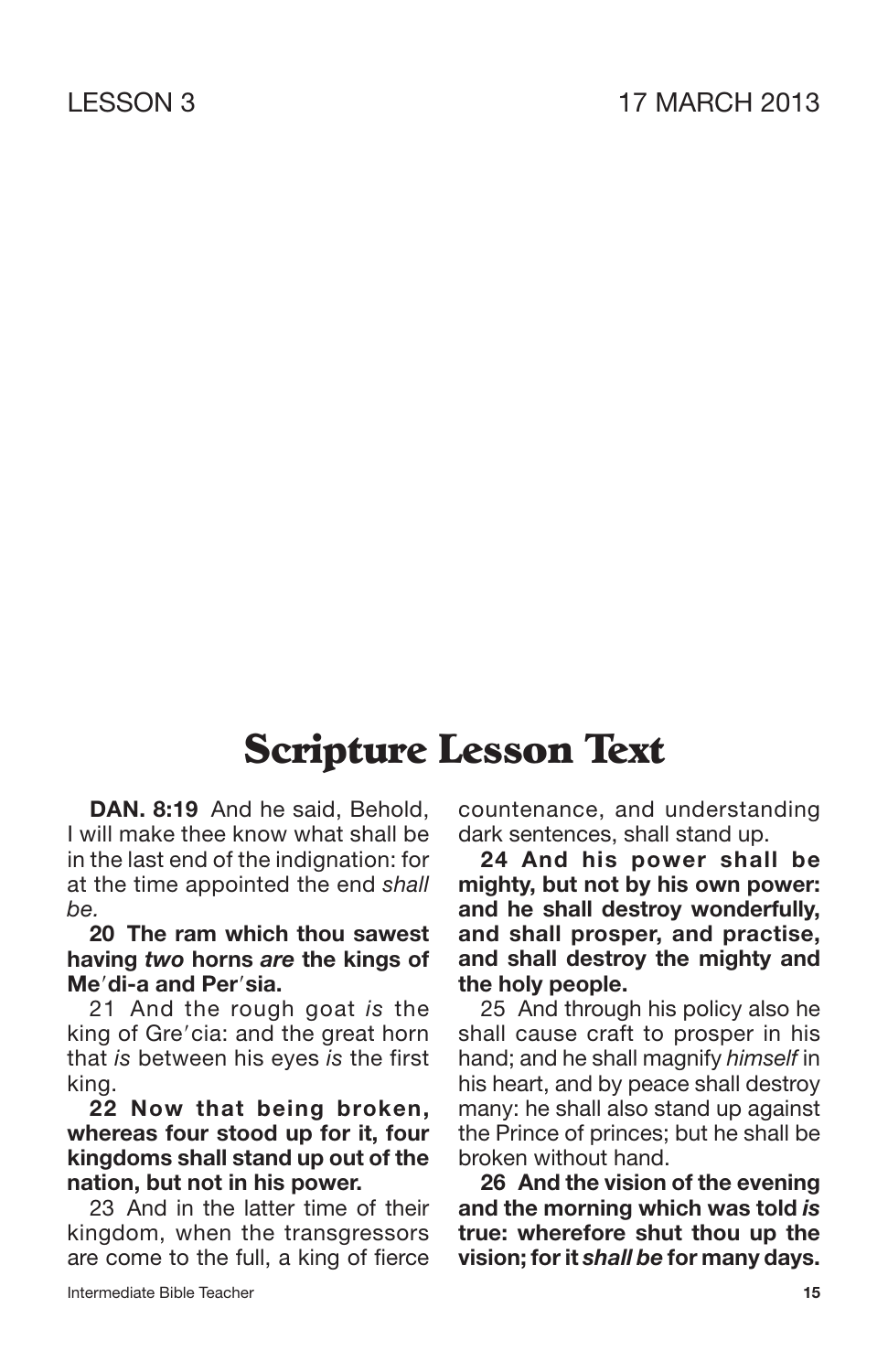### Daniel's Vision Explained

### Lesson: Daniel 8:19-26

Read: Daniel 8:1-27

TIME: about 551 B.C. PLACE: Babylon

**GOLDEN TEXT—"The vision of the evening and the morning which was told is true: wherefore shut thou up the vision; for it shall be for many days" (Daniel 8:26).**

### *Lesson and Its Truth*

The Prophet Daniel recorded several mysterious visions God gave him. We are studying a vision in which he foresaw events in the Near East nearly four centuries into the future.

The vision is so accurate in its detail that skeptics insist it must have been written after the events occurred. For the believing mind, however, the divine origin of the Scriptures is confirmed. Only God, who is sovereign over world events, could foretell history so precisely.

#### **AN INTERPRETER SENT—Dan. 8:19**

After seeing a terrifying and perplexing vision, Daniel was met by the Angel Gabriel, whom God had sent to interpret the vision.

"I will make thee know" (Dan. 8:19), Gabriel assured Daniel. God desires that we have knowledge and understanding of His mind and ways. When He created man "in his own image" (Gen. 1:27), He made a creature with an amazing capacity to learn and understand. God reveals and makes plain to man His mind and will.

Gabriel's message was about "what shall be" (Dan. 8:19). There was no doubt or uncertainty; these things most surely would happen. God can bring to pass the words He has given through His prophets because He is sovereign over world events. What He has said He is able to fulfill.

All that the Creator has created He also preserves and governs. A traditional spiritual expresses this profound truth in simple terms: "He's got the whole world in His hands."

The message Gabriel delivered was about "the last end of the indignation" (Dan. 8:19). In his vision Daniel had foreseen a time of terrible hardship for God's chosen nation, Israel. But they could take comfort in knowing that God's wrath would have a "last end." It would continue only until "the time appointed."

God's wrath is seen here in light of His justice and mercy. The suffering Israel would endure for her sins would be only for a season.

If God sends difficulty and affliction into our lives, we can be sure these are carefully measured; they will endure only as long as necessary to accomplish His purposes. "In wrath remember mercy" (Hab. 3:2), the Prophet Habakkuk prayed. We can be sure that God will.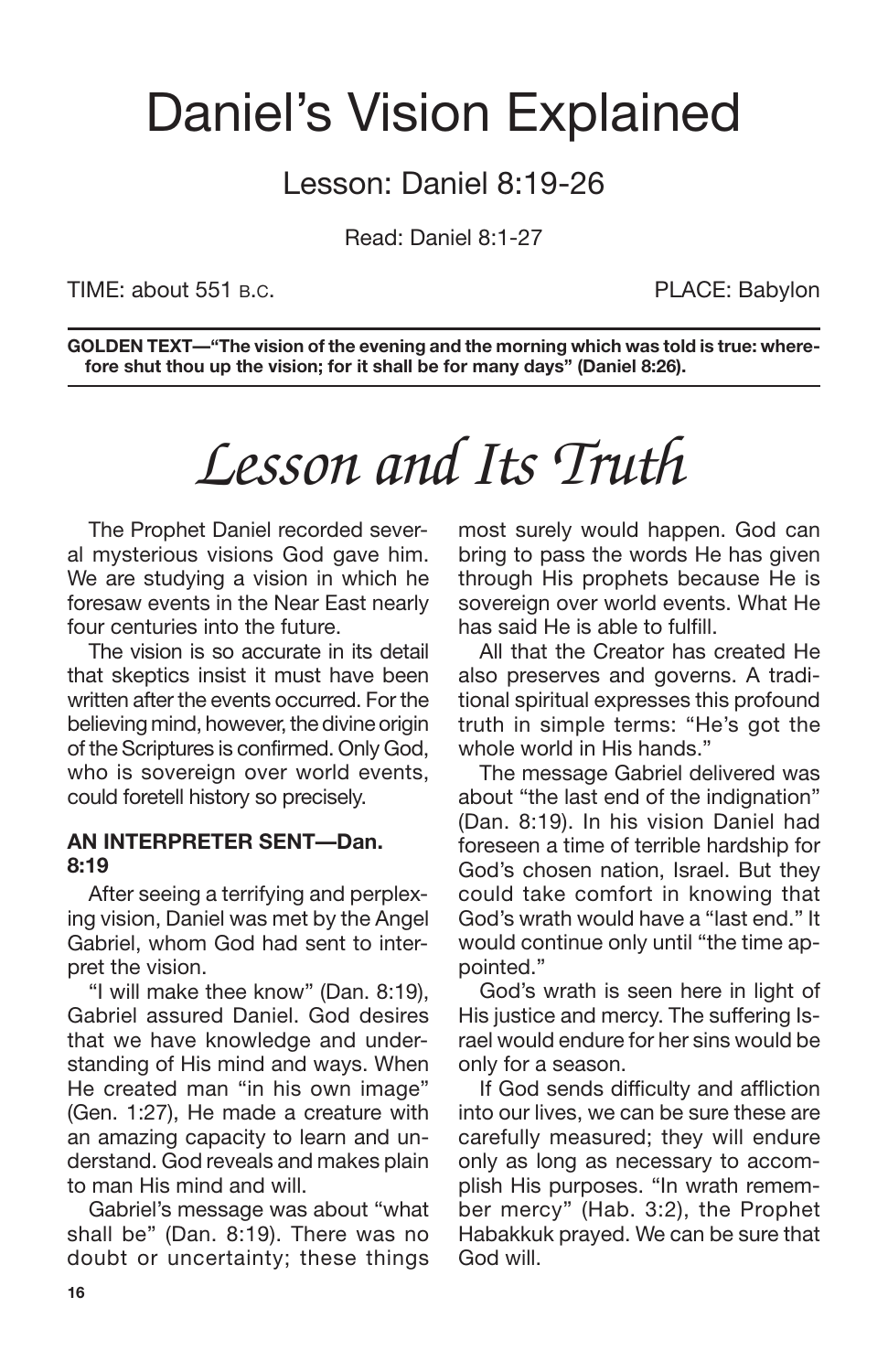#### **HISTORY FORETOLD— Dan. 8:20-22**

The interpretation of Daniel's vision was simple. The ram with two horns represented "the kings of Media and Persia" (Dan. 8:20), and the second horn to emerge became the greater of the two (vs. 3). This was fulfilled when the Persian and Median kingdoms became one empire, with Persia being the dominant power.

In his vision Daniel had seen the ram pushing powerfully to the west, south, and north (Dan. 8:4). No other beast was able to withstand it or be rescued from its control. True to the vision, the Medo-Persian Empire grew dramatically. Under the leadership of Cyrus the Great, its expansion seemed irresistible. No kingdom was able to stop its advance.

In his vision, Daniel had seen a male goat coming from the west, advancing "on the face of the whole earth" (Dan. 8:5) so fast that its feet did not touch the ground. Gabriel explained that this "rough goat" represented the "king of Grecia" (vs. 21).

The single horn between the goat's eyes was the empire's greatest king, Alexander the Great. He expanded his territory at lightning speed. His conquest of the Medo-Persian Empire, in about 331 B.C., was foreseen when the goat in Daniel's vision easily overwhelmed and trampled the twohorned ram (Dan. 8:6-7).

Alexander died as a young man at the height of his power, and his great empire was divided into four smaller kingdoms. This was foreseen in the fate of the goat in Daniel's vision: "When he was strong, the great horn was broken; and for it came up four notable ones toward the four winds of heaven" (Dan. 8:8). Gabriel explained, "Four kingdoms shall stand up out of the nation, but not in his power" (vs. 22); none of them would have the might of Alexander's united kingdom.

Of those four kingdoms, two would be important in the history of Israel during the next two centuries. The kingdom of the Ptolemies included Egypt and Libya, and the kingdom of the Seleucids included Syria and lands to the east.

#### **THE WICKED KING'S CAREER— Dan. 8:23-25**

Next the Angel Gabriel explained the "little horn" that arose from one of the goat's four horns and "waxed exceeding great" (Dan. 8:9). This was fulfilled when Antiochus IV rose to power over the Seleucid (Syrian) kingdom in 175 B.C. He ruled until his death in 163 B.C. Scholars regard him as a prototype or forerunner of the "man of sin" (II Thess. 2:3), or antichrist, who will torment God's people in a future time of tribulation (see lesson 9).

He would be " a king of fierce countenance" (Dan. 8:23). This could be understood literally to mean that his appearance was formidable and frightening; it may also describe his ruthless character. "Understanding dark sentences" probably refers to his habit of dealing deceitfully and treacherously.

Antiochus took the surname *Epiphanes* (manifestation of the gods), but he was mockingly called *Epimanes* (the madman). He is regarded as one of the most cruel tyrants of all time.

In fulfillment of Daniel's vision, Antiochus sought to expand his power and territory. He seized control of Egypt (to the south) and invaded Persia (to the east). He also invaded "the pleasant land" (Dan. 8:9). This is a reference to the territory of Israel. God had granted this land to Abraham and his descendants forever (Gen. 13:14-18). God's covenant, the people, and the land were inseparably bound together.

Antiochus would expand his power and territory, "but not by his own power" (Dan. 8:24). Instead of overwhelming force or smart strategy, he would use deceit and treachery. He would destroy "the holy people"; that is, his cru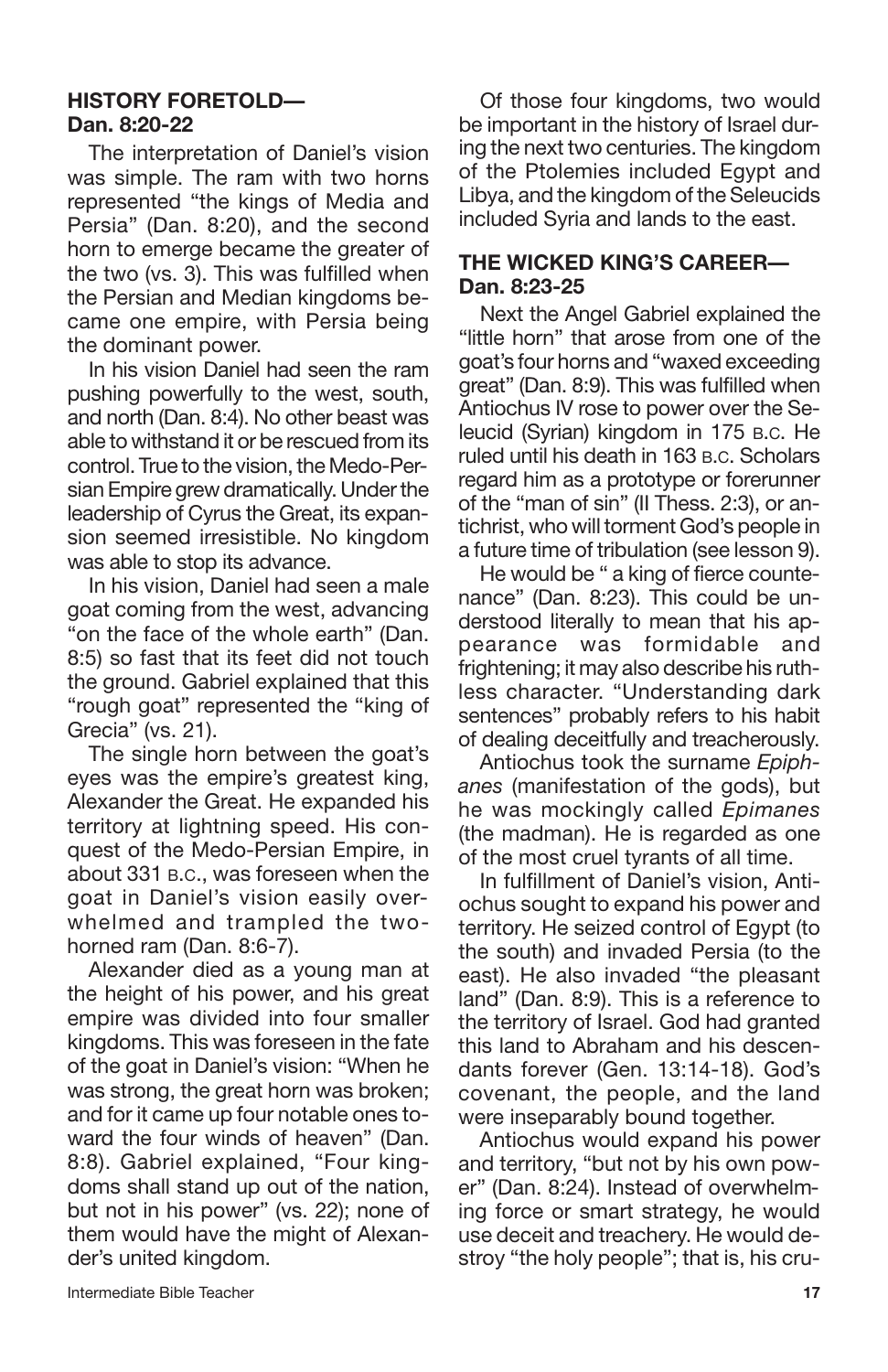elty would be most severe toward the devout within Israel.

Antiochus sought to unify his kingdom with uniform culture, laws, and religion. Therefore he forbade the practice of the religion of the Jews. He profaned their holiest site, the temple at Jerusalem, and dedicated it to Zeus, principal god of the Greeks. Devout Jews who defied his orders were slaughtered cruelly.

Faithful Jews, under the leadership of Judas Maccabeus, raised a strong resistance against the tyranny of Antiochus, and eventually they were victorious. The Jewish festival of Hanukkah commemorates the rededication of the temple in Jerusalem following this victory in 164 B.C.

Gabriel told Daniel that the king would even stand against the "Prince of princes" (Dan. 8:25). In his pride and arrogance, he was actually defying God. But he would be "broken without hand"; that is, no human action would cause his death. God caused him to die of a sudden illness following a military defeat.

On a campaign in Persia, Antiochus suddenly became ill after he tried and failed to plunder the city of Elymais. The book of I Maccabees, a historical chronicle of the Jews, records that he came to regret his plundering the temple at Jerusalem and his cruelty to the people of Israel. Some accounts say that he tried to bargain with the God of Israel to have his life spared.

During their terrible suffering under Antiochus Epiphanes, God's people would be able to look back on Daniel's prophecies that had already been fulfilled. They would draw comfort from the assurance that God would bring an end to their distress and remove the cruel tyrant.

The fulfillment of God's revelation regarding Antiochus confirms this truth: "[God] ruleth by his power for ever; his eyes behold the nations: let not the rebellious exalt themselves" (Ps. 66:7).

#### **THE TIME IS FAR-OFF—Dan. 8:26**

"Shut thou up the vision; for it shall be for many days" (Dan. 8:26), Gabriel instructed Daniel. For the time being, the prophet was not to publish the vision and its interpretation. In His wisdom, God directed Daniel to keep this revelation hidden for a time.

Not many years later, "the kings of Media and Persia" (Dan. 8:20) did accomplish the conquest Daniel had foreseen. This fulfilled the vision of the two-horned ram that overcame everything in its path (vs. 4). When the Israelites saw this part of the vision fulfilled, it confirmed to them that the rest of the vision must be true.

God gave Daniel revelation that would give His people comfort and hope centuries later, when they would suffer under the tyranny of Antiochus. We can be sure that God anticipates our future needs and that He has a plan to provide for them.

This vision was a great burden for Daniel to keep to himself. When we receive news that is painful and perplexing, it is hard to bear it alone. We naturally seek the comfort and counsel of others. Imagine the heaviness Daniel endured as he contemplated, all alone, distressing knowledge about his people's future. He wrote, "I . . . fainted, and was sick certain days" (Dan. 8:27).

#### **SIDELIGHTS**

**The rough goat is the king of Grecia.** This statement foresees the amazing conquests of Alexander the Great.

According to the Jewish historian Josephus of the first century A.D., Alexander learned of Daniel's prophecy when he conquered the Israelite homeland more than two centuries after Daniel's vision. He was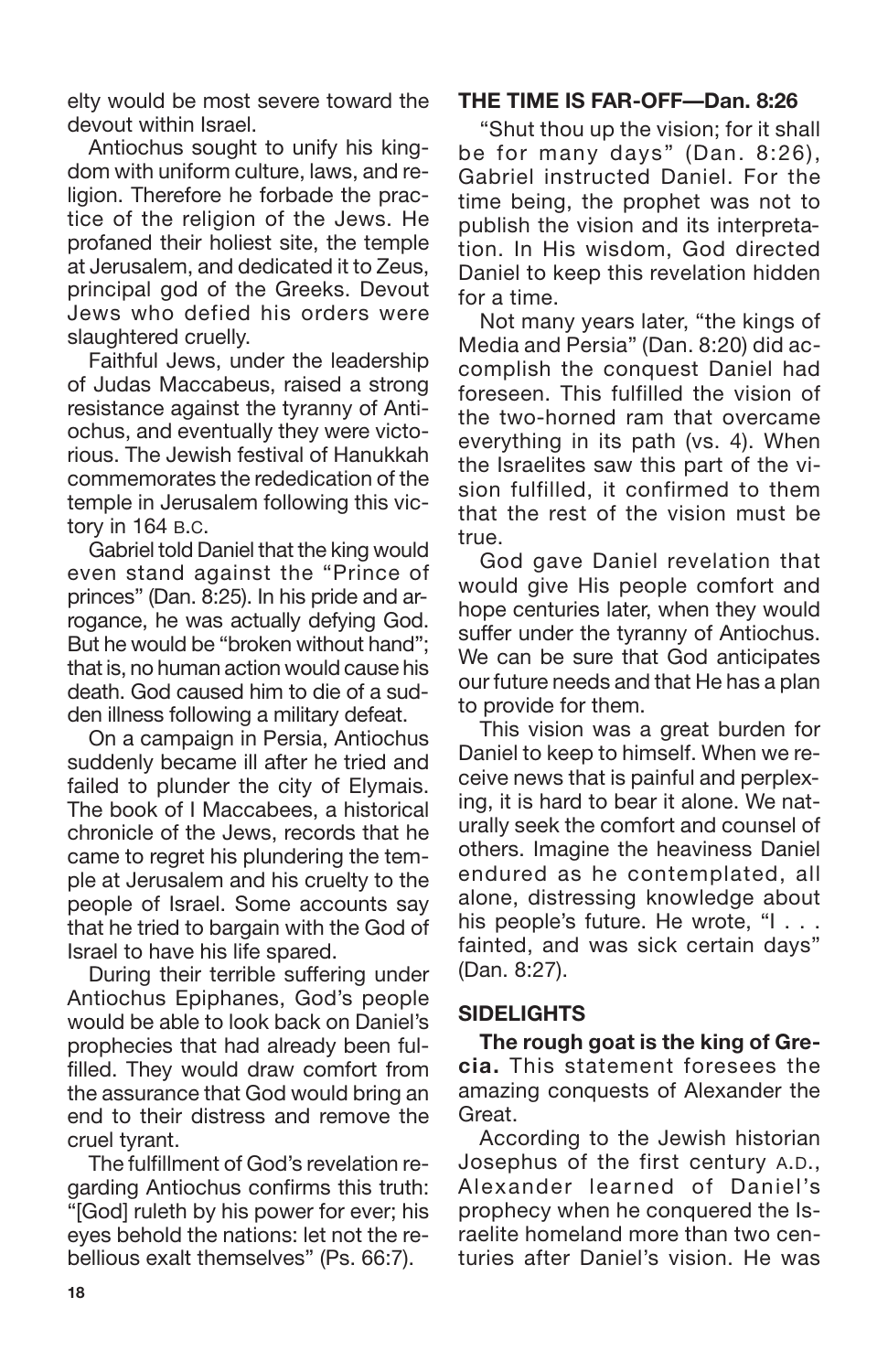pleased when he recognized himself as the Greek king who would conquer the empire of the Persians. He therefore was inclined to be generous in his dealings with the Israelites, and he granted them approval to live under the laws of their ancestors.

# LESSONTHROUGH THE TEACHER

#### **Purpose**

Teach your students to draw comfort and courage from the fact that God is sovereign over all events in the world.

#### **Preparing to Teach the Lesson**

Recognize that prophetic Scriptures are difficult to interpret. As you pray and study this week, focus on those truths that are clearly expressed in the lesson text. It contains much that is comforting and applicable to our hearts and minds.

Obtain a variety of colored chalk (or colored markers if your classroom has a dry-erase board).

#### **Presenting the Lesson**

As students arrive, invite them to illustrate Daniel's vision of the ram and the goat on the board.

Your students have probably studied the great kingdoms and emperors of ancient times. Allow them to tell what they know about Babylon (the kingdom Daniel served most of his life), Medo-Persia, and the conquests of Alexander the Great. When you show them that God revealed events far in advance, emphasize that He is sovereign over all that happens in this world.

## **LESSON FOR TODAY**

Some basic ideas are affirmed in this lesson. God speaks and makes His mind known. He rules the world. And He has a plan to provide for His people's future needs.

These are not abstract theories. They are very practical truths that touch our lives every moment. Since God has spoken, we must be attentive to His words. Knowing that He rules, we can have joy and hope even in the toughest times. Knowing that He will provide, we can face the future without worry. Challenge and encourage your students with these truths.

### **LESSON IN OUTLINE**

- **I. AN INTERPRETER SENT—Dan. 8:19**
- **II. HISTORY FORETOLD—Dan. 8:20-22**
- **III. THE WICKED KING'S CAREER— Dan. 8:23-25**
- **IV. THE TIME IS FAR-OFF—Dan. 8:26**

### RESEARCH AND DISCUSSION

- 1. Summarize Daniel's vision (Dan. 8:3-9). Briefly explain the events that are symbolized.
- 2. How does it comfort you to know that this vision was fulfilled?
- 3. Who was the "king of fierce countenance" (vs. 23)? How did he treat the faithful Israelites in his kingdom?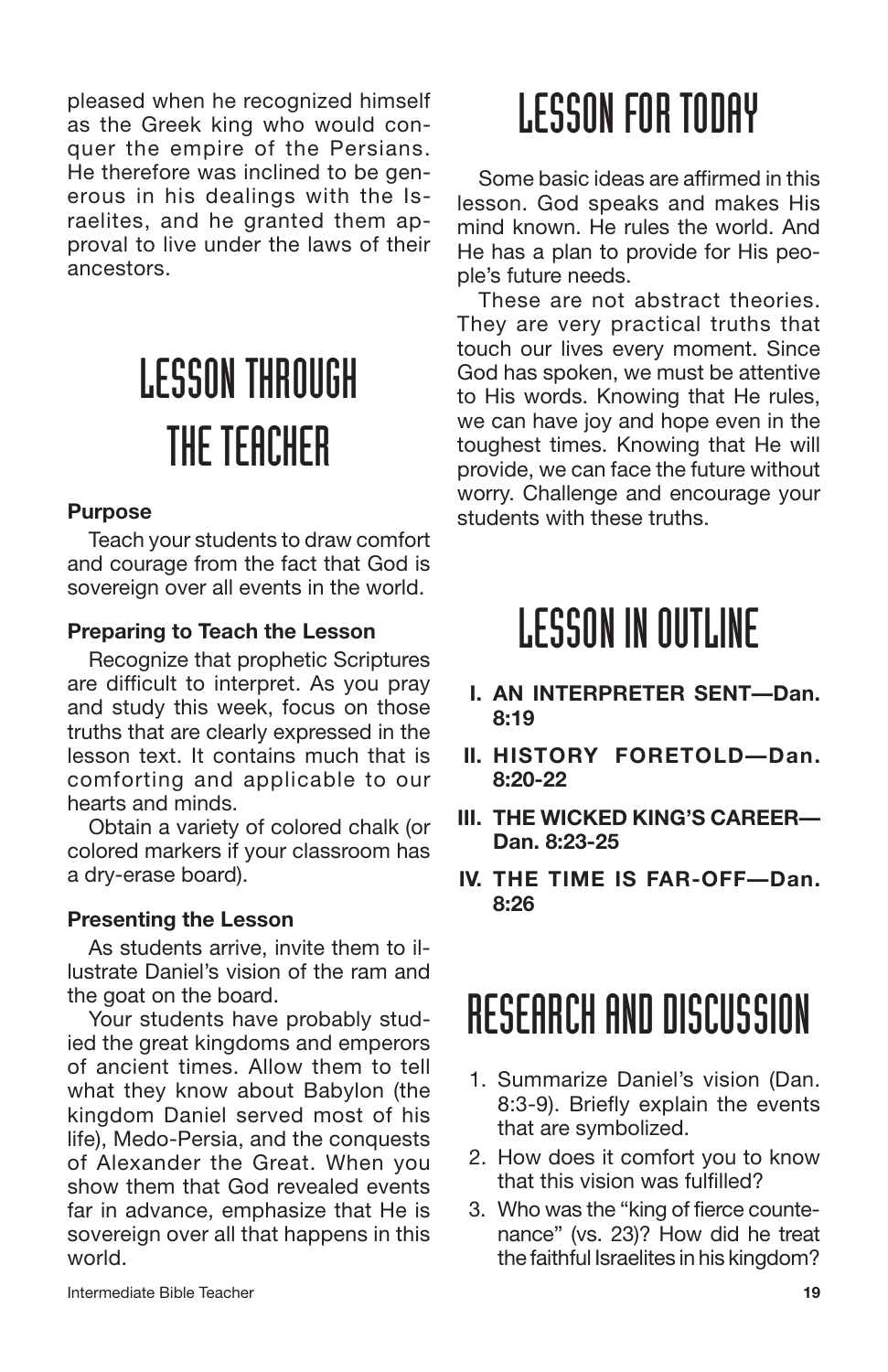### **Scripture Lesson Text**

**LUKE 22:14** And when the hour was come, he sat down, and the twelve apostles with him.

**15 And he said unto them, With desire I have desired to eat this passover with you before I suffer:**

16 For I say unto you, I will not any more eat thereof, until it be fulfilled in the kingdom of God.

**17 And he took the cup, and gave thanks, and said, Take this, and divide** *it* **among yourselves:**

18 For I say unto you, I will not drink of the fruit of the vine, until the kingdom of God shall come.

**19 And he took bread, and gave thanks, and brake** *it,* **and gave unto them, saying, This is my body which is given for you: this do in remembrance of me.**

20 Likewise also the cup after supper, saying, This cup *is* the new testament in my blood, which is shed for you.

**21 But, behold, the hand of him that betrayeth me** *is* **with me on the table.**

22 And truly the Son of man goeth, as it was determined: but woe unto that man by whom he is betrayed!

**23 And they began to enquire among themselves, which of them it was that should do this thing.**

24 And there was also a strife among them, which of them should be accounted the greatest.

**25 And he said unto them, The kings of the Gentiles exercise lordship over them; and they that exercise authority upon them are called benefactors.**

26 But ye *shall* not *be* so: but he that is greatest among you, let him be as the younger; and he that is chief, as he that doth serve.

**27 For whether** *is* **greater, he that sitteth at meat, or he that serveth?** *is* **not he that sitteth at meat? but I am among you as he that serveth.**

28 Ye are they which have continued with me in my temptations.

**29 And I appoint unto you a kingdom, as my Father hath appointed unto me;**

30 That ye may eat and drink at my table in my kingdom, and sit on thrones judging the twelve tribes of Isra-el.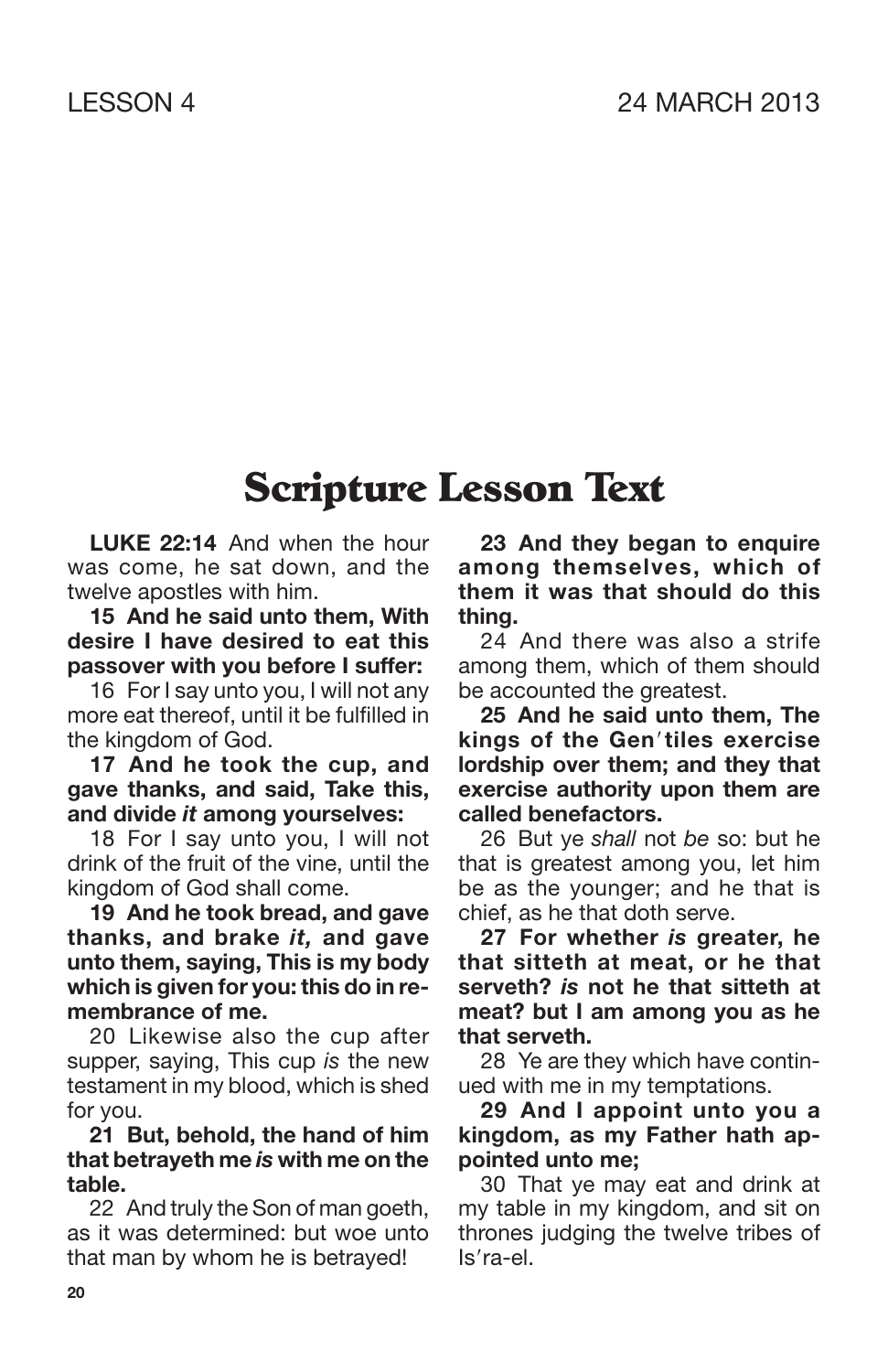### The Privilege of Serving

### Lesson: Luke 22:14-30

Read: Luke 22:14-30

TIME: A.D. 30 PLACE: Jerusalem

**GOLDEN TEXT—"He that is greatest among you, let him be as the younger; and he that is chief, as he that doth serve" (Luke 22:26).**

## *Lesson and Its Truth*

"Serve the Lord with gladness" (Ps. 100:2), the psalmist wrote. For a child of God, service is duty but not drudgery. It is a *privilege* of membership in His family.

When the Son of God came to earth, He humbled Himself and took the role of a bond servant (Phil. 2:5-8). His followers likewise must prepare to take a humble servant's role.

As we study Jesus' last hours with His disciples before He went to the cross, we expect to learn some very important things. At that time, Jesus delivered an emphatic lesson on servanthood among His followers.

#### **JESUS' LAST PASSOVER— Luke 22:14-20**

**A deep desire (Luke 22:14-15).** The Passover is a solemn yet celebratory feast. It commemorates God's miraculous deliverance of the Israelites from bondage in Egypt. More than a tradition, its observance was mandated by the law God gave to Moses.

At the appointed time and place, Jesus and His twelve apostles met to celebrate Passover together. Peter and John had been sent in advance to make preparations for the meal. Notice the discipline and order in Jesus' ways; He lived according to plans and purposes, not haphazardly.

Jesus intensely desired to observe one last Passover with His disciples. As a devout Jew, He cherished the rich spiritual heritage of Israel. As He anticipated His suffering and death, He would draw comfort from the celebration. The Passover ritual was a reminder of the faithfulness and power of His Heavenly Father.

When we emphasize Jesus' nature as the eternal Son of God, let us remember that He was in every sense human, "yet without sin" (Heb. 4:15). Therefore, Jesus would have been comforted by celebrating Passover in the company of His closest followers and friends.

Furthermore, Jesus looked forward to this supper because there were important things to accomplish. There were lessons to teach, and this was one last opportunity to prepare His followers for the frightening and perplexing events they would endure over the next few days.

**Looking back, looking forward (Luke 22:16-18).** The disciples already understood the Passover as a commemoration of things past. Through the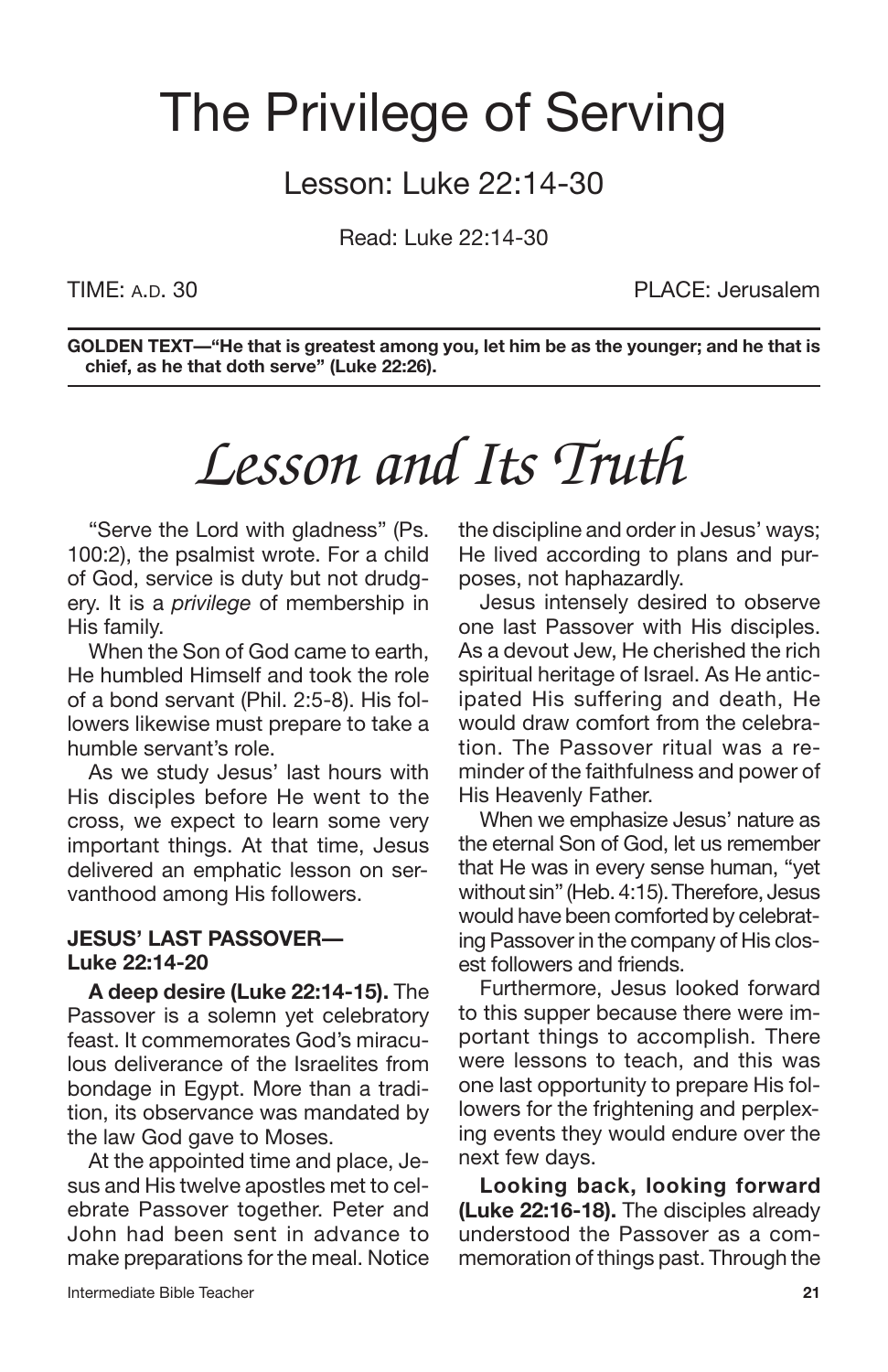centuries, faithful parents had taught their children about their ancestors' deliverance from slavery in Egypt.

Now Jesus announced that this would be His last Passover Feast—that is, until it is fulfilled in the kingdom of God.

This gave new meaning to the Passover. It is not only a time of remembrance but also a time of *anticipation.* There is a future fulfillment to come after Jesus returns, when the saints will celebrate their freedom from sin, death, and Satan.

With a prayer of thanks, Jesus passed the cup to His disciples and directed them to share it. This cup symbolized the unity and fellowship that must prevail among Jesus' followers.

The enjoyment of the fruit of the vine belongs to festive, happy occasions. Jesus said He would not partake of it again until the kingdom of God has come. He was about to drink another cup, the bitter cup of God's wrath, as He took upon Himself the sins of the world (Luke 22:42).

**Symbols of a new covenant (Luke 22:19-20).** Throughout history, God's relationship with man has been governed by covenants. By His word, which cannot be broken, He has bound Himself to act in specific ways for the benefit of His people. When Jesus came, He established a new covenant, or "new testament."

The religion of the Old Testament was full of complex ritual. There was a calendar of feasts and fasts to be observed. Frequent and costly offerings were required. There was a consecrated tribe, the Levites, who performed these rituals at a sacred place, the temple in Jerusalem. All of this elaborate ceremony anticipated the perfect sacrifice for sin that Jesus would make.

How different it is for those who worship God in this age! When Jesus announced the new covenant, He gave His followers one simple ceremony to observe in remembrance of His sacrifice. He took two common elements from the table to serve as symbols. The bread represented His body; the fruit of the vine represented His blood.

When we partake of the Lord's Supper. or holy communion, we remember His death on our behalf "till he come" (I Cor. 11:26). We look back with solemn thanksgiving to a historic event. But we also look forward with joy to His coming and the glorious future that will follow.

#### **A LESSON IN SERVANTHOOD— Luke 22:21-30**

**A betrayer in their midst (Luke 22:21-23).** Jesus' death on the cross came to pass "as it was determined." That is, it was ordered by God for His purposes. Many earthly circumstances came together to make it happen in accordance with God's sovereign plan.

It was Satan who moved Judas to betray Jesus (Luke 22:3), but their conspiracy helped to fulfill the purposes of God. Take comfort in knowing that God is able to overrule even the worst designs of the devil.

Nevertheless, Judas was accountable for his actions; his treachery was sin that would come under God's judgment. Jesus said, "Good were it for that man if he had never been born" (Mark 14:21).

When Jesus announced that the betrayer was in their midst, the apostles began to discuss who it might be. Perhaps they felt distrust and were suspicious of disloyalty. But they did not suspect only one another. The Bible records some self-doubt and self-examination, as one after another asked Jesus, "Is it I?" (Mark 14:19).

**Serving is true greatness (Luke 22:24-27).** Jesus had been speaking of the betrayal and suffering that lay ahead of Him, but the apostles failed to sympathize. Instead, they renewed their old argument about who should be greatest among them.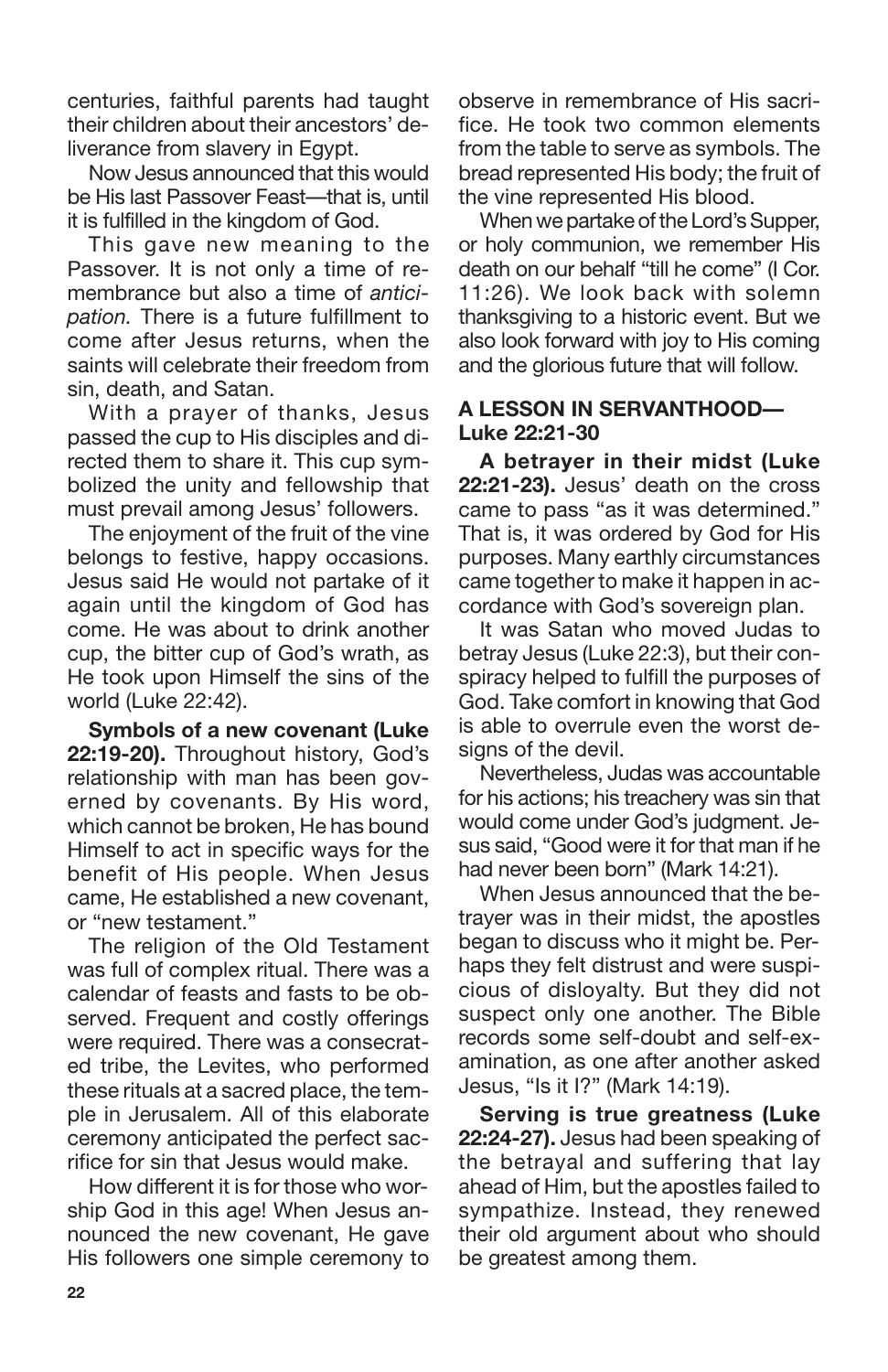It is not surprising that pride and selfish ambition were in the hearts of the apostles; these are natural human tendencies. Jesus turned their dispute into an occasion to correct their attitude. His kingdom is not like earthly kingdoms, where greatness means exercising lordship over others; rather, it is about serving in humility.

"I am among you as he that serveth" (Luke 22:27), He said. Jesus demonstrated the servant principle in a striking way; He took a basin and towel and washed His disciples' feet (John 13:2- 10). The One they called "Master" took on the task of the most lowly servant.

**Persevering with Jesus (Luke 22:28-30).** Jesus had more to say about His apostles' place in His kingdom. They would not be disappointed; there would be a reward for persevering with Him.

Jesus' years of ministry were full of temptations, or trials. He was "in all points tempted" (Heb. 4:15). He faced the opposition of men and devils. The religious leaders were hostile and accused Him of being allied with Satan. There were attempts to kill Him, even in His hometown of Nazareth. His family and friends misunderstood Him and thought He was deranged. He endured physical hardship and discomfort.

The Twelve stuck with Him through hardship and reproach while many others fell away. One day Peter asked, "We have forsaken all, and followed thee; what shall we have therefore?" (Matt. 19:27). Jesus assured him that any sacrifice made for His sake would be repaid a hundredfold.

Now, under the authority His Father had given Him, Jesus renewed that promise. Soon He would be crucified, but there was no defeat or despair in His words. He spoke as a King about to claim His throne.

His apostles would have special standing in His kingdom. But it would come by His appointment, not by selfish competition among them. To eat and drink at the King's table is an honor and a privilege. To sit as a judge is to hold authority.

There is a promise to all who follow Jesus: "If we suffer, we shall also reign with him" (II Tim. 2:12). He calls us to persevere, even through loneliness and hardship.

#### **SIDELIGHTS**

**The twelve apostles with him.** Jesus was a Mentor and Teacher to His apostles, but He was also a Friend. Consider the privilege of enjoying Jesus' presence.

During the years of His earthly ministry, His closest followers were like a family to Him. On one occasion He gestured toward His disciples and said, "Behold my mother and my brethren!" (Matt. 12:49).

The Passover is traditionally a family feast. It is fitting that Jesus celebrated it privately with the men who had been closest to Him throughout His ministry.

## LESSONTHROUGH THE TEACHER

#### **Purpose**

Teach so that your students will understand that a servant's attitude is essential for a Christian; that the Lord's Supper is a time for remembrance *and* anticipation; that we gain our place in Jesus' kingdom by His appointment, not by selfish ambition; and that our calling in Christ is a call to persevere through hardship.

#### **Preparing to Teach the Lesson**

Pray that your students will develop a Christlike servant attitude in all the relationships of their lives.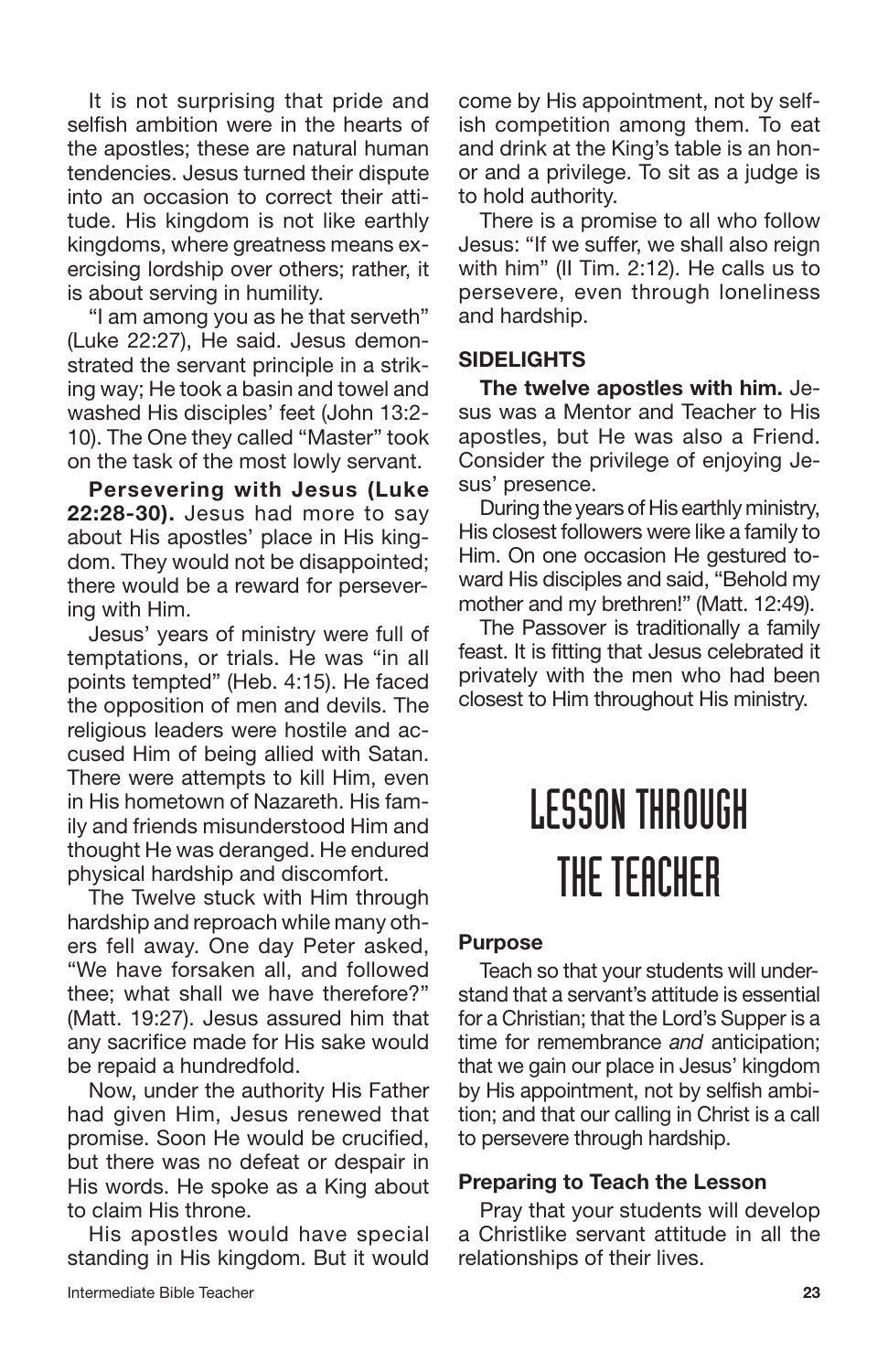Read about the origins of the Passover Feast in the Old Testament (Exod. 12:1-14; Lev. 23:4-8). Do some research to learn about present-day Passover customs in Jewish families.

Doctrines and customs regarding the Lord's Supper vary from one church to another. Get an understanding of your church's distinctive practices so that you will be prepared to answer your students' questions. You might invite your pastor or another church officer to speak to your class on this subject for a few minutes.

Contact one student, and ask him to be prepared to read the account of Jesus' washing of His apostles' feet (John 13:2-17).

#### **Presenting the Lesson**

Ask some questions to determine how much your students know about the origin of Passover. Can they place it in the history of Israel (at the end of Israel's bondage in Egypt, about 1445 B.C.)? Fill in the gaps in their knowledge.

Students who have Jewish friends may know something about presentday Passover observances. Let them tell what they know.

Jealousy, rivalry, and selfish ambition will be familiar to your students; social dynamics among young adolescents can be harsh. Emphasize that a radically different attitude must rule among Jesus' followers. Illustrate this principle with the account of His washing the apostles' feet.

### **LESSON FOR TODAY**

Sound Christian thinking remembers and anticipates. We look *back* with thanksgiving to Jesus' sacrifice, which accomplished our salvation; we look *forward* with confident expectation to our glorious future with Him.

Every Christian ought to adopt the attitude of a humble servant. Encourage your students to practice this virtue by befriending the needy and lonely ones among their peers.

Jesus commended His disciples' perseverance. Following Him may take us through hard trials and testing, but we can trust Him to enable us to endure.

### **LESSON IN OUTLINE**

- **I. JESUS' LAST PASSOVER—Luke 22:14-20**
	- **A. A deep desire (vss. 14-15)**
	- **B. Looking back, looking forward (vss. 16-18)**
	- **C. Symbols of a new covenant (vss. 19-20)**
- **II. A LESSON IN SERVANTHOOD— Luke 22:21-30**
	- **A. A betrayer in their midst (vss. 21-23)**
	- **B. Serving is true greatness (vss. 24-27)**
	- **C. Persevering with Jesus (vss. 28-30)**

### RESEARCH AND DISCUSSION

- 1. Describe the historic origin of the Passover Feast.
- 2. What is a covenant? What are some ways the new covenant differs from the old?
- 3. What does the Lord's Supper commemorate? What does it anticipate?
- 4. How should Jesus' example transform our attitudes about serving others?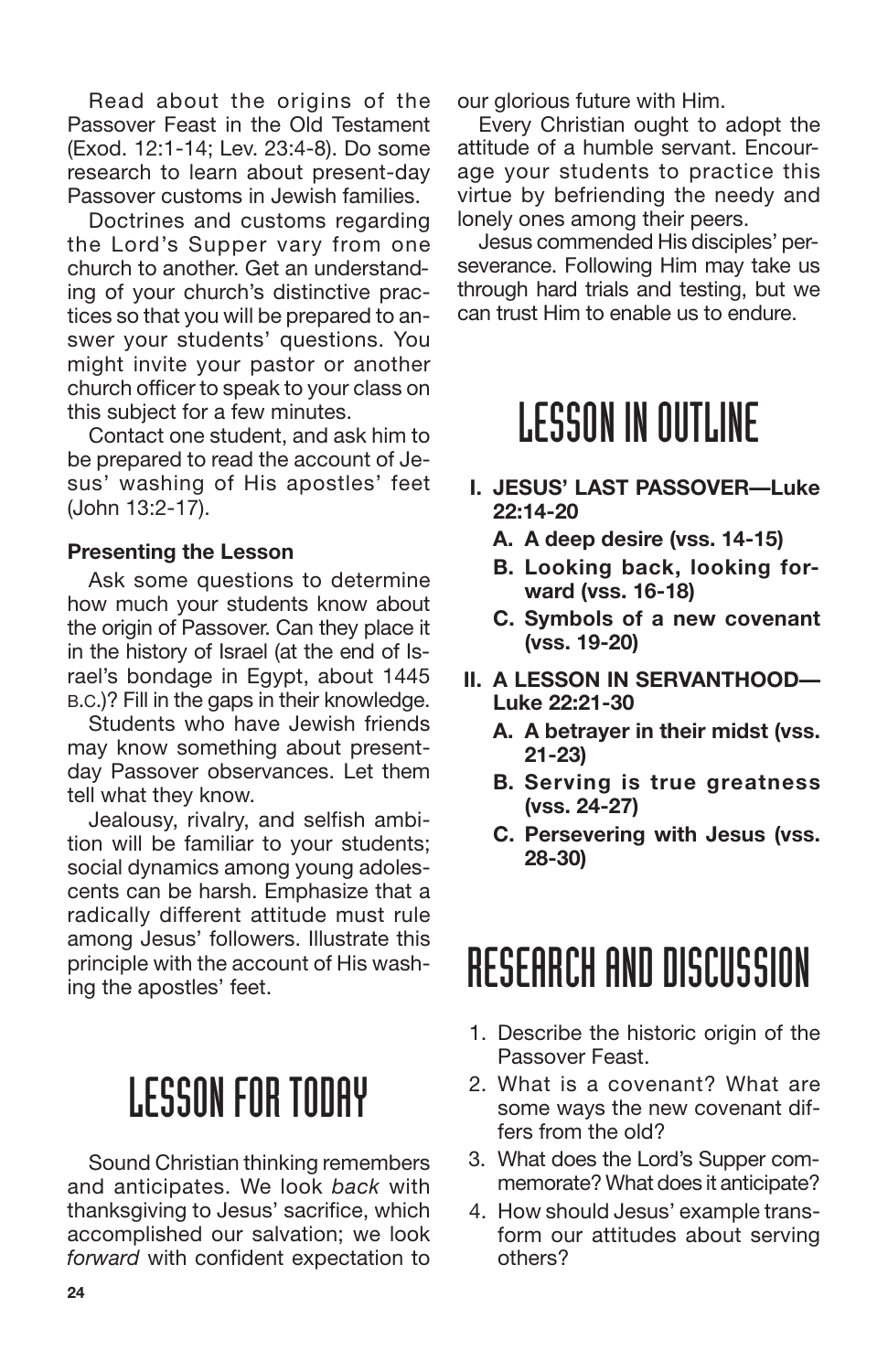### **Scripture Lesson Text**

**LUKE 24:13** And, behold, two of them went that same day to a village called Em'ma-us, which was from Je-ru'sa-lem *about* threescore furlongs.

**14 And they talked together of all these things which had happened.**

15 And it came to pass, that, while they communed *together* and reasoned, Je'sus himself drew near, and went with them.

**16 But their eyes were holden that they should not know him.**

17 And he said unto them, What manner of communications *are* these that ye have one to another, as ye walk, and are sad?

**18 And the one of them, whose name was Cleo-pas, answering said unto him, Art thou only a stranger in Je-rusa-lem, and hast not known the things which are come to pass there in these days?**

19 And he said unto them, What things? And they said unto him, Concerning Je'sus of Naz'a-reth, which was a prophet mighty in deed and word before God and all the people:

**20 And how the chief priests and our rulers delivered him to be condemned to death, and have crucified him.**

21 But we trusted that it had been he which should have redeemed

Is'ra-el: and beside all this, to day is the third day since these things were done.

**28 And they drew nigh unto the village, whither they went: and he made as though he would have gone further.**

29 But they constrained him, saying, Abide with us: for it is toward evening, and the day is far spent. And he went in to tarry with them.

**30 And it came to pass, as he sat at meat with them, he took bread, and blessed** *it,* **and brake, and gave to them.**

31 And their eyes were opened, and they knew him; and he vanished out of their sight.

**32 And they said one to another, Did not our heart burn within us, while he talked with us by the way, and while he opened to us the scriptures?**

33 And they rose up the same hour, and returned to Je-ru'sa-lem. and found the eleven gathered together, and them that were with them,

**34 Saying, The Lord is risen indeed, and hath appeared to Simon.**

35 And they told what things *were done* in the way, and how he was known of them in breaking of bread.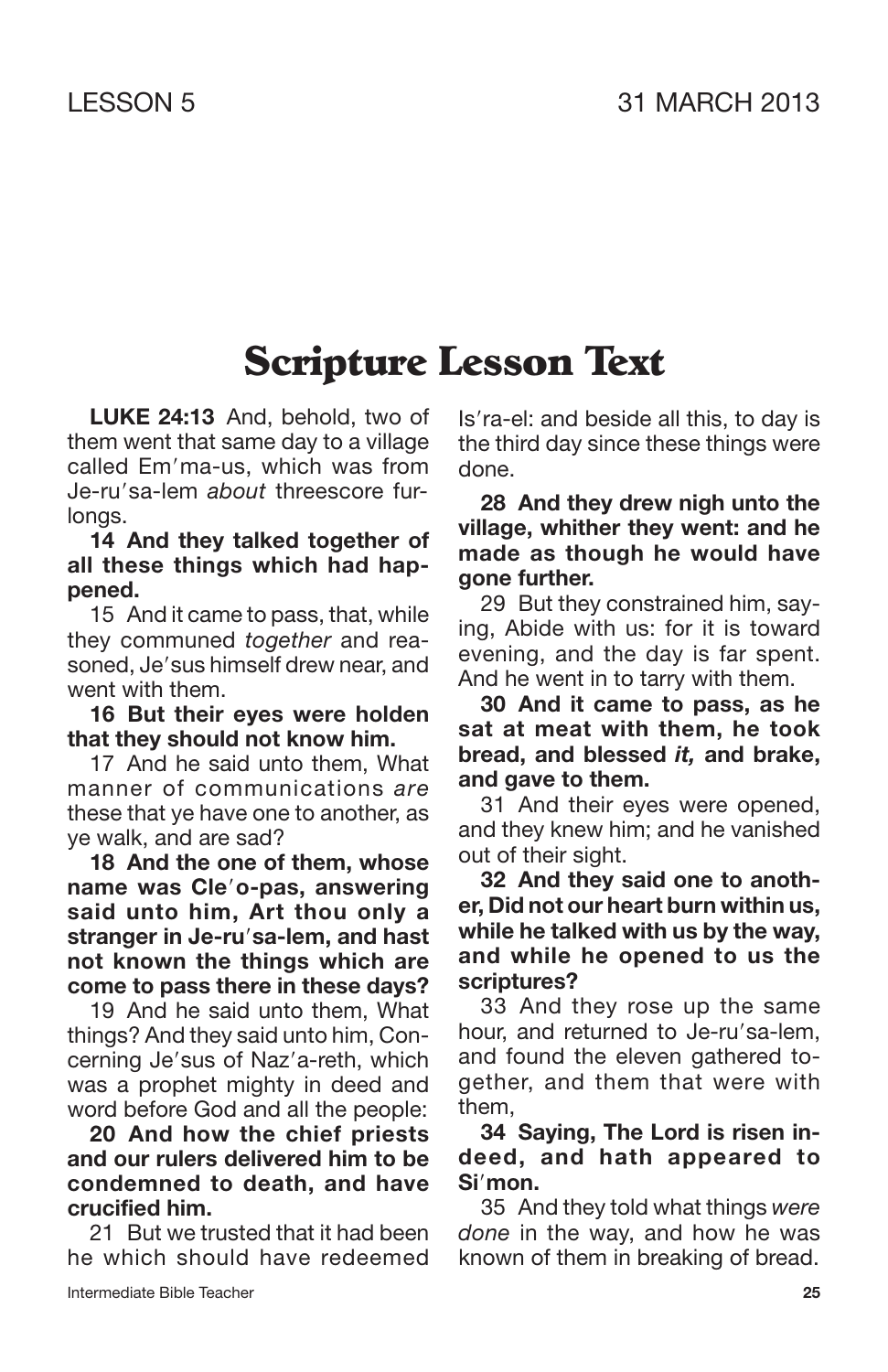### Hope Restored

(Easter)

### Lesson: Luke 24:13-21, 28-35

Read: Luke 24:1-35

TIME: A.D. 30 PLACE: near Emmaus

**GOLDEN TEXT—"As he sat at meat with them, he took bread, and blessed it, and brake, and gave to them. And their eyes were opened, and they knew him" (Luke 24:30-31).**

# *Lesson and Its Truth*

God's ways are not our ways (Isa. 55:8). Jesus' followers witnessed a powerful demonstration of that truth.

One day their hopes were set on Jesus as the Redeemer of Israel their prophets had foretold. The next day they saw Him die a cruel and shameful death. Hope was gone. Grieving and afraid, they scattered and went into hiding.

Then, on the third day, Jesus appeared. He was alive again! Their faith and hope had not been misplaced, although their believing hearts needed to be taught. Hope was restored. In Jesus, God's promises were being fulfilled in wonderful and unexpected ways.

#### **DISCIPLES IN DESPAIR— Luke 24:13-21**

**Shared grief (Luke 24:13-15***a***).** The Bible focuses on the ministry of Jesus with His twelve apostles. But it also tells of a much larger number of devoted followers.

There were women who accompanied Jesus and supported His work with their gifts (Luke 8:2-3). There were faithful men who followed Him throughout His ministry. Matthias was chosen from among these to take Judas's place (Acts 1:26).

At one time, Jesus commissioned 70 men to travel in pairs to prepare the way ahead of Him (Luke 10:1). After He rose from the dead, He appeared to a gathering of more than 500 followers (I Cor. 15:6). Immediately after He ascended to heaven, about 120 continued in fellowship at Jerusalem (Acts 1:15).

On the day Jesus rose from the dead, two of these lesser-known disciples were walking from Jerusalem to Emmaus. The location of Emmaus is not known today; we only know it was about sixty furlongs, or seven miles, from Jerusalem. Luke's account emphasizes that they were deeply engaged in conversation; they talked (communed and reasoned) together.

They had many sad and perplexing things to reflect on. Their Master had been betrayed, arrested, tried, and crucified. Now there were reports of an empty tomb and angelic messengers who said He was alive.

**A fellow traveler (Luke 24:15***b***-17).** "Jesus himself drew near" and began to walk with them, but they did not recognize Him. Notice the emphasis. This was Jesus *Himself*—the very same Jesus they knew, not a phantom.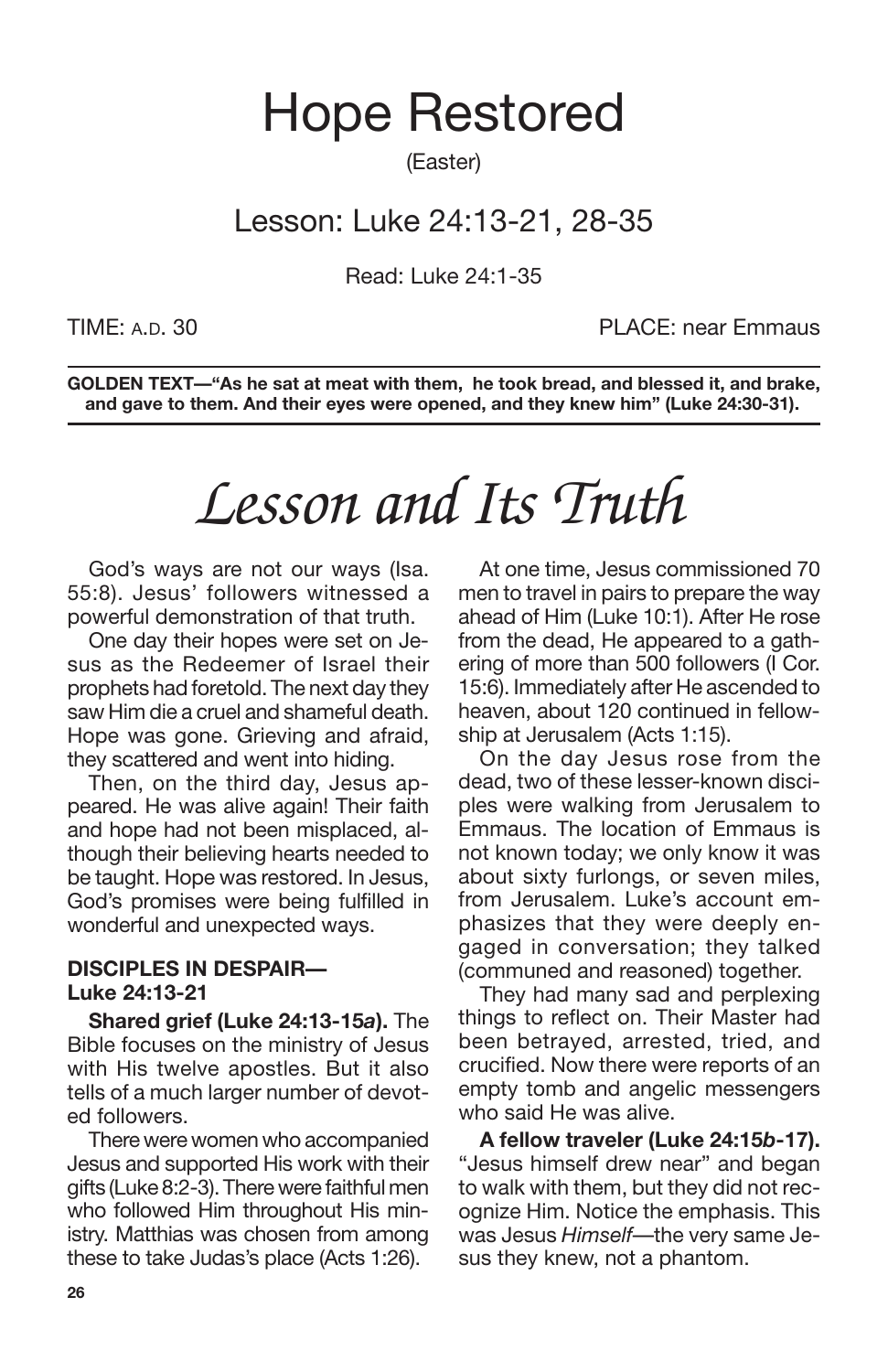It seemed like a random encounter with a stranger. Even in His resurrected body, Jesus looked ordinary enough to be mistaken for just another traveler. Yet His appearance must have been quite different from before, for they did not recognize Him.

Observing their earnest conversation and their obvious sadness, Jesus gently began to question them. He did not need to ask these questions, for He knows what is in the hearts of men (John 2:25). However, these disciples needed to unburden their grief. Jesus meets the brokenhearted with understanding and compassion.

**Disappointed hopes (Luke 24:18- 21).** One of these two disciples was Cleopas. This is the only occasion he is mentioned in the Bible. We do not know the identity of his companion. The risen Jesus made this early appearance to two little-known disciples. In His sight, there are no unimportant people.

Cleopas responded to Jesus' question with astonishment. The events surrounding the death of Jesus were discussed far beyond the circle of His disciples; they were, in fact, the major news in Jerusalem. Only a stranger newly arrived in town could fail to know of these things.

From their testimony, we can see that these disciples still esteemed Jesus highly. The greatness of His deeds and words could not be denied. It was clear that no one could perform the miraculous works He did except by the power of God (John 3:2). And He taught with authority, unlike their ordinary teachers (Matt. 7:29).

Notice the irony in the disciples' testimony: Jesus, a mighty prophet of God, had been delivered to death by their chief priests and religious rulers. How grievous it must have been to these devout men of Israel to see the corruption and unbelief of their spiritual leaders! This only added to the grief of living under the cruel tyranny of Rome.

God had promised Israel a Deliverer who would bring in an age of peace and justice. Living under Rome's tyranny made that promise all the more precious. Jesus'followers, includingthe twoon the Emmaus road, had set their hopes on Him. Now it was the third day since His death. We wonder why they did not recall His promise that He would rise again the third day. That promise was known even to His enemies (Matt. 27:63).

#### **ENERGIZED BY NEW HOPE— Luke 24:28-35**

**Opened eyes, burning hearts (Luke 24:28-32).** It was late in the day when Jesus and the two disciples, who still did not recognize Him, approached Emmaus. In accordance with the custom of those times, they offered Him a place to stay. They did not simply invite Jesus to stay with them; they "constrained" Him. It was a fervent, almost forceful, request. They did not want Him to leave. He had shown them amazing new insights from the Scriptures concerning Israel's Messiah. Naturally, they were eager to hear more.

At supper, Jesus did a surprising thing. He took the role of host and, with a blessing, broke bread and gave it to the two disciples. The blessing was probably a prayer of thanks, celebrating the goodness of God.

That is when the two disciples recognized Him. Perhaps they noticed the scars in His hands for the first time. It is likely they had seen Him break bread in the same manner at the feeding of the multitudes and on other occasions. Maybe they had heard from His apostles of His breaking bread at their last supper, just days before.

Then Jesus vanished. In His heavenly, resurrected body He related to this physical world in a new and different way. No longer would He be visibly with His disciples all the time, traveling slowly on foot or by boat. Over the next forty days He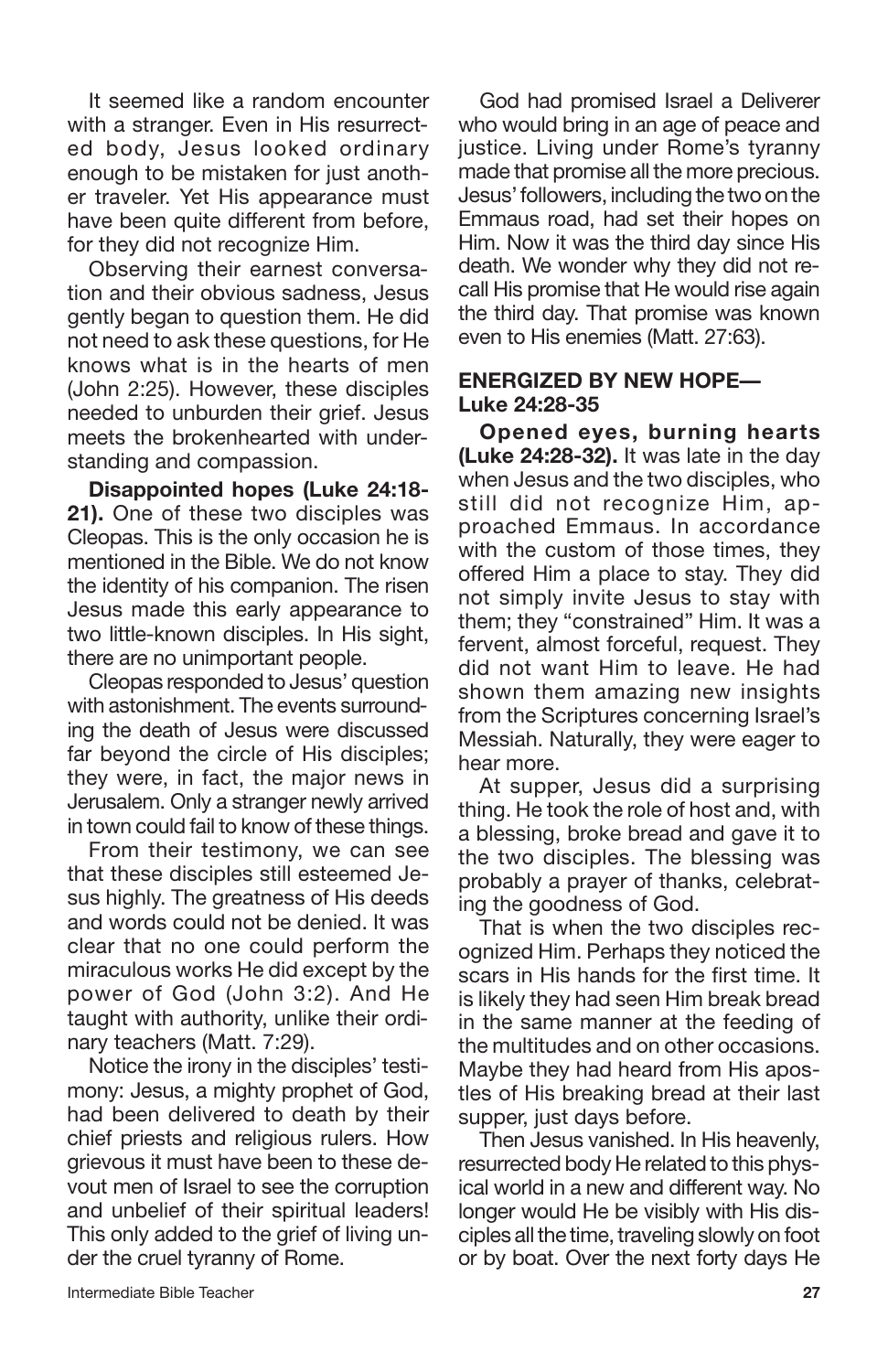would appear to them occasionally, coming and going supernaturally.

The truth they had failed to understand had been made clear as Jesus opened the Scriptures to them. They had felt their hearts burning within them; now they knew why.

Likewise, in the heart of every true believer, the Holy Spirit bears witness to the truth (Rom. 8:16). Thus, God confirms to His children the truth revealed in His Word. We look to Him for understanding that our natural minds cannot attain.

Notice the high esteem Jesus had for what we today call the Old Testament. It is the witness to Himself that He upheld. If you seek to know Him, pursue a deeper knowledge of these Scriptures. Otherwise your knowledge of Him is incomplete.

**Good news that must be shared (Luke 24:33-35).** Without delay the two disciples returned to Jerusalem that same evening. Imagine how different this return trip was! Earlier, their steps had been slowed by grief and disillusionment. Now their pace was quickened by joy and excitement.

In the few hours they had been away, things had changed among the disciples in Jerusalem. Most of them had not seen the risen Jesus, but they were convinced: "The Lord is risen indeed" (Luke 24:34).

Jesus had appeared to Simon (Peter). It was their first encounter since Peter had denied Jesus. The Bible does not describe that meeting, but we can be sure it was the beginning of Peter's repentance, forgiveness, and restoration.

The disciples from Emmaus had much to tell about their encounter with Jesus. Soon He would appear and present the same teaching to the larger assembly (Luke 24:45).

#### **SIDELIGHTS**

**About threescore furlongs.** Often the Bible uses units of measure that are unfamiliar to us. "Furlong" translates the Greek word *stadion,* which equals 600 feet. Threescore (that is, sixty) furlongs would be 36,000 feet, or slightly less than seven miles.

**The chief priests and our rulers.** These "rulers" were religious leaders, not Roman officials. It was widely understood that Jesus was delivered to death by the corrupt religious leaders of Israel.

"The council" (Matt. 26:59) that condemned Jesus was the Sanhedrin, a body of seventy men over which the high priest presided. The tradition of this ruling body of seventy can be traced to the days of Moses (Num. 11:16).

Not all the rulers agreed to have Jesus put to death. Joseph of Arimathea, who buried Jesus' body with honor and dignity, was a secret disciple and had not consented to the council's condemnation of Jesus (Luke 23:51). Nicodemus, who earlier had defended Jesus in the council (John 7:50-51), probably also dissented.

## LESSONTHROUGH THE TEACHER

#### **Purpose**

This lesson will show that a Christian can hope in God even in the most confusing and grievous times, knowing that God is working His perfect will. It will also show that knowing the Old Testament Scriptures is essential to our understanding of Jesus and His mission in the world.

#### **Preparing to Teach the Lesson**

As always, spend time in prayer for your class and for each student. Read the resurrection accounts from each of the four Gospels—Matthew 28, Mark 16, Luke 24, and John 20—and the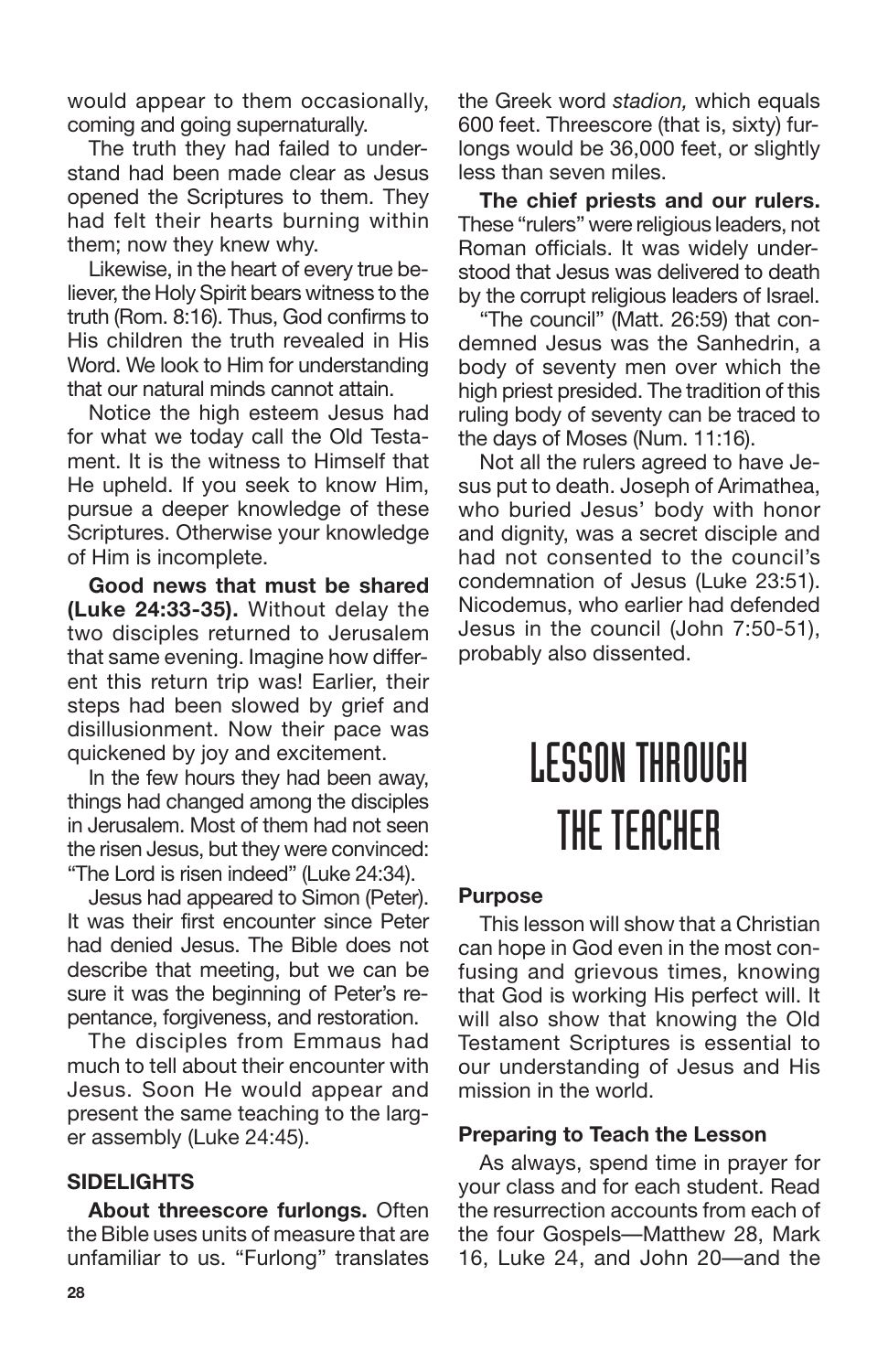Apostle Paul's resurrection discourse in I Corinthians 15.

From these chapters, prepare a simple quiz of ten questions about Jesus' resurrection. Include Scripture references to enable the students to find the answers readily. Print a copy for each student (or arrive early to write the questions on the board before class begins).

Practice telling the story of the encounter on the Emmaus road in an engaging manner.

#### **Presenting the Lesson**

Expect this week's class to be especially challenging. Students will be excited about family celebrations and distracted by new Easter clothes. Their mood may be affected by the Easter candy they have been consuming.

As students arrive, give each a pencil and a copy of the quiz you have prepared. Have them work silently and independently. That should help you get the class started in a quiet, orderly manner.

In case students become inattentive during your lesson presentation, be ready with some interesting, relevant diversions. For example, ask, "How many is threescore? How far is threescore furlongs in miles? In feet? How long would it take to walk that distance if you were feeling sad and defeated? To run it if you were excited and overjoyed?"

### LESSONFORTODAY

Jesus will walk with us and give comfort at times of grief or loss. Even at the darkest and most difficult times, be confident that God is working His purposes.

Pray that the Holy Spirit will guide you into truth as Jesus illumined the Scriptures for the disciples on the Emmaus road. Seek a closer walk with Jesus by gaining a fuller knowledge of the Bible.

The Christian life is to be lived in community. Comfort and support your fellow believers in times of sorrow, and share your joys as well.

### **LESSON IN OUTLINE**

- **I. DISCIPLES IN DESPAIR—Luke 24:13-21**
	- **A. Shared grief (vss. 13-15***a***)**
	- **B. A fellow traveler (vss. 15***b***-17)**
	- **C. Disappointed hopes (vss. 18- 21)**
- **II. ENERGIZED BY NEW HOPE— Luke 24:28-35**
	- **A. Opened eyes, burning hearts (vss. 28-32)**
	- **B. Good news that must be shared (vss. 33-35)**

### RESEARCH AND DISCUSSION

- 1. Imagine you were one of the disciples on the Emmaus road. What would you have been saying to your fellow disciple?
- 2. If God knows all, even what is in each person's heart, why would Jesus ask questions (Luke 24:17)?
- 3. How did these disciples regard Jesus at that time (vs. 19)?
- 4. On what other occasions did Jesus break bread and give it to His disciples with a prayer of thanks (Matt. 15:32-37; Luke 9:10-17; 22:19)?
- 5. The disciples on the Emmaus road sensed a burning in their hearts as Jesus explained the Scriptures. How is the experience of Christians today similar? How is it different?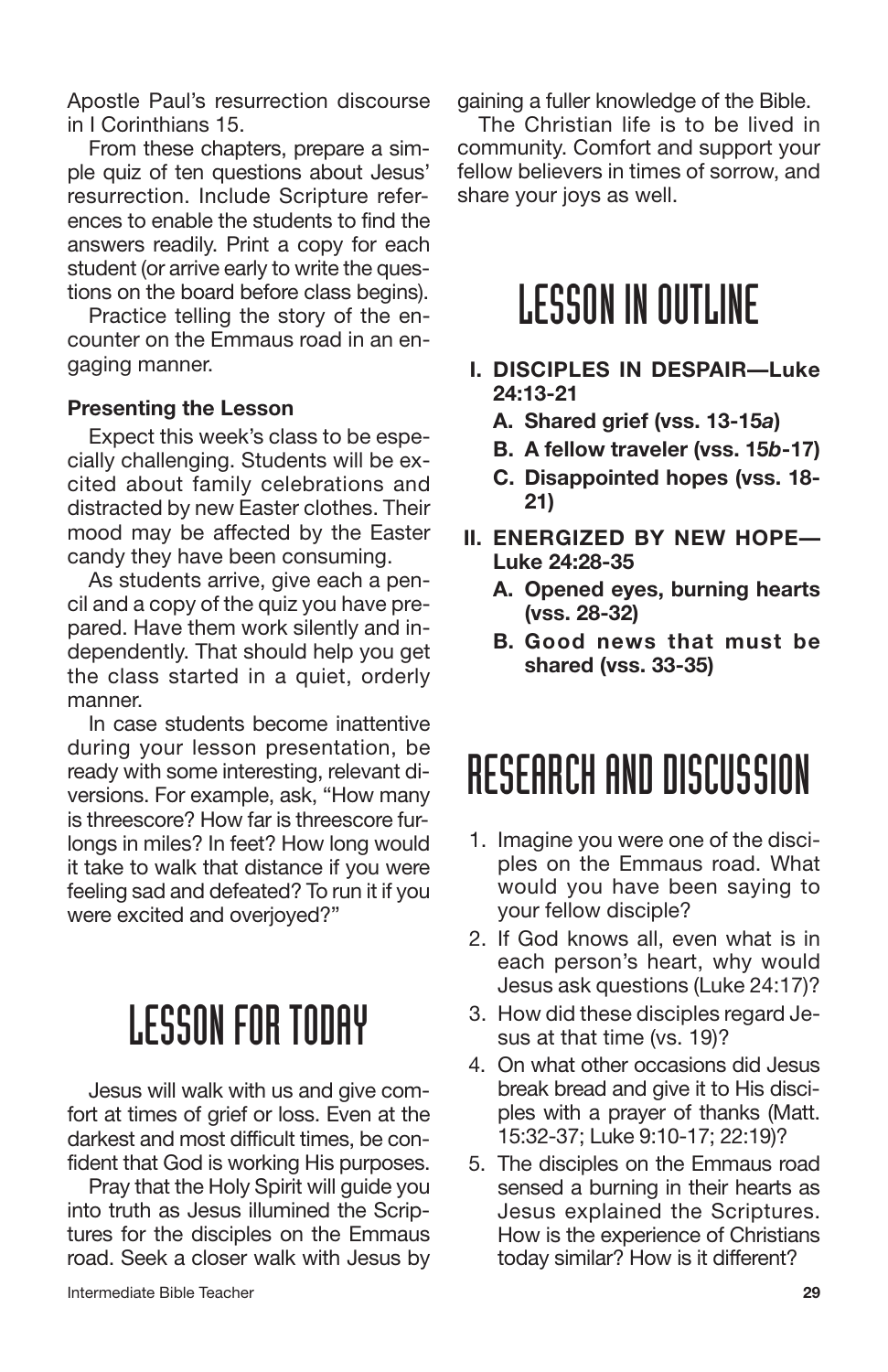### **Scripture Lesson Text**

**LUKE 24:36** And as they thus spake, Je'sus himself stood in the midst of them, and saith unto them, Peace *be* unto you.

**37 But they were terrified and affrighted, and supposed that they had seen a spirit.**

38 And he said unto them, Why are ye troubled? and why do thoughts arise in your hearts?

**39 Behold my hands and my feet, that it is I myself: handle me, and see; for a spirit hath not flesh and bones, as ye see me have.**

40 And when he had thus spoken, he shewed them *his* hands and *his* feet.

**41 And while they yet believed not for joy, and wondered, he said unto them, Have ye here any meat?**

42 And they gave him a piece of a broiled fish, and of an honeycomb.

**43 And he took** *it,* **and did eat before them.**

44 And he said unto them, These *are* the words which I spake unto you, while I was yet with you, that all things must be fulfilled, which were written in the law of Mo'ses, and *in* the prophets, and *in* the psalms, concerning me.

**45 Then opened he their understanding, that they might understand the scriptures,**

46 And said unto them, Thus it is written, and thus it behoved Christ to suffer, and to rise from the dead the third day:

**47 And that repentance and remission of sins should be preached in his name among all nations, beginning at Je-rusalem.**

48 And ye are witnesses of these things.

**49 And, behold, I send the promise of my Father upon you: but tarry ye in the city of Je-rusalem, until ye be endued with power from on high.**

50 And he led them out as far as to Beth'a-ny, and he lifted up his hands, and blessed them.

**51 And it came to pass, while he blessed them, he was parted from them, and carried up into heaven.**

52 And they worshipped him, and returned to Je-ru'sa-lem with great joy:

**53 And were continually in the temple, praising and blessing God. Amen.**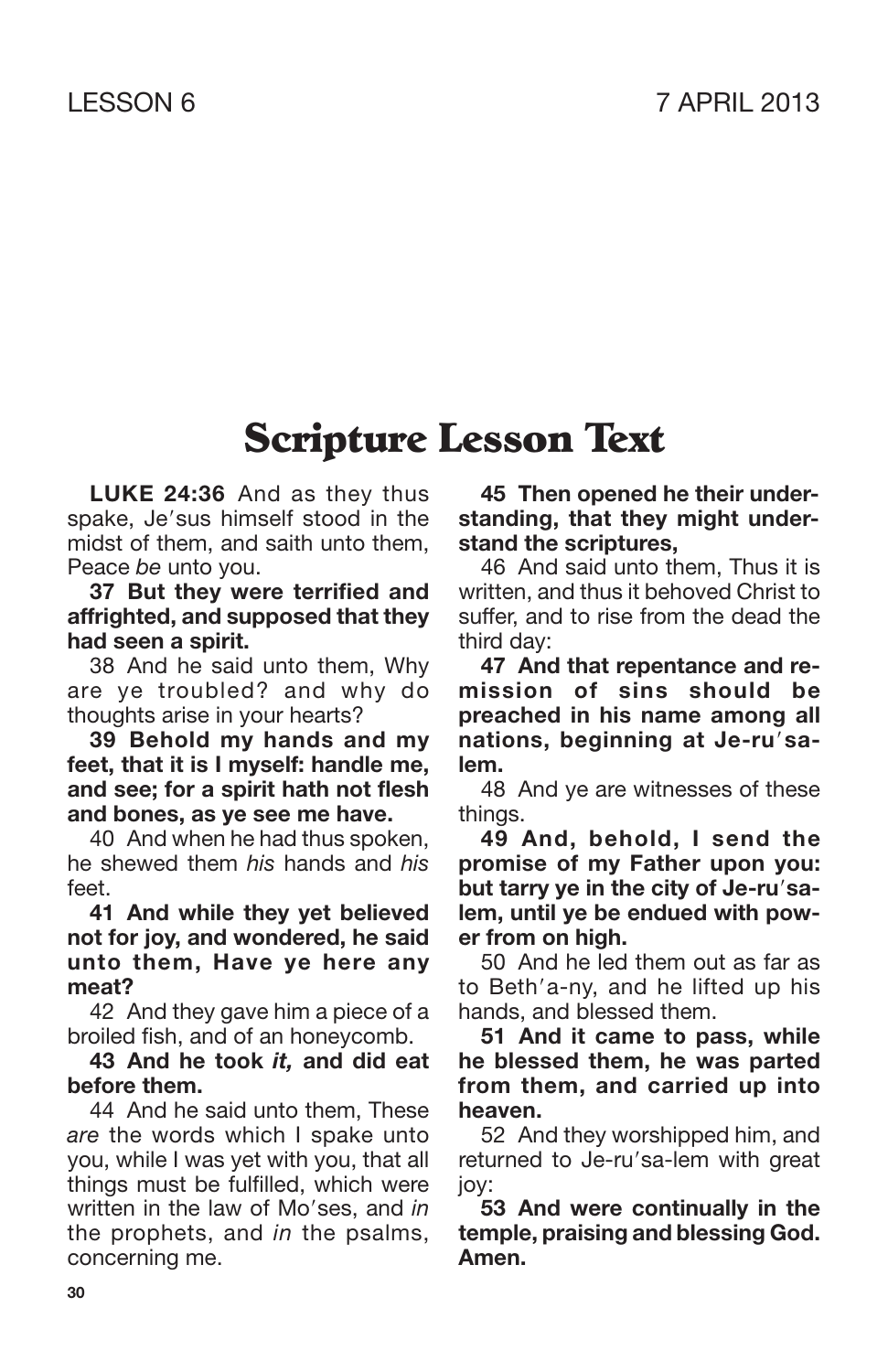### Promises Kept

### Lesson: Luke 24:36-53

Read: Luke 24:36-53

TIME: A.D. 30 PLACE: Jerusalem

**GOLDEN TEXT—"These are the words which I spake unto you, while I was yet with you, that all things must be fulfilled, which were written in the law of Moses, and in the prophets, and in the psalms, concerning me" (Luke 24:44).**

## *Lesson and Its Truth*

If you seek to know Jesus, know your Bible! He declared, "The scriptures; . . . testify of me" (John 5:39). The promises God made through His messengers, the prophets, are all fulfilled in and through Christ.

After He rose from the dead, Jesus appeared to His disciples and "opened . . . their understanding" (Luke 24:45); that is, He enabled them to see that He is the Saviour and King whose coming they had waited for.

We might wish that we had been present to hear these things from the lips of Jesus Himself. But God has given us a great and wonderful witness as well. We have the complete Scriptures, and we have the Holy Spirit to illuminate them for us. He will, as Jesus promised, "guide [us] into all truth" (John 16:13).

#### **BRINGING PEACE— Luke 24:36-38**

Imagine you were one of Jesus' followers in Jerusalem when He was crucified. You felt alarm and terror the night He was arrested. You were shocked and angry with your fellow disciple Judas, who betrayed Him. You experienced the grief and horror of seeing Jesus die on the cross.

You were dismayed when you heard that His tomb was empty. You stayed in hiding with the other disciples, fearing that Jesus' enemies would come after you. You became hopeful as you began to hear reports from those who had seen Him alive.

The evening after He rose from the dead, Jesus' followers were assembled behind closed doors, for they were afraid (John 20:19). Two disciples had just returned from Emmaus with another report of seeing Jesus alive.

Suddenly, in the closed room, Jesus appeared. In His resurrected, heavenly body, He did not submit to physical limitations as He had done while He lived in mortal flesh. From now on, the otherworldly nature of His new body would be evident, and He would come and go supernaturally. Notice the emphasis: it was *Jesus Himself,* not a ghost or an apparition.

Jesus knows when our hearts are not at peace, and He meets us with compassion. He greeted His disciples with words of comfort: "Peace be unto you" (Luke 24:36).

Naturally, the disciples were startled by Jesus' sudden appearance. They thought they were seeing a ghost, and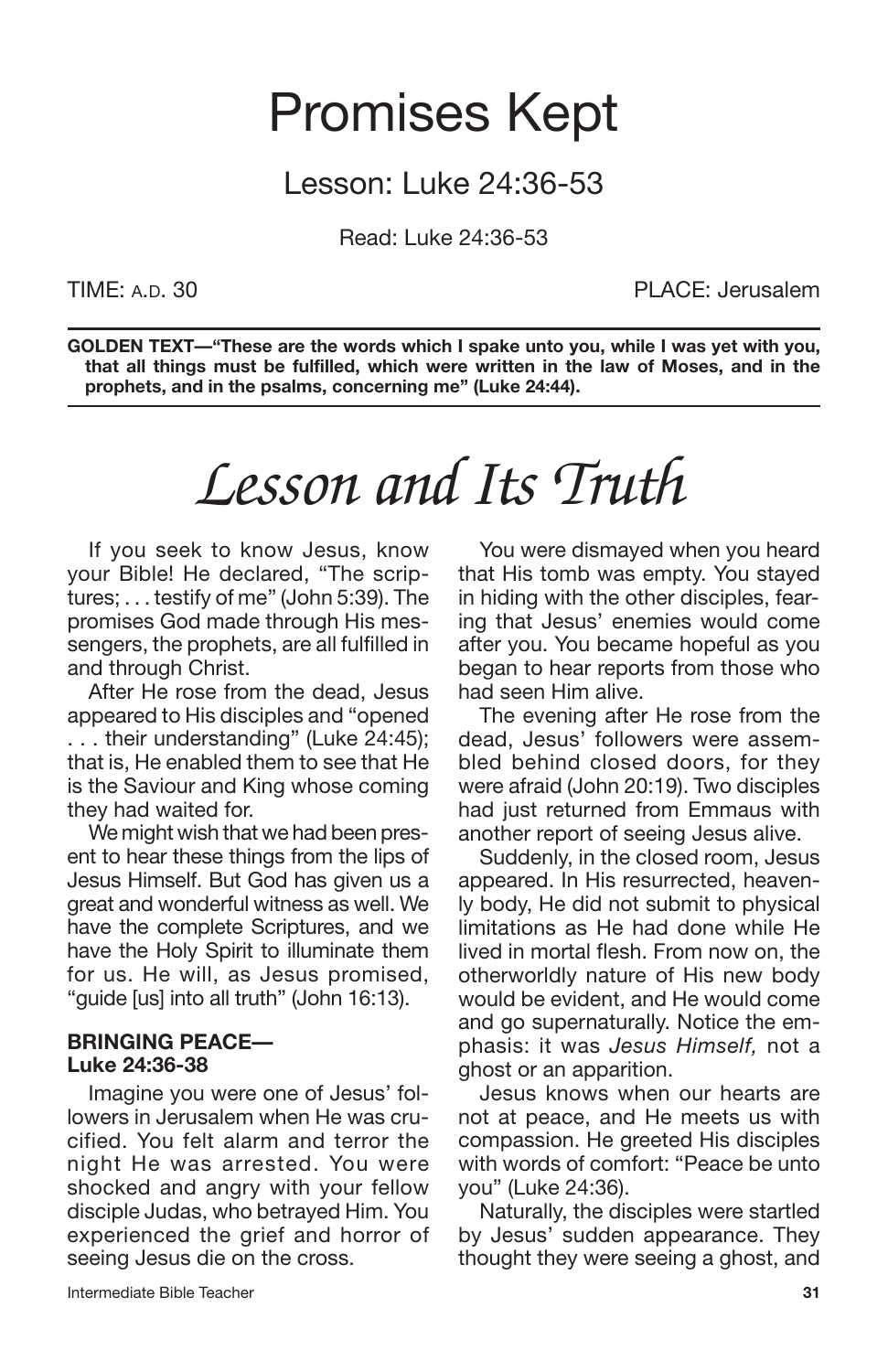they were afraid. "Why are ye troubled?" (Luke 24:38), He asked. There was a gentle rebuke in His words. If they had understood the writings of their prophets and the promises of Jesus Himself, they would have expected to see Him alive again.

#### **PROVIDING PROOF— Luke 24:39-43**

When we are slow to learn, God is understanding and patient with us. He will gently bear with us and teach us. He is mindful of our weakness (Ps. 103:13-14).

Jesus dealt kindly with the disbelief and perplexity of His disciples. In fact, He offered threefold proof to settle their doubts and fears.

First, He invited them to touch Him. He made an appeal to their physical senses and their rational minds: "Handle me, and see; for a spirit hath not flesh and bones, as ye see me have" (Luke 24:39).

Next, He showed them His hands and feet. It is implied that scars remained where spikes had been driven through His flesh, nailing Him to the cross.

Have you ever been overwhelmed by conflicting emotions? The disciples were too filled with joy and amazement to believe. So Jesus offered a third proof. He asked for food. They gave Him a piece of broiled fish and some honeycomb, and He ate it.

Thus, the risen Jesus showed Himself alive "by many infallible proofs" (Acts 1:3). This was just one of those occasions.

#### **EXPLAINING THE SCRIPTURES— Luke 24:44-45**

With the phrase "while I was yet with you" (Luke 24:44), Jesus emphasized that His presence with His followers was now very different from before. Indeed He is with us (Matt. 28:20), and we ought to be mindful of His presence every moment; but He is not here in the sense that He was present in the days when He dwelled in mortal flesh. Soon He would ascend to heaven to continue His ministry at His Father's right hand, while His disciples would continue His ministry on earth without His physical presence.

Jesus reminded His disciples of things He had said in those earlier times. His mission on earth was to fulfill the Old Testament Scriptures (Matt. 5:17). He spoke of "the law of Moses, and . . . the prophets, and . . . the psalms" (Luke 24:44). These represent the traditional divisions of the Hebrew Scriptures (Law, Prophets, Writings). The hope of redemption from sin unto glory pervades all the sacred Scriptures of Israel.

Jesus "opened . . . their understanding, that they might understand the scriptures" (Luke 24:45). Serious, diligent study of the Bible is essential for equipping us to live the Christian life; but we must rely on the Holy Spirit, whom Christ has sent, to open our understanding.

#### **ISSUING A MANDATE— Luke 24:46-49**

"Thus it is written" (Luke 24:46), Jesus said. The Gospel accounts emphasize repeatedly that He honored and upheld the Old Testament Scriptures. "Thus it behoved Christ to suffer, and to rise from the dead the third day," Jesus continued. He was "behoved" not in the sense of a moral obligation but rather as a necessity to fulfill the word God had given. God's promises are sure and cannot be broken. Christ's mission was to both "suffer" and "rise from the dead" to enter into His glory.

Jesus directed His followers to take His gospel into all the world. We call this mandate the Great Commission. It is recorded, with various emphases, in each of the four Gospels and in the book of Acts (Matt. 28:19-20; Mark 16:15; Luke 24:46-48; John 20:21; Acts 1:8).

Here we have the facts of the Great Commission stated concisely. The content of the gospel was to be "repentance and remission of sins" (Luke 24:47). The messengers' authority would be Christ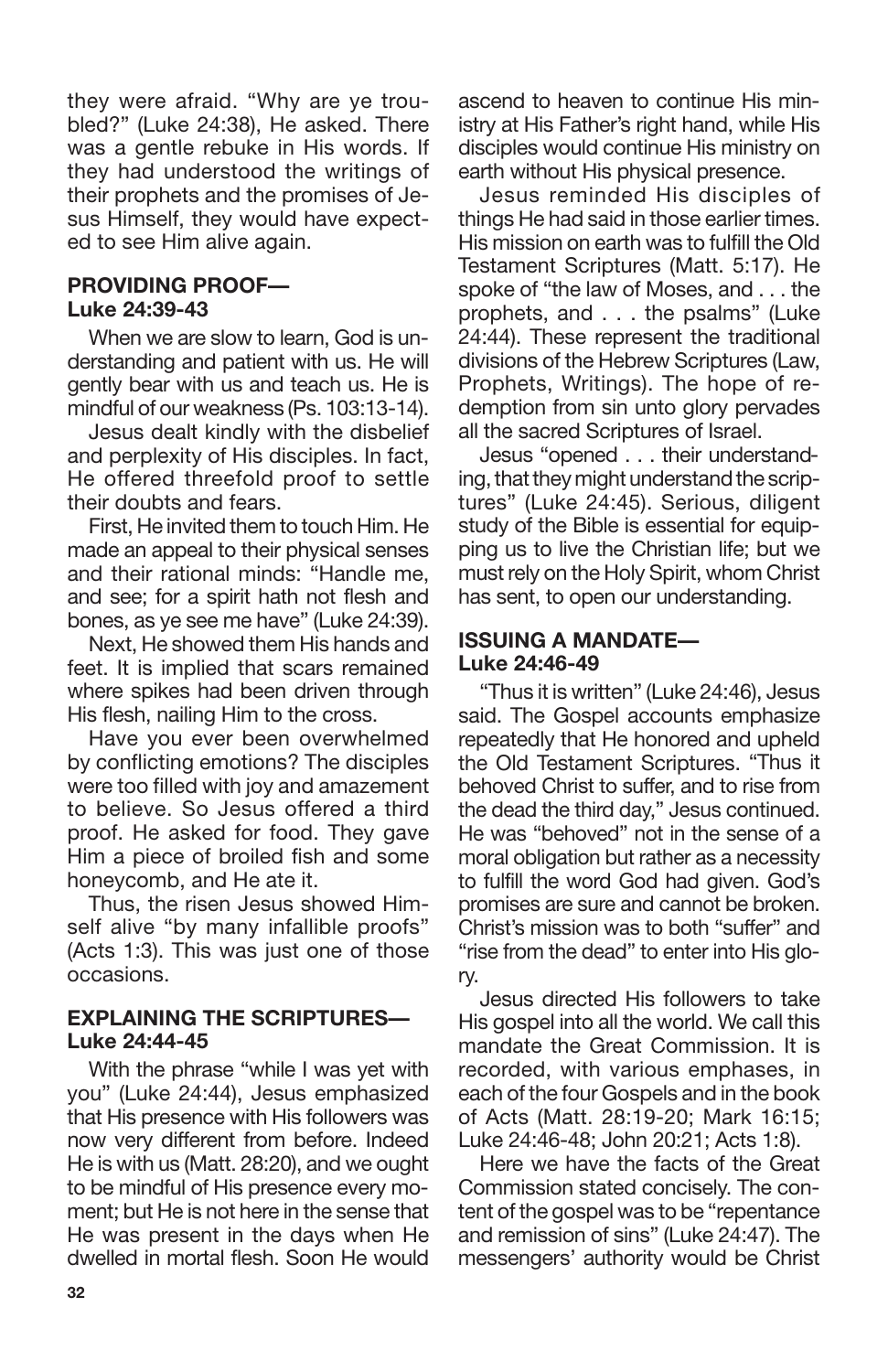Himself; they would preach "in his name." Their mission field would be "all nations, beginning at Jerusalem." Their message was rooted in historical fact that they could declare with conviction: they were "witnesses of these things" (vs. 48). Finally, it was to be carried out "with power from on high" (vs. 49).

Jesus had told His disciples, "I will pray the Father, and he shall give you another Comforter, . . . even the Spirit of truth" (John 14:16-17). Now He renewed that promise. They were to wait in Jerusalem for its fulfillment.

In their zeal, Jesus' disciples might have rushed out to fulfill their task; but Jesus strictly charged them to "tarry" (Luke 24:49). They were to await the coming of the Holy Spirit, whom Jesus would send "from the Father" (John 15:26). God's work is to be carried out in accordance with His timing and in the power He provides.

#### **ASCENDING TO HEAVEN—Luke 24:50-53**

Most churches commemorate the resurrection of Jesus on Easter Sunday. Fewer churches take much notice of Ascension Day, which falls on a Thursday forty days later. Whether we celebrate that day or not, we ought to study and appreciate the event that it commemorates.

While giving His followers a final blessing, Jesus ascended to heaven from the vicinity of Bethany, east of Jerusalem. Now His visible presence was taken from them entirely. Two heavenly messengers appeared and renewed the promise that He would return to earth again (Acts 1:10-11).

Jesus' death had filled His followers with grief and fear. How different their parting was when He ascended to heaven! Now they were filled with joy and awe. "They worshipped him, and returned to Jerusalem with great joy" (Luke 24:52).

Consider how Jesus' ascension benefits all His followers. His return to His Father was necessary before the Holy Spirit would come to indwell believers and empower the church (John 7:39; 16:7). Jesus is preparing a place in heaven, and He will come again to gather His beloved ones to Himself (14:2-3). Seated at His Father's right hand, He prays for us (Rom. 8:34; Heb. 7:25).

In obedience to Jesus, the disciples remained in Jerusalem and continued to worship God there.

#### **SIDELIGHTS**

**Peace be unto you.** The biblical concept of peace is more than just the absence of conflict or distress. It is a *positive* concept—a state of wholeness, soundness, and well-being.

Nearly all of the New Testament letters begin or end with a greeting or benediction of peace. The Psalms are filled with messages of peace for hearts in distress.

Peace is central in the mission and message of Jesus, the Prince of Peace. He has won for His beloved "peace with God" (Rom. 5:1) for all who have been "justified by faith." "He is our peace" (Eph. 2:14), the Apostle Paul wrote, for He reconciles people who have been separated and alienated.

Christ's peace is the remedy for fear and conflict in the soul. These words of comfort are for all who love Him: "My peace I give unto you: . . . Let not your heart be troubled, neither let it be afraid" (John 14:27).

# LESSONTHROUGH THE TEACHER

#### **Purpose**

Help students understand the vital relationship of Jesus and the Scriptures. Show that He desires His follow-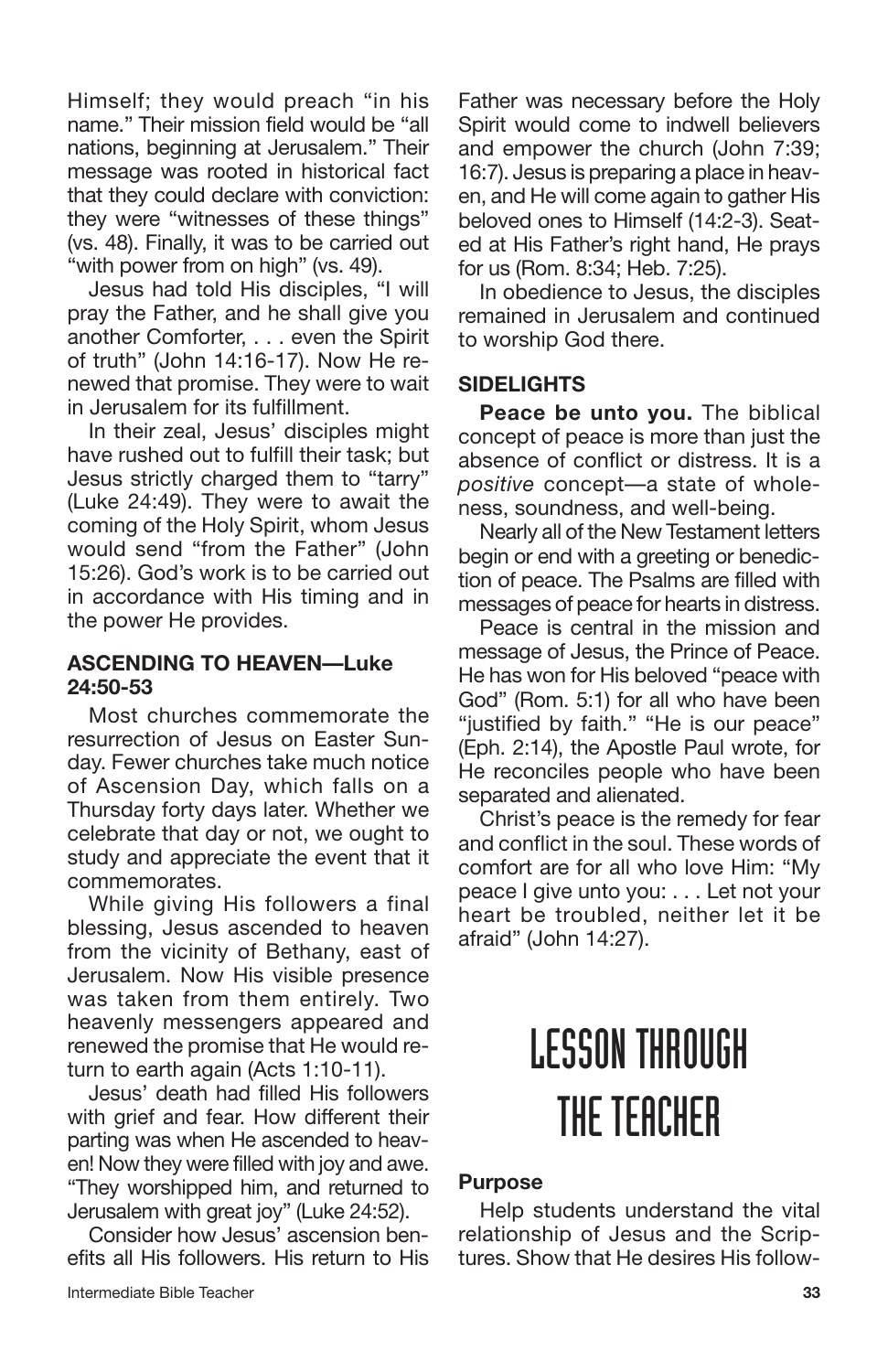ers to have peace, not fear and conflict, in their hearts and that He ministers in heaven for us as we carry out His Great Commission on earth.

#### **Preparing to Teach the Lesson**

As you pray and study, remember that your students are at various stages in the development of faith and understanding. Ask God to give you Christlike patience and compassion for each one.

Gather a few current calendars for the preclass activity. (Be sure these calendars do not have Ascension Day marked as a holiday.)

#### **Presenting the Lesson**

As students arrive, ask each one to calculate the date of Ascension Day this year. (With Easter as day 1, count to day 40.) Offer calendars to help. Have them share their answers when all have finished. Did everyone land on the same Thursday?

Have your students look up the Great Commission in Matthew, Mark, Luke, John, and Acts. (Scripture references are given in Lesson and Its Truth.) On the board, compile a single summary paragraph that includes the details from each account. (If your class is large, you could have two or more committees work separately on this project.)

Emphasize that Jesus desires that we have peace in our hearts.

### **LESSON FOR TODAY**

Jesus wishes us peace in our hearts. Learn to trust Him, moment by moment, with all your conflicts and fears.

If you would know Jesus more fully, study the Old Testament. He emphasized its importance; *all* Scripture is given to instruct us and to equip us to serve Him (II Tim. 3:16).

The Great Commission is the unfinished task of Christ's church and of each individual believer. Look for ways to be a steadfast witness for Jesus in word and deed. Pray for courage, for you may be mocked and bullied because of your witness. Remember to pray for friends and family members who need Jesus.

### **LESSON IN OUTLINE**

- **I. BRINGING PEACE—Luke 24:36- 38**
- **II. PROVIDING PROOF—Luke 24:39-43**
- **III. EXPLAINING THE SCRIP-TURES—Luke 24:44-45**
- **IV. ISSUING A MANDATE—Luke 24:46-49**
- **V. ASCENDING TO HEAVEN—Luke 24:50-53**

### RESEARCH AND DISCUSSION

- 1. Suppose someone says, "I am not interested in the Old Testament; I just want to know Jesus!" What is the fault with such thinking?
- 2. In His heavenly, resurrected body, how did Jesus relate differently to this physical world?
- 3. What proof did Jesus give to show that His presence was not just a spirit or phantom?
- 4. What is the Great Commission? How should Christians seek to fulfill it in this present age?
- 5. What good things could happen only after Jesus ascended to His Father in heaven?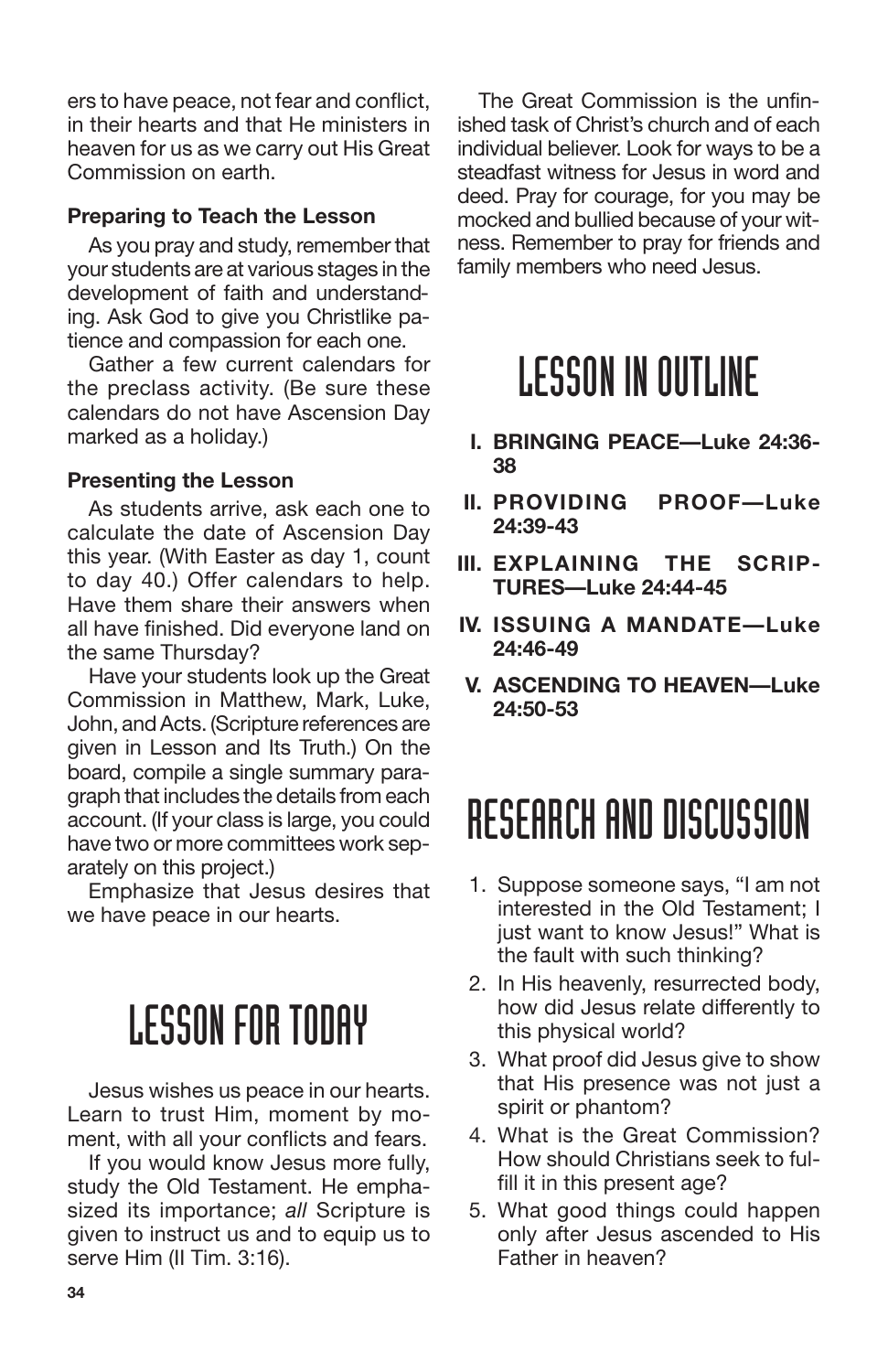### **Scripture Lesson Text**

**ACTS 2:1** And when the day of Pen'te-cost was fully come, they were all with one accord in one place.

**2 And suddenly there came a sound from heaven as of a rushing mighty wind, and it filled all the house where they were sitting.**

3 And there appeared unto them cloven tongues like as of fire, and it sat upon each of them.

**4 And they were all filled with the Holy Ghost, and began to speak with other tongues, as the Spirit gave them utterance.**

5 And there were dwelling at Jeru'sa-lem Jews, devout men, out of every nation under heaven.

**6 Now when this was noised abroad, the multitude came together, and were confounded, because that every man heard them speak in his own language.**

Intermediate Bible Teacher **35** 7 And they were all amazed and

marvelled, saying one to another, Behold, are not all these which speak Gal-i-lae'ans?

#### **8 And how hear we every man in our own tongue, wherein we were born?**

9 Par'thi-ans, and Medes, and E'lam-ites, and the dwellers in Mes-opo-ta'mi-a, and in Ju-dae'a, and Cappa-do'ci-a, in Pon'tus, and A'sia.

**10 Phrygi-a, and Pam-phyli-a, in Egypt, and in the parts of Libya about Cy-rene, and strangers of Rome, Jews and proselytes,**

11 Cretes and A-ra'bi-ans, we do hear them speak in our tongues the wonderful works of God.

**12 And they were all amazed, and were in doubt, saying one to another, What meaneth this?**

13 Others mocking said, These men are full of new wine.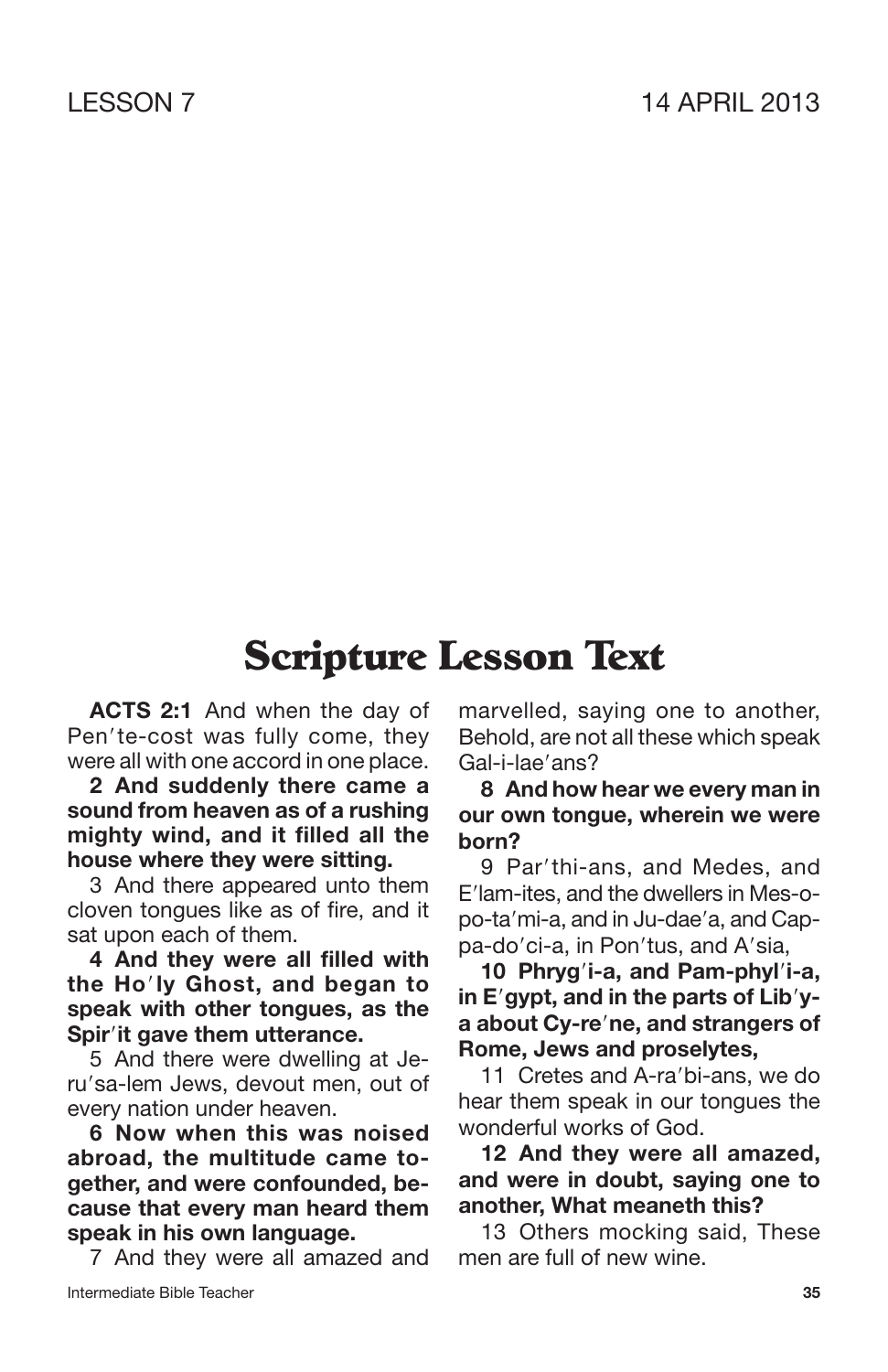## New Power to Proclaim the Truth

Lesson: Acts 2:1-13

Read: Acts 2:1-36

TIME: A.D. 30 PLACE: Jerusalem

**GOLDEN TEXT—"They were all filled with the Holy Ghost, and began to speak with other tongues, as the Spirit gave them utterance" (Acts 2:4).**

# *Lesson and Its Truth*

The Christian life, rightly lived, is a life of courage and victory. "The power that worketh in us" (Eph. 3:20) is the power of the Holy Spirit, who indwells us. We are called to "be strong in the Lord, and in the power of his might" (6:10).

Anything that God requires, He will also enable. If He has given us a command, we can be sure He will provide all that we need in order to obey it.

Jesus' final orders to His apostles were daunting. They were to preach the gospel to all nations. But He also promised great power to perform the task. He said, "Tarry ye in . . . Jerusalem, until ye be endued with power from on high" (Luke 24:49). "Ye shall receive power, after . . . the Holy Ghost is come upon you" (Acts 1:8).

#### **THE RIGHT TIME AND PLACE— Acts 2:1**

Exactly seven weeks after Jesus rose from the dead, the men of Israel were celebrating an important religious event in Jerusalem. Its name, "Pentecost" (from the Greek *pentekostos,* meaning fiftieth), simply means that it occurs fifty days after Passover. The origin of this feast was in the law God gave to Moses, where it is called the Feast of Weeks (Lev. 23:15-21; Deut. 16:9-12).

Pentecost was one of three pilgrimage feasts on the calendar of Israel (Deut. 16:16); therefore, Jerusalem was filled with devout men who had traveled far to observe the solemn event. Since the Exile to Babylon in the sixth century B.C., many Jews had lived in scattered communities far from the homeland. There could be no better time to reach them with the news of their Messiah than during a pilgrimage feast at Jerusalem.

In obedience to Jesus, the twelve apostles had remained in Jerusalem, where they devoted themselves to prayer and worship at the temple (Luke 24:53; Acts 1:14).

On the Day of Pentecost they were all together in one "house" (Acts 2:2). It is likely they were in the "upper room" (1:13) that served as their meeting place. If that is so, they soon moved to another location, probably the temple, where they engaged the attention of a large multitude.

The apostles now included Matthias, who had been chosen to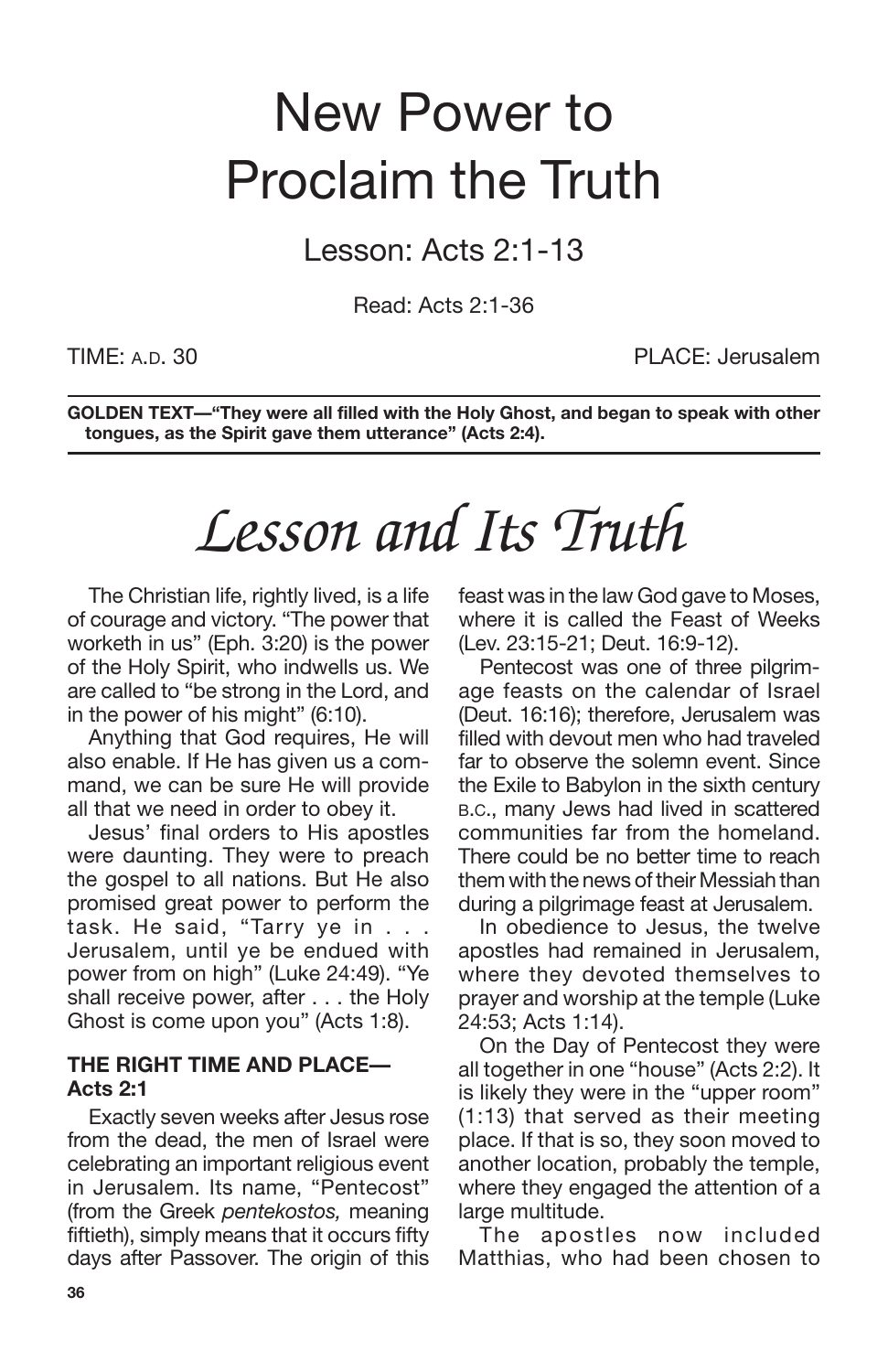take Judas's place. Like the other eleven apostles, he had been with Jesus throughout His ministry and was an eyewitness of the resurrected Christ (Acts 1:15-26).

#### **THE SPIRIT—Acts 2:2-4**

Imagine the eager anticipation as the apostles awaited the coming of the Holy Spirit. They knew it would happen soon. Jesus had told them, "Ye shall be baptized with the Holy Ghost not many days hence" (Acts 1:5).

The apostles remembered the ministry of John the Baptist, which had continued even after Jesus' ministry began. In fact, some of them had been John's disciples (John 1:35-40). John had said of Jesus, "He shall baptize you with the Holy Ghost and with fire" (Luke 3:16).

The coming of the Spirit was sudden, with signs that could be heard and seen. There was the sound of a violent wind (evidently no wind was felt), and something that appeared like a flame divided and rested on each of the apostles.

Jesus had likened the wind to the work of the Holy Spirit. The wind blows wherever it will; we cannot capture it or direct it. Its sound is heard; yet we do not know where it comes from or where it is going (John 3:8). Likewise, the Holy Spirit works the will of God—invisibly, mysteriously, and with awesome power.

The coming of the Holy Spirit was invisible, but its effect was very evident. The Spirit-filled apostles began to speak languages they did not know.

Learning a foreign language is a slow and difficult task, especially for adults. Clearly, the apostles' ability to speak languages they had never learned was a miracle—just as much a miracle as healing the sick or raising the dead or giving sight to the blind.

Sometimes in the Bible, miraculous events are called "signs" (Acts 2:22). Jesus' miracles were signs, or indicators, of His divine authority. They compelled the attention of the people and demonstrated that the power of God was at work in Him.

Likewise, the miracle of languages at Pentecost was a sign: it attracted and awed the multitude and compelled them to hear the apostles' message. It was the first miracle after Jesus' ascension to heaven. There would be many more in the days of the apostles. This was a unique, formative time among the followers of Jesus when God worked in extraordinary ways.

Many centuries earlier, God had divided and scattered rebellious people by confusing their language (Gen. 11:1-9). Now He would use a miracle of language to unite and draw to Himself repentant, seeking souls from many lands.

#### **THE MULTITUDE—Acts 2:5-11**

Jerusalem was filled with Pentecost pilgrims from "every nation under heaven" (Acts 2:5). This is a figure of speech, meaning that men from all provinces of the Roman Empire were present. These were "devout men" reverent, careful to abide by God's laws, and attentive to prayer and worship.

It was a puzzling surprise; each man heard the apostles testifying of God's works in the language of his home district. The amazed witnesses asked, "Are not all these which speak Galilaeans?" (Acts 2:7). Something about the apostles' language, manner, or appearance marked them as men of Galilee. How could they be fluent in languages not spoken in Galilee?

The question might also imply that Galilee was held in low esteem. Bible commentators suggest that Galileans were regarded as coarse, rude, and unsophisticated. Therefore it would be very surprising to meet Galilean men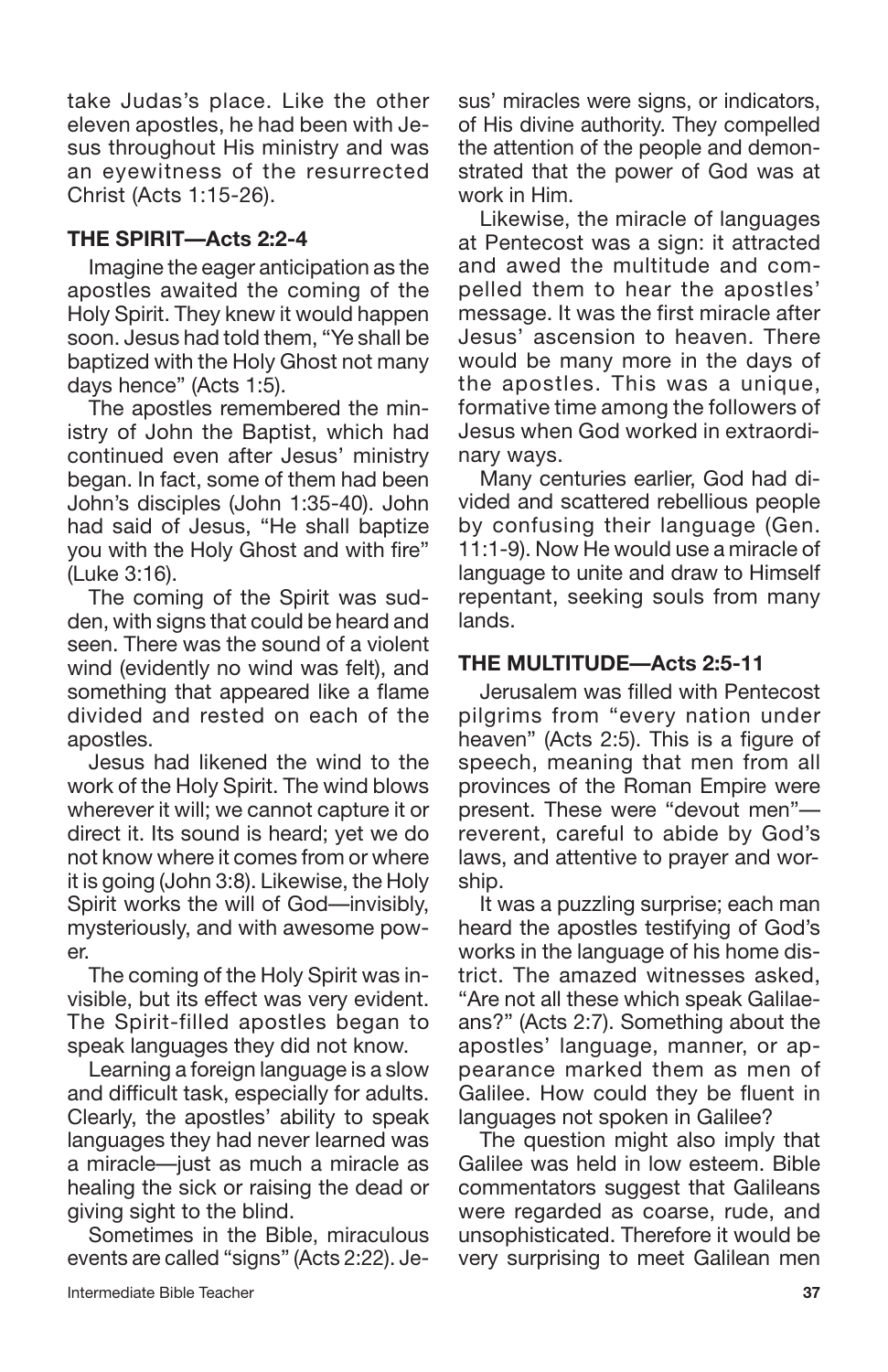who were fluent in foreign languages.

The remarkable list of locales shows how widely dispersed the people of Israel were at that time. Parthia, Media, and Elam were far to the east, in the territory of Persia (present-day Iran). Mesopotamia is in present-day Iraq. Judea is the Jewish homeland and is in Palestine. Cappadocia, Pontus, Asia, Phrygia, and Pamphylia were to the north, in Asia Minor (present-day Turkey). Egypt and Libya are in northeastern Africa. Crete is a Greek isle in the Mediterranean Sea.

The multitude included both "Jews and proselytes" (Acts 2:10)—in other words, men who had been born Jewish *and* converts to Judaism. Even in the days of the old covenant, people were drawn to worship the God of Israel. They were compelled by the excellence of God's law and the truth of the Hebrew Scriptures.

These pilgrims heard the apostles speaking of "the wonderful works of God" (Acts 2:11). It was not the gospel of Christ, which the Apostle Peter soon would present. The message did not seem novel or strange. It was simply a testimony of God's mighty works; perhaps the apostles were reciting passages from the Psalms that any devout Israelite would recognize.

For nearly two thousand years, the people of Israel had been God's channel of blessing to mankind. God had given the Scriptures and the Saviour through that nation. Now, among the Jews and using Jewish messengers, He would establish His church.

#### **SEEKERS AND SCOFFERS— Acts 2:12-13**

No one was converted to faith in Jesus by hearing the apostles speak in the language of his home district. Peter's great Pentecost sermon, with its thorough presentation of the gospel, would come later that day.

However, a division was already be-

coming evident. Among the multitude were men whom God was preparing to receive the message of Jesus the Messiah. These minds, although perplexed, were questioning what was happening. They asked, "What meaneth this?" (Acts 2:12). They had witnessed God's miracle, or sign, and desired to know its significance. They were willing to learn more.

Then there were the scornful, closed minds of the scoffers, who ridiculed the apostles and accused them of being drunk. They easily dismissed the miracle they were witnessing.

This is the common response of those who refuse to believe God's words. God provides evidence of His work that should compel their attention, but they disregard it and mock His messengers.

#### **SIDELIGHTS**

**Dwelling at Jerusalem . . . out of every nation under heaven.** Centuries before Christ, significant Jewish communities were established in lands far from Palestine. Jews residing outside the homeland are called the Diaspora. The word "dwell," like the Greek word from which it is translated, suggests a permanent residence. However, it may also speak of temporary residents, such as pilgrims attending religious observances. That is the reasonable and likely meaning here, since Pentecost was the greatest of the pilgrimage feasts of Israel.

It is also likely that many religious Jews of the Diaspora had moved to Jerusalem and made it their home. "It is not improbable that many wealthy foreign Jews had a permanent residence in Jerusalem for the convenience of being near the temple. This was the more probable, as about that time the Messiah was expected to appear" (Barnes, *Notes on the New Testament,* Baker).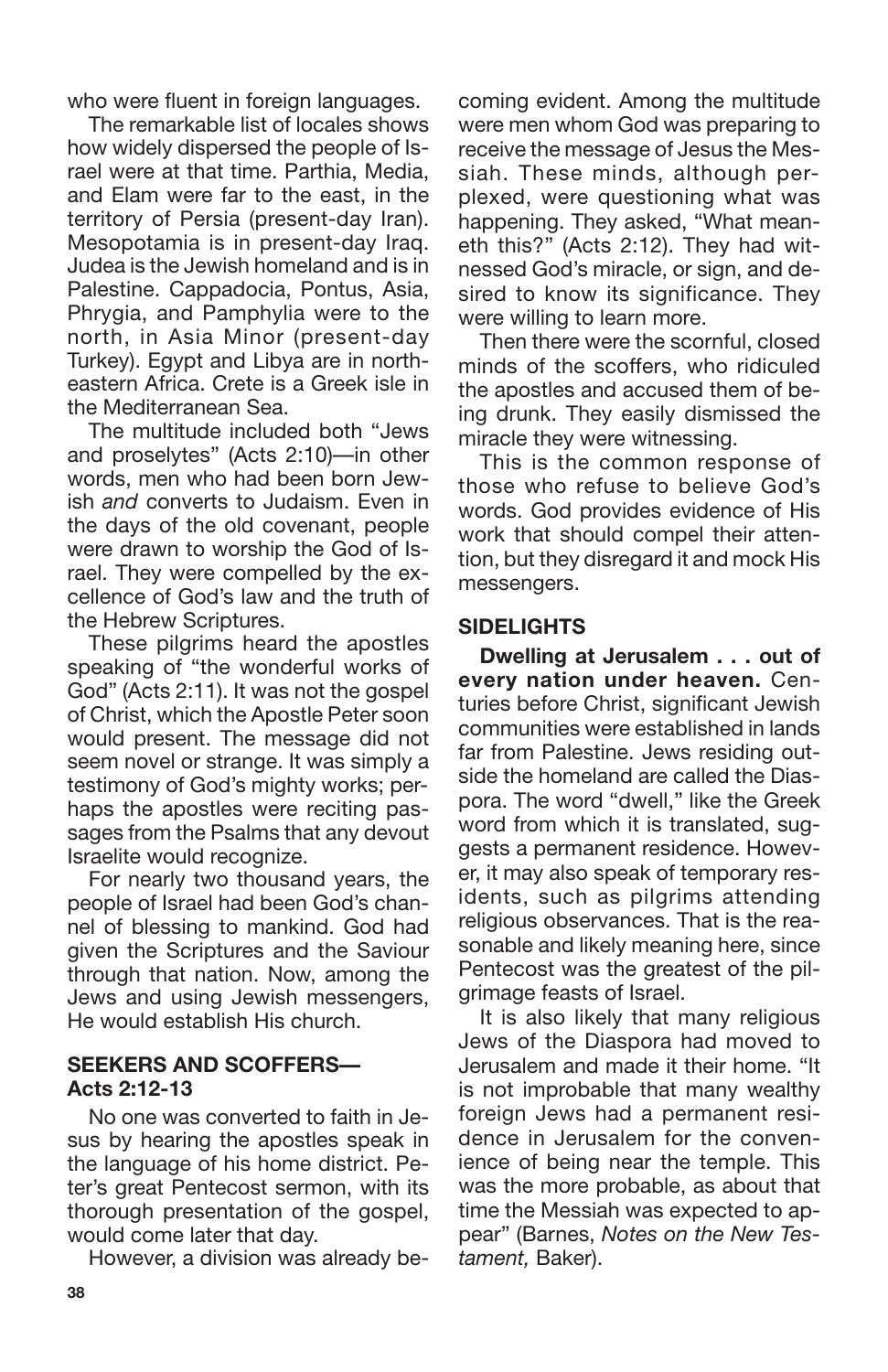# LESSONTHROUGH THE TEACHER

#### **Purpose**

Teach that God abundantly empowers His children for the tasks He gives them. Show the importance of waiting in obedience, as the apostles did. Show that God first established His church among the Jews, building upon the spiritual heritage of Israel.

#### **Preparing to Teach the Lesson**

Try to anticipate your students' questions, and prepare your responses. For example, "Why do we not see miracles like this today?" (The age of the apostles was a unique, formative time in Christianity. God was working in extraordinary ways.)

Prepare to discuss how your students should respond to scoffers as well as to seekers who are willing to hear more of the gospel.

#### **Presenting the Lesson**

Ask whether any students have traveled to or lived in a land where their native language was not spoken. How did they react when they unexpectedly heard someone speaking their own language?

To illustrate how great a miracle it was when Jesus' apostles spoke in languages they had never learned, let students tell about their study of foreign languages.

Emphasize the importance of God's chosen people, Israel, to the Christian faith. Help the students identify the Jewish elements in this story: Jerusalem, the temple, the Feast of Pentecost, and the throng of Jews who first responded to the gospel.

Discuss with your students how they should respond to the scoffers and the seekers they meet among their peers.

## **LESSON FOR TODAY**

Do you desire God to do great things? Follow the apostles' example: Obey and pray. In the days before Pentecost, they *obeyed* Jesus' command to wait in the city of Jerusalem (Luke 24:49), and they devoted themselves to *prayer* (Acts 1:14).

In your faithful witness for Jesus, you will meet both scoffers and seekers. Pray for wisdom as you speak to those who are willing to hear. Pray for the scoffers; God may turn them into seekers at any time.

### **LESSON IN OUTLINE**

- **I. THE RIGHT TIME AND PLACE— Acts 2:1**
- **II. THE SPIRIT—Acts 2:2-4**
- **III. THE MULTITUDE—Acts 2:5-11**
- **IV. SEEKERS AND SCOFFERS— Acts 2:12-13**

### RESEARCH AND DISCUSSION

- 1. After Jesus ascended to His Father, what were the apostles waiting for in Jerusalem (Luke 24:49)?
- 2. To which events were the men of Israel required to make pilgrimage? Which one became known as "Pentecost" (Deut. 16:16)?
- 3. What were the various responses to the miracle of languages at Pentecost? How should a Christian respond to scoffers and to seekers willing to learn more?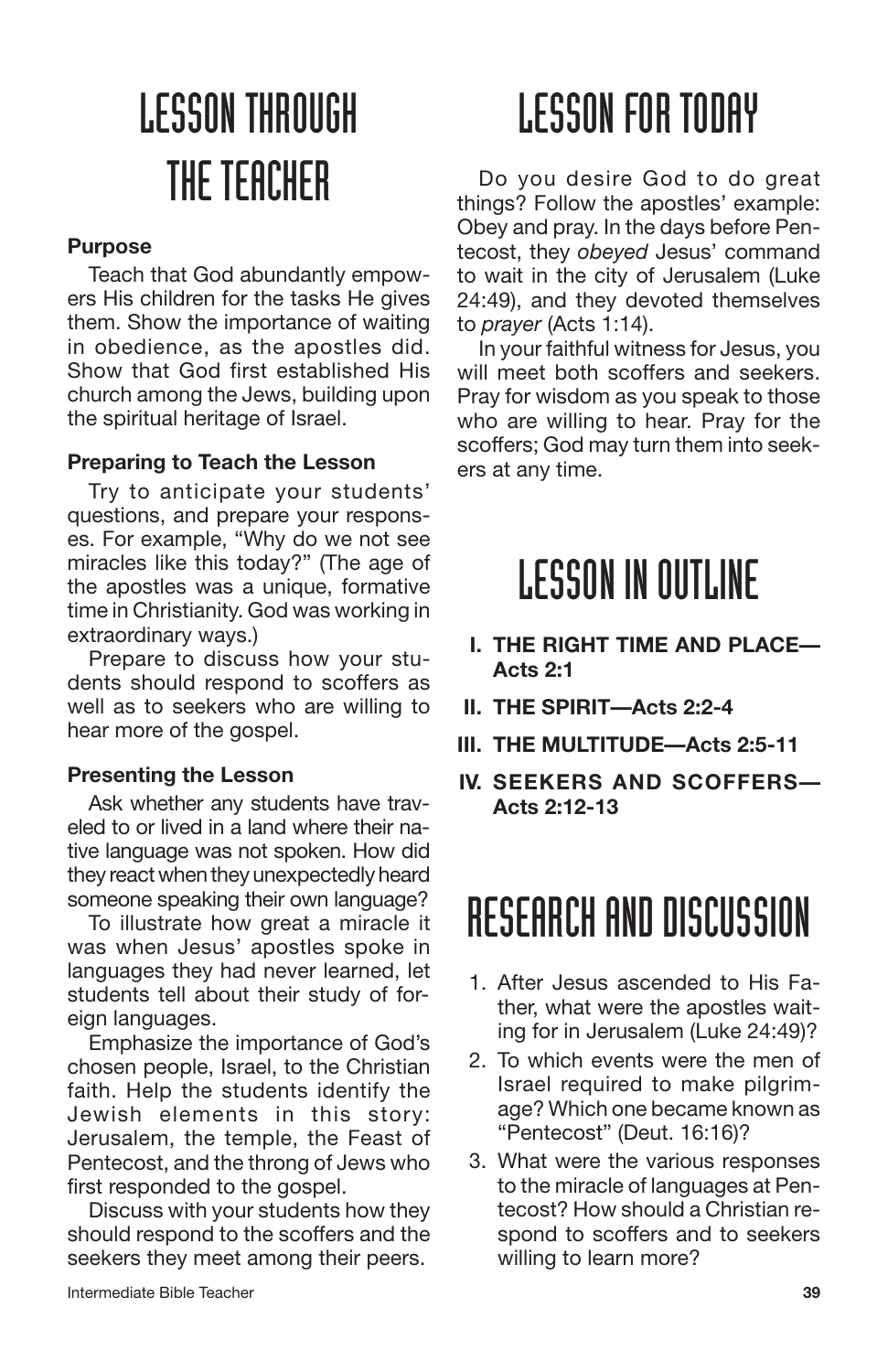### **Scripture Lesson Text**

**I THESS. 4:13** But I would not have you to be ignorant, brethren, concerning them which are asleep, that ye sorrow not, even as others which have no hope.

#### **14 For if we believe that Jesus died and rose again, even so them also which sleep in Jesus will God bring with him.**

15 For this we say unto you by the word of the Lord, that we which are alive *and* remain unto the coming of the Lord shall not prevent them which are asleep.

**16 Forthe Lord himself shall descend from heaven with a shout, with the voice of the archangel, and with the trump of God: and the dead in Christ shall rise first:**

17 Then we which are alive *and* remain shall be caught up together with them in the clouds, to meet the Lord in the air: and so shall we ever be with the Lord.

**18 Wherefore comfort one another with these words.**

**5:1** But of the times and the seasons, brethren, ye have no need that I write unto you.

**2 For yourselves know perfectly that the day of the Lord so cometh as a thief in the night.**

3 For when they shall say, Peace and safety; then sudden destruction cometh upon them, as travail upon a woman with child; and they shall not escape.

#### **4 But ye, brethren, are not in darkness, that that day should overtake you as a thief.**

5 Ye are all the children of light, and the children of the day: we are not of the night, nor of darkness.

**6 Therefore let us not sleep, as** *do* **others; but let us watch and be sober.**

7 For they that sleep sleep in the night; and they that be drunken are drunken in the night.

**8 But let us, who are of the day, be sober, putting on the breastplate of faith and love; and for an helmet, the hope of salvation.**

9 For God hath not appointed us to wrath, but to obtain salvation by our Lord Je'sus Christ,

**10 Who died for us, that, whether we wake or sleep, we should live together with him.**

11 Wherefore comfort yourselves together, and edify one another, even as also ye do.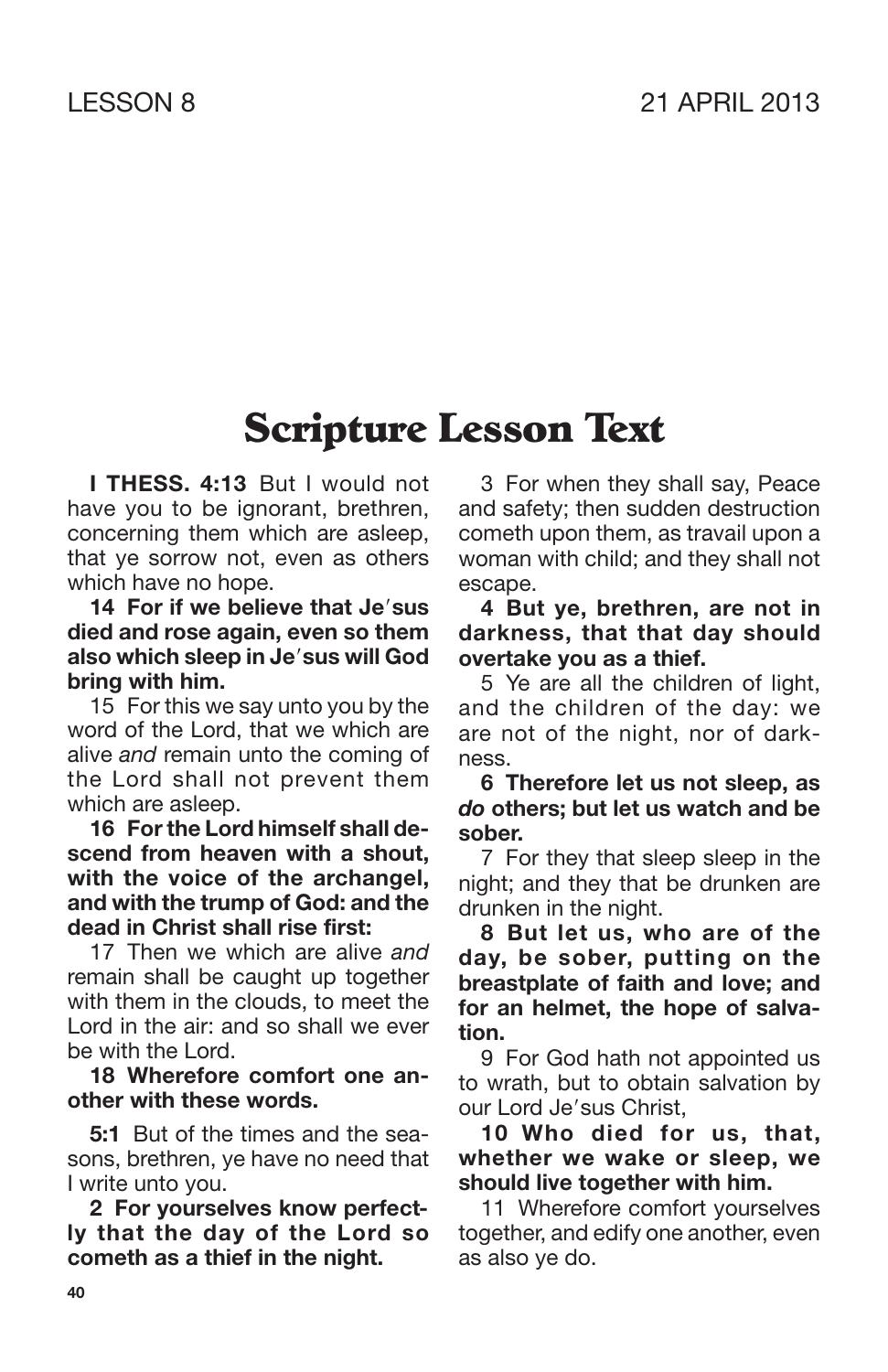### Living with Hope

### Lesson: I Thessalonians 4:13—5:11

Read: I Thessalonians 4:13—5:11

TIME: A.D. 51 PLACE: from Corinth

**GOLDEN TEXT—"God hath not appointed us to wrath, but to obtain salvation by our Lord Jesus Christ" (I Thessalonians 5:9).**

## *Lesson and Its Truth*

Today, Thessaloniki is the second largest city in Greece. In New Testament times, it was the second city in Europe to receive the gospel of Christ at Paul's hands. Later the Apostle Paul wrote to the saints there to express his joy at their progress in the Christian life, to encourage continued growth, and to provide instruction.

#### **SOUND DOCTRINE GIVES COMFORT—I Thess. 4:13-14**

The Apostle Paul addressed his readers as "brethren" (I Thess. 4:13). He did not flaunt or boast about his authority as an apostle. Rather, he humbly regarded these ordinary believers as equally sons of God with himself.

Here we see the apostle's tender, pastoral heart. He did not want these believers to continue in sorrow. A true servant of Christ will have a heart of compassion for the ones he serves, as Jesus did.

The Thessalonians understood that Jesus would return and gather His loved ones to Himself. But what of the ones who died before that came to pass? The surviving saints were sorrowful and perplexed as they puzzled over this question.

Naturally, Christians grieve when a Intermediate Bible Teacher **41**

loved one dies. But ours is not the despairing grief of those who have no hope that their loved ones will live again.

Sleep lasts only for a time; so it is fitting to think of deceased saints as being asleep in Jesus. They will awake to life everlasting.

Jesus' rising from the dead is the guarantee of our resurrection. When He comes to gather His beloved to Himself, Jesus will "bring with him" (I Thess. 4:14) the saints who sleep. Only He can make such a promise. "All power . . . in heaven and in earth" (Matt. 28:18), including power over death, belongs to Him. By rising from the dead, He demonstrated to the world His power over death.

#### **FOREVER WITH THE LORD— I Thess. 4:15-18**

At Jesus' coming, believers who remain alive will have no advantage over those who have died; in fact, "the dead in Christ shall rise first" (I Thess. 4:16). The promise is that they will be raised and witness the glory of His return.

Notice all the terms of union and togetherness: "together," "with them," "meet the Lord," "with the Lord" (I Thess. 4:17). Death is a cruel enemy that separates and tears apart. We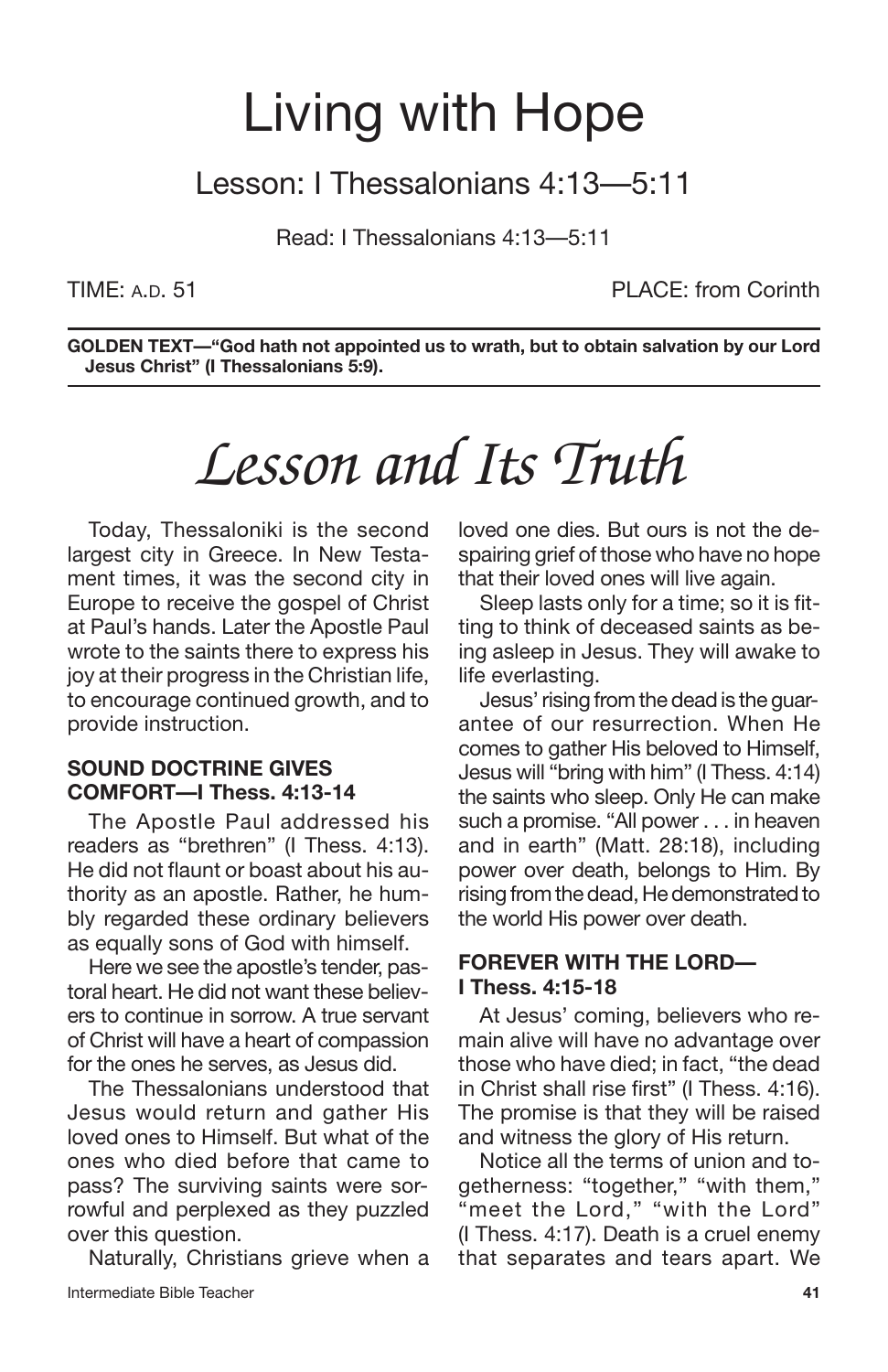long to be united with our loved ones and, most of all, with Jesus. Here is the promise of a union that will never be separated: "So shall we ever be with the Lord."

We are not simply to take comfort in these words; we are to "comfort one another" (I Thess. 4:18). Our calling in Christ is a calling into community. The Christian life, rightly lived, is a life of giving and receiving in fellowship with other saints.

#### **THE DAY OF THE LORD—**

#### **I Thess. 5:1-3**

As to the timing of Jesus' return, the Thessalonians already had been taught; they had basic knowledge the apostle could remind them of. In the Christian life, such a foundation of sound doctrine is essential for one's joy and growth in the Lord.

The Old Testament prophets had prophesied of the Day of the Lord—a future time when God would act in earthly events as never before. It would be a time of judgment upon the wicked, but it would also bring a glorious era of peace and blessing. After Jesus' earthly ministry, the Day of the Lord came to be identified with His second coming.

Christians in every age naturally wonder when these things will come to pass. The apostle reminded his readers of what they already knew; the Lord's return will be sudden, coming like "a thief in the night" (I Thess. 5:2) and surprising those who are not watchful and ready. And it will be as inescapable as the pains of childbirth (vs. 3).

#### **CHILDREN OF LIGHT— I Thess. 5:4-8**

Next, a series of contrasts illustrates the difference between God's redeemed people and the people of this world: light and darkness; day and night; watchfulness and sleep; sobriety and drunkenness.

Light symbolizes the holy life into which we are called. Jesus brought light into the world, and His beloved come to the light, unlike the wicked, who flee the light lest their evil deeds be exposed (John 3:19-20). If we live in the light, the Day of the Lord will not surprise us like a thief.

Being children of the day, we ought to be watchful. Imagine living every moment on the alert for Jesus' return.

Living as children of light in this dark world requires sober self-discipline, not the self-indulgence that often leads to drunkenness. And it calls for protective armor—"the breastplate of faith and love" and a "helmet, the hope of salvation" (I Thess. 5:8)—for this world is hostile to the Christian's righteous way of life.

#### **REMEMBER THE GOSPEL— I Thess. 5:9-11**

It is always good for Christians to be reminded why and how they differ from the children of darkness. The *gospel* is what makes us different. It has given us a new destiny and a new standing with God. We are not under His wrath; rather, we have salvation through the Lord Jesus Christ, who died for us so that we may live with Him.

In a healthy community of believers, the gospel is the basis for encouraging and strengthening one another. The Thessalonian Christians were already settled in that habit; the apostle acknowledged that and gently urged them to continue.

#### **SIDELIGHTS**

**By the word of the Lord.** The Apostle Paul's authority for these statements was "the word of the Lord" (I Thess. 4:15). Were these words spoken by Jesus but not recorded in the Gospels? Or were they given to the apostle supernaturally? We cannot be sure.

We know that the apostles did receive messages directly from God. We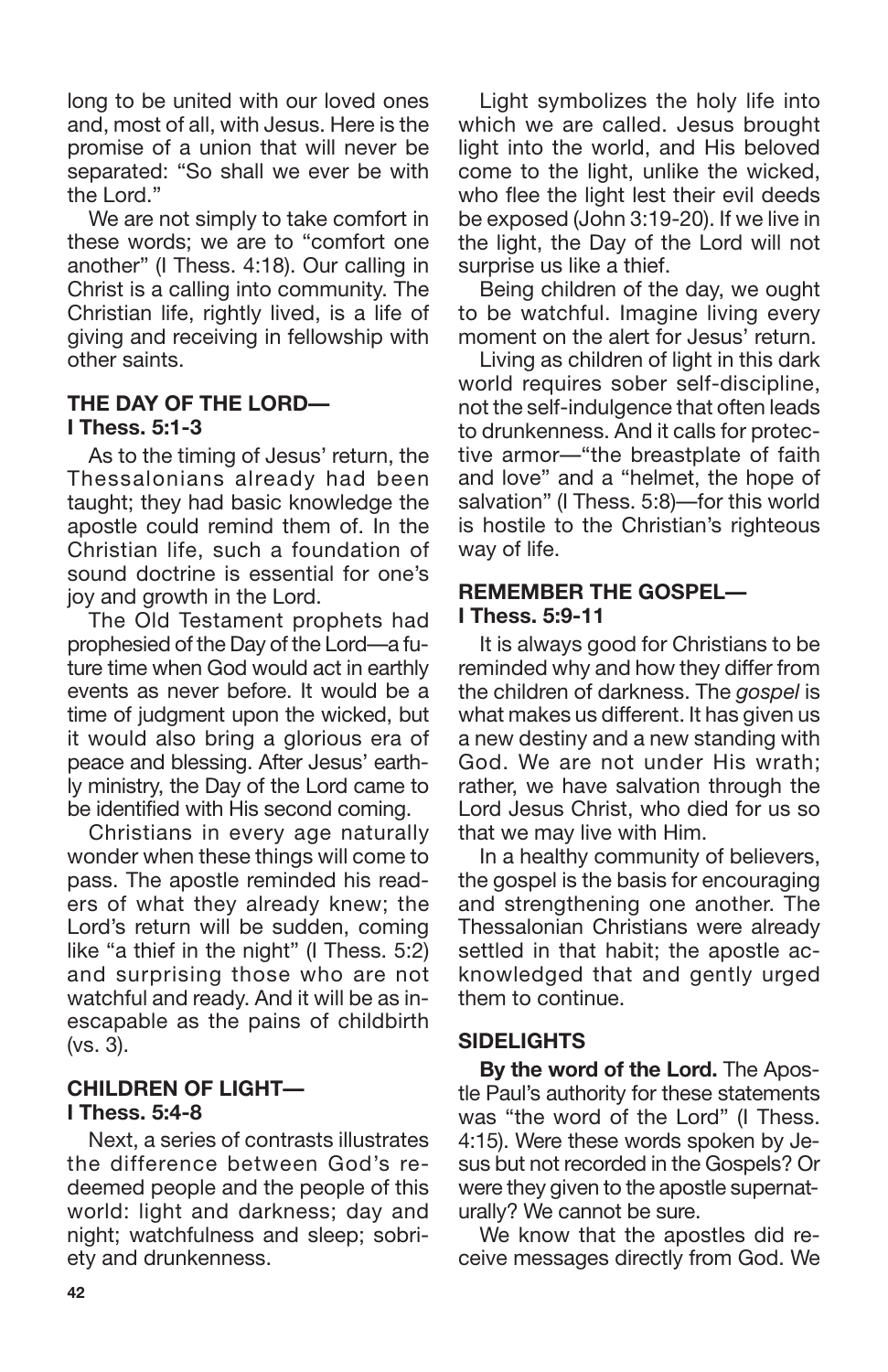understand that such revelation was unique to that era; it did not continue after the Holy Scriptures were complete.

# LESSONTHROUGH THE TEACHER

#### **Purpose**

Show that Bible doctrines of future things are given to comfort us and to motivate us in Christian living here and now.

#### **Preparing to Teach the Lesson**

As you pray and study, keep in mind your students' individual concerns. Some may be thinking about heaven and the afterlife due to a recent death among family or friends. Prepare to give assurance, on the authority of God's promises, that all who die in faith will be raised to everlasting life when Jesus comes.

The Christian's hope of the Lord's return motivates sober, righteous living. Keep this in mind as you prepare to teach. What we believe about the future defines how we must live today.

#### **Presenting the Lesson**

Introduce the lesson's major themes: death, resurrection, afterlife, the Day of the Lord, and living in light of these truths. Students who have been touched by the death of a loved one may want to talk about their experience. Attempt to direct classroom discussion to the practical applications of this lesson.

This lesson may prompt students to ask difficult questions. If you cannot provide an answer, be willing to say so. You might offer to do some research and return with an answer next week. Emphasize that many things must remain mysterious for now; God has not revealed everything about His plans.

### **LESSON FOR TODAY**

You will have great peace if you build your thought life on the truths of God's Word. Take comfort in knowing that Jesus has power over death.

Live in readiness for the Day of the Lord. Christians are called to a sober, watchful manner of thinking and living. Therefore, expect to be different from those who do not claim Jesus as Saviour.

Encourage your fellow Christians, and accept their encouragement as you remind one another of the truths you profess.

### **LESSON FOR TODAY**

- **I. SOUND DOCTRINE GIVES COM-FORT—I Thess. 4:13-14**
- **II. FOREVER WITH THE LORD— I Thess. 4:15-18**
- **III. THE DAY OF THE LORD— I Thess. 5:1-3**
- **IV. CHILDREN OF LIGHT—I Thess. 5:4-8**
- **V. REMEMBER THE GOSPEL— I Thess. 5:9-11**

### RESEARCH AND DISCUSSION

- 1. Think of some specific ways that knowing about God and His works can provide comfort to our hearts.
- 2. Why is it fitting to speak of those who have died in faith as being "asleep"?
- 3. What is the Day of the Lord?
- 4. How does a Christian live in sober watchfulness for Jesus' return?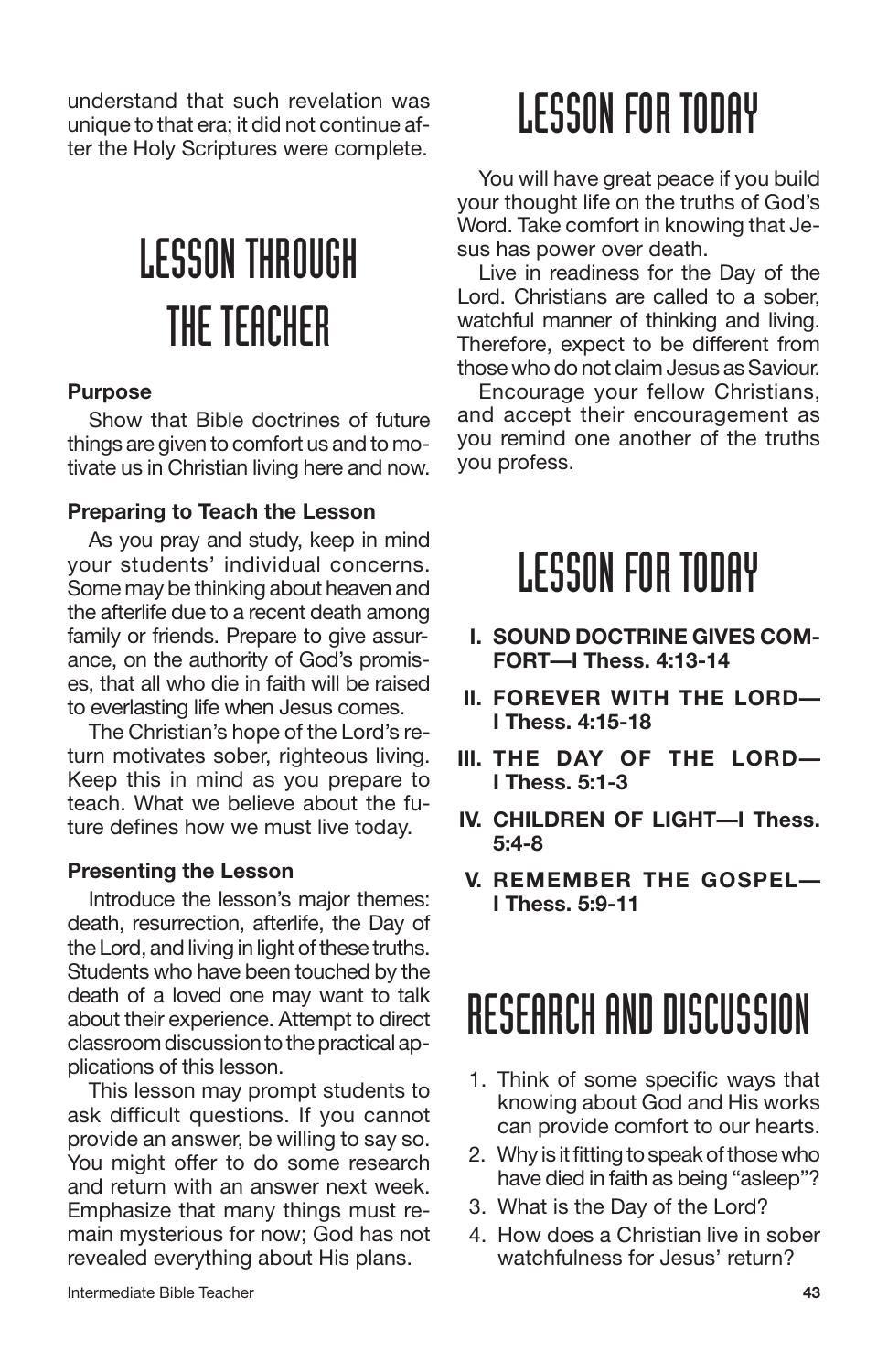### **Scripture Lesson Text**

**II THESS. 2:1** Now we beseech you, brethren, by the coming of our Lord Je'sus Christ, and by our gathering together unto him,

**2 That ye be not soon shaken in mind, or be troubled, neither by spirit, nor by word, nor by letter as from us, as that the day of Christ is at hand.**

3 Let no man deceive you by any means: for *that day shall not come,* except there come a falling away first, and that man of sin be revealed, the son of perdition.

#### **9** *Even him,* **whose coming is after the working of Satan with all power and signs and lying wonders,**

10 And with all deceivableness of unrighteousness in them that perish; because they received not the love of the truth, that they might be saved.

**11 And for this cause God shall send them strong delusion, that they should believe a lie:**

12 That they all might be damned who believed not the truth, but had pleasure in unrighteousness.

**13 But we are bound to give thanks alway to God for you, brethren beloved of the Lord, because God hath from the beginning chosen you to salvation through sanctification of the Spirit and belief of the truth:**

14 Whereunto he called you by our gospel, to the obtaining of the glory of our Lord Je'sus Christ.

**15 Therefore, brethren, stand fast, and hold the traditions which ye have been taught, whether by word, or our epistle.**

16 Now our Lord Je'sus Christ himself, and God, even our Father, which hath loved us, and hath given *us* everlasting consolation and good hope through grace,

**17 Comfort your hearts, and stablish you in every good word and work.**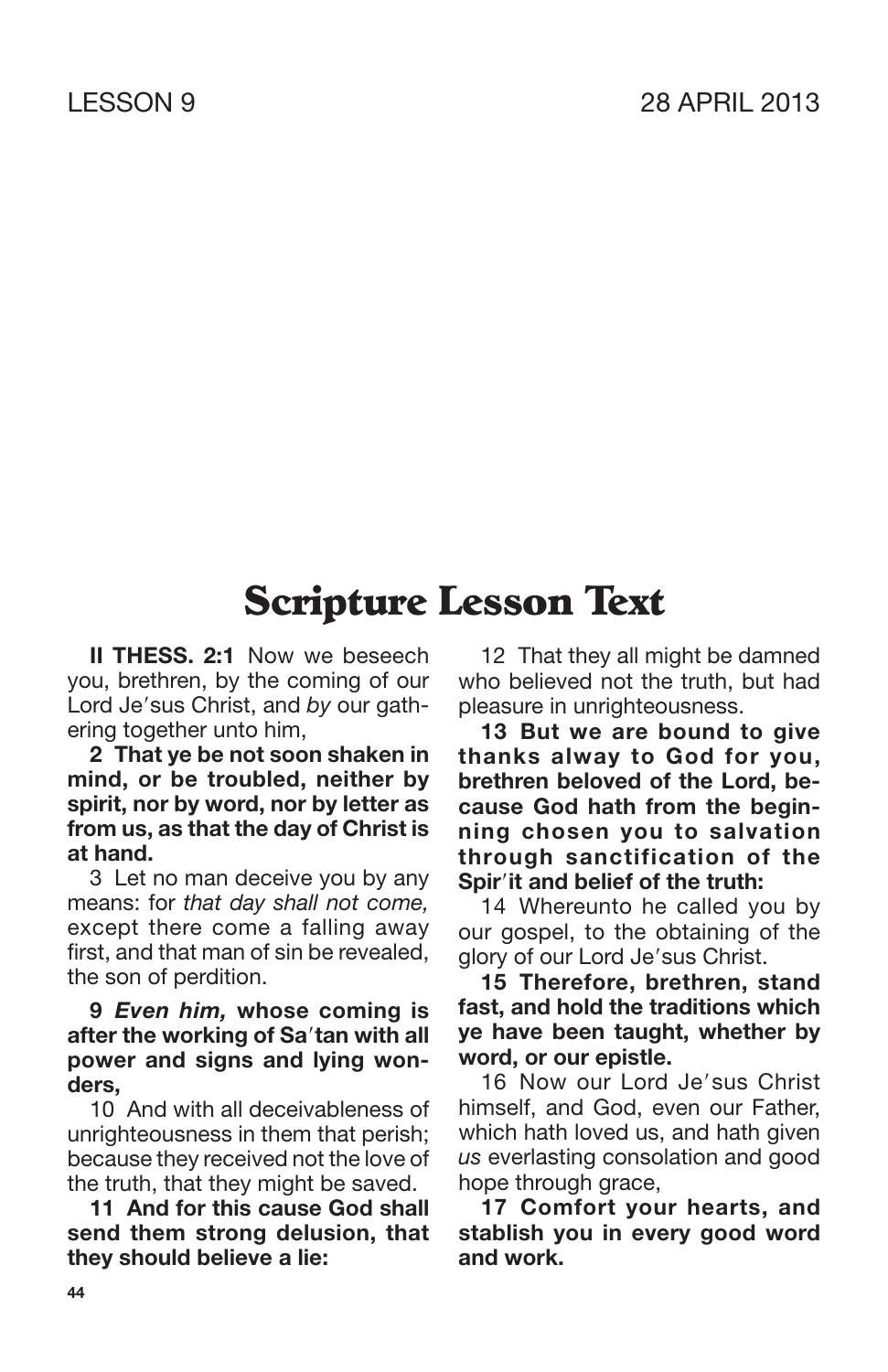## Standing Firm in Hope

Lesson: II Thessalonians 2:1-3, 9-17

Read: II Thessalonians 2:1-17

TIME: A.D. 51 PLACE: from Corinth

**GOLDEN TEXT—"Now our Lord Jesus Christ himself, and God, even our Father, . . . comfort your hearts, and stablish you in every good word and work" (II Thessalonians 2:16-17).**

# *Lesson and Its Truth*

The gospel of Christ is "the way of truth" (II Pet. 2:2). But sometimes believers become misled and confused by teachers of false doctrine.

This happened in a church newly founded by the Apostle Paul. It was a community of believers with a zeal for truth and godly living, but they needed to be taught and gently corrected.

#### **BE NOT DECEIVED—II Thess. 2:1-3***a*

"Beseech" means to ask earnestly or urgently. The apostle was writing to his brethren in Christ, whom he regarded as equally sons of God with himself.

These believers understood that Jesus would come and gather His beloved ones to Himself. This is His promise and every Christian's hope. It was part of the instruction they had received.

God's promises about the future ought to be the believer's comfort and joy, but false teachers can turn them into a source of confusion. From pastoral concern, the Apostle Paul wrote to settle the hearts of his readers.

In the days of the apostles, God gave His word in various ways. There were prophetic messages directly from God, and there were the spoken and written words of the apostles. Paul spoke against teachers who would falsely claim to have received truth by any of these means (II Thess. 2:2). "Let no man deceive you" (vs. 3), he warned.

#### **DECEPTION IS OF SATAN— II Thess. 2:3***b***, 9-12**

The apostle provided the best protection against false doctrine—*sound* doctrine.

He assured his readers that the Day of the Lord could not possibly have come, for certain things must happen first (II Thess. 2:3). A great "falling away," without equal in history, must take place. And the "man of sin" must be made known. He is commonly called antichrist, for he is Satan's counterpart to Christ. He will use Satan's supernatural powers to perform signs and wonders and to deceive many.

Just as Jesus brought grace and truth (John 1:14, 17), so the man of sin will bring wickedness and deceit. He will manifest the character of Satan, the father of lies (8:44).

Note the sharp contrast between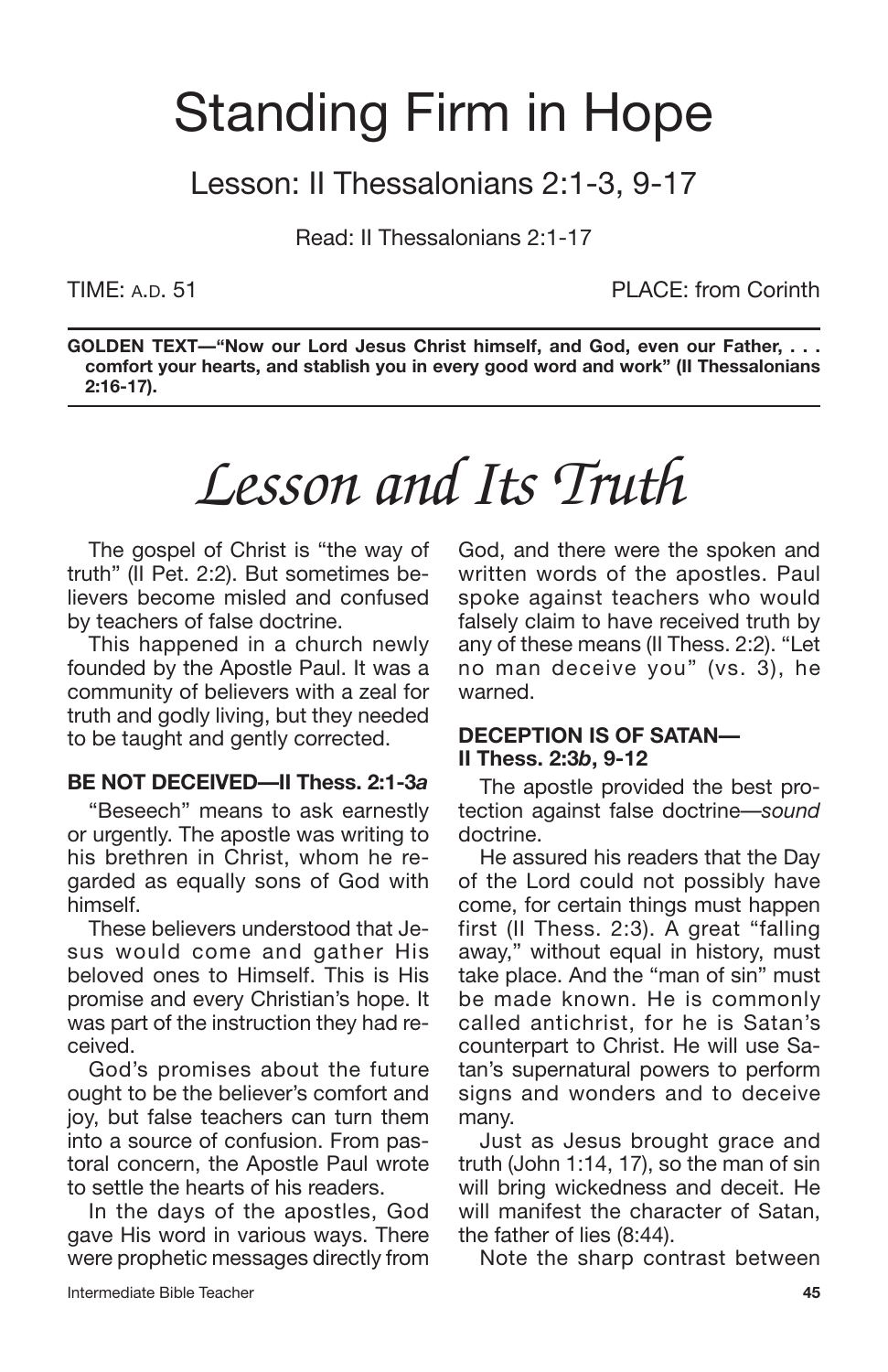two kingdoms and two destinies (II Thess. 2:10). There are those who embrace wicked deceit, and they are perishing. There are those who love the truth, and they are being saved.

It is an act of God's judgment when He sends "strong delusion" (II Thess. 2:11) on the wicked so that they may continue on the path to damnation. He no longer summons them to the truth or convicts their conscience. We all have observed those who take "pleasure in unrighteousness" (vs. 12), perversely delighting in mocking God in their speech and lifestyle.

#### **LIVING IN TRUTH—II Thess. 2:13-15**

Suddenly the tone and language brighten as the apostle shifted his attention to his readers. The beauty of their lives transformed by Christ compelled him to give thanks to God. These were his Christian brothers and sisters in whom he delighted.

They were God's beloved, chosen "from the beginning" (II Thess. 2:13), not the objects of His judgment. They had been sanctified by the Holy Spirit, not given over to delusion. They had embraced the truth of the gospel, not Satan's lies. Their destiny was to share the glory of Christ, not enter into damnation.

With such a glorious standing and destiny comes a duty: "Therefore, . . . stand fast" (II Thess. 2:15). These saints were to hold firm to sound doctrine, which the apostles had delivered in person and by letter.

### **A BLESSING—II Thess. 2:16-17**

We can stand firm only in God's strength, not our own. Here we are reminded of the source of every grace that enables us. It is none other than our Lord Jesus Christ Himself and God our Father.

Remember God's love for you. He knows the needs of your heart, and He abundantly provides "everlasting consolation and good hope" (II Thess. 2:16).

Every Christian is called to a fruitful life in work and word. Jesus said, "I have chosen you, and ordained you, that ye should go and bring forth fruit" (John 15:16). We are called to stand firm in the truth; at the same time, we rely on God to establish us in good speech and action.

#### **SIDELIGHTS**

**The traditions which ye have been taught.** God has given us the Bible as our rule of faith and life. In Christianity's early years, the Scriptures were still being written; God's people relied on the words, spoken and written, of the apostles.

God entrusted the gospel to the apostles (I Thess. 2:4). This was "the word" (II Tim. 4:2) that Paul instructed Timothy to preach and to "commit . . . to faithful men, who shall be able to teach others also" (2:2). It was the message that believers of that time had "learned, and received, and heard" (Phil. 4:9) from the apostles.

Let us thank God for the Bible, our complete and sufficient guide (II Tim. 3:16-17). Study it, meditate on it, and steadfastly order your mind and life by it.

## LESSONTHROUGH THE TEACHER

### **Purpose**

Aim to show the dangers of false doctrine and the importance of being well taught in the truth. Emphasize the consolation and fruitfulness of a life lived according to God's truth.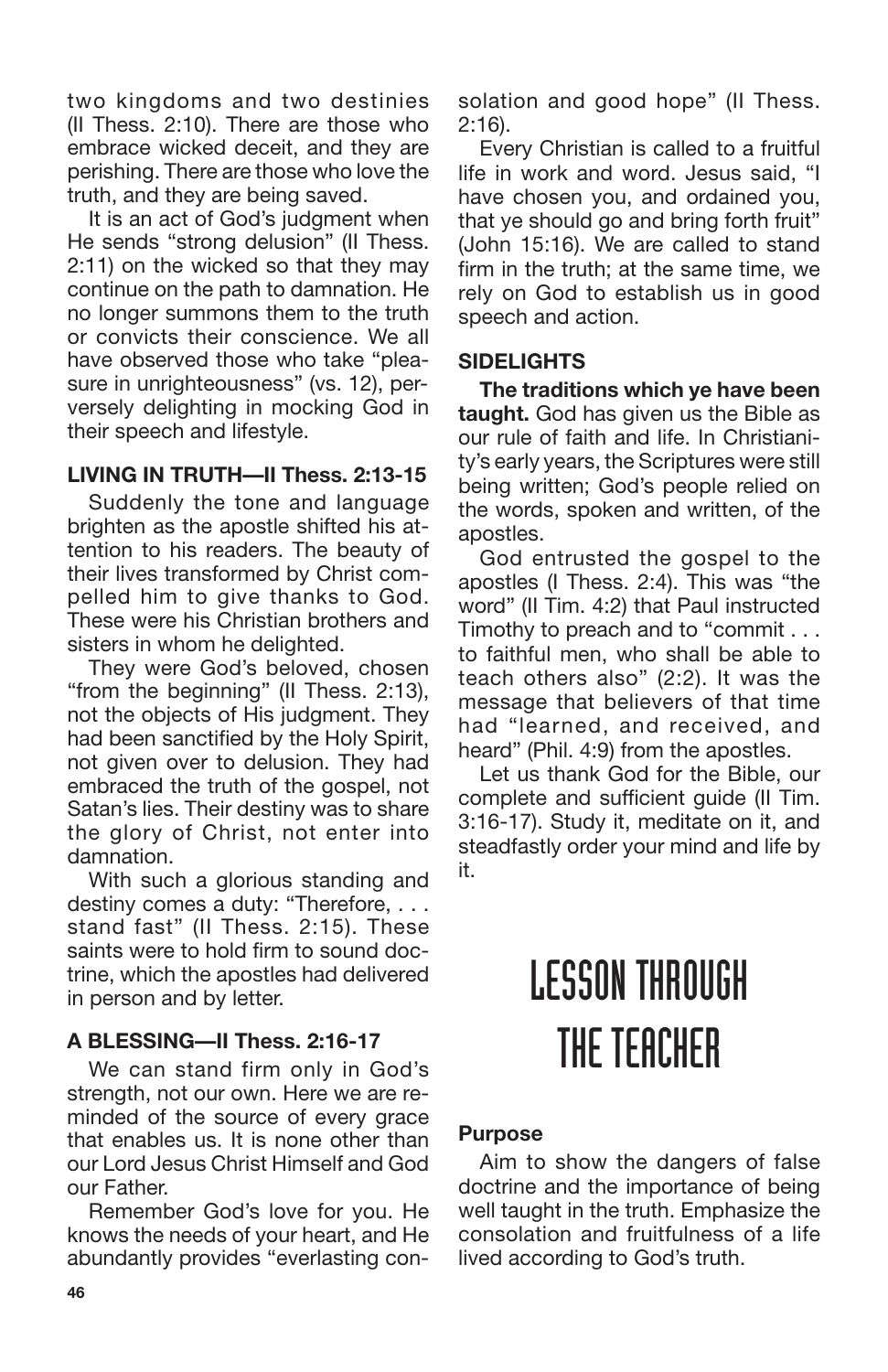#### **Preparing to Teach the Lesson**

Pray for wisdom to understand your students' stage of life. They are beginning to think and act independently. The influence of parents is diminishing. This can make them vulnerable to deviant doctrines and movements. Their questions should be treated seriously and respectfully.

This lesson touches on prophecies of the end times, but you do not need to be an expert on that subject. Plan to emphasize the hope of heaven and the importance of standing firm in the truth.

For the object lesson, gift wrap an empty box in beautiful paper and ribbons.

#### **Presenting the Lesson**

Have the class watch as a volunteer opens the package you wrapped. Ask them to imagine how they would feel on their birthday if all their gift packages were empty.

Explain that false doctrine is like that empty package. Its teachers make it appear very convincing and promising, but it will leave us disillusioned and empty.

Although you must mention Satan and a future season of evil on earth, be sure to emphasize the positive. We have the Bible, the complete and sufficient guide for life. We have been chosen by God. We are on the side of truth. We have God's consolation even now. We are destined for glory.

### **LESSON FOR TODAY**

False doctrine is a danger to the spiritual and moral well-being of God's people. Often it ensnares young people who are searching and questioning. Therefore, apply yourself diligently to sound doctrine; it is the best defense against error.

Expect to be different from those who delight in unrighteousness. It may seem that Satan is triumphant, but the Day of the Lord is coming.

Be thankful for faithful teachers and for the truth they have taught you. Now stand firm in that truth.

Enjoy the consolation of the Lord Jesus in your heart. Rely on Him to establish you in a life that is fruitful in word and deed.

### **LESSON IN OUTLINE**

- **I. BE NOT DECEIVED—II Thess. 2:1-3***a*
- **II. DECEPTION IS OF SATAN— II Thess. 2:3***b***, 9-12**
- **III. LIVING IN TRUTH—II Thess. 2:13-15**
- **IV. A BLESSING—II Thess. 2:16-17**

### RESEARCH AND DISCUSSION

- 1. Why did the apostle write a letter of gentle persuasion rather than severe scolding?
- 2. What should the hope of Jesus' return produce in our hearts? How can it become a source of trouble and confusion?
- 3. What has God given as our guide to faith and life? What was the standard of gospel truth in the times of the apostles?
- 4. What would you expect to see in the life of a Christian who abounds in good words and works?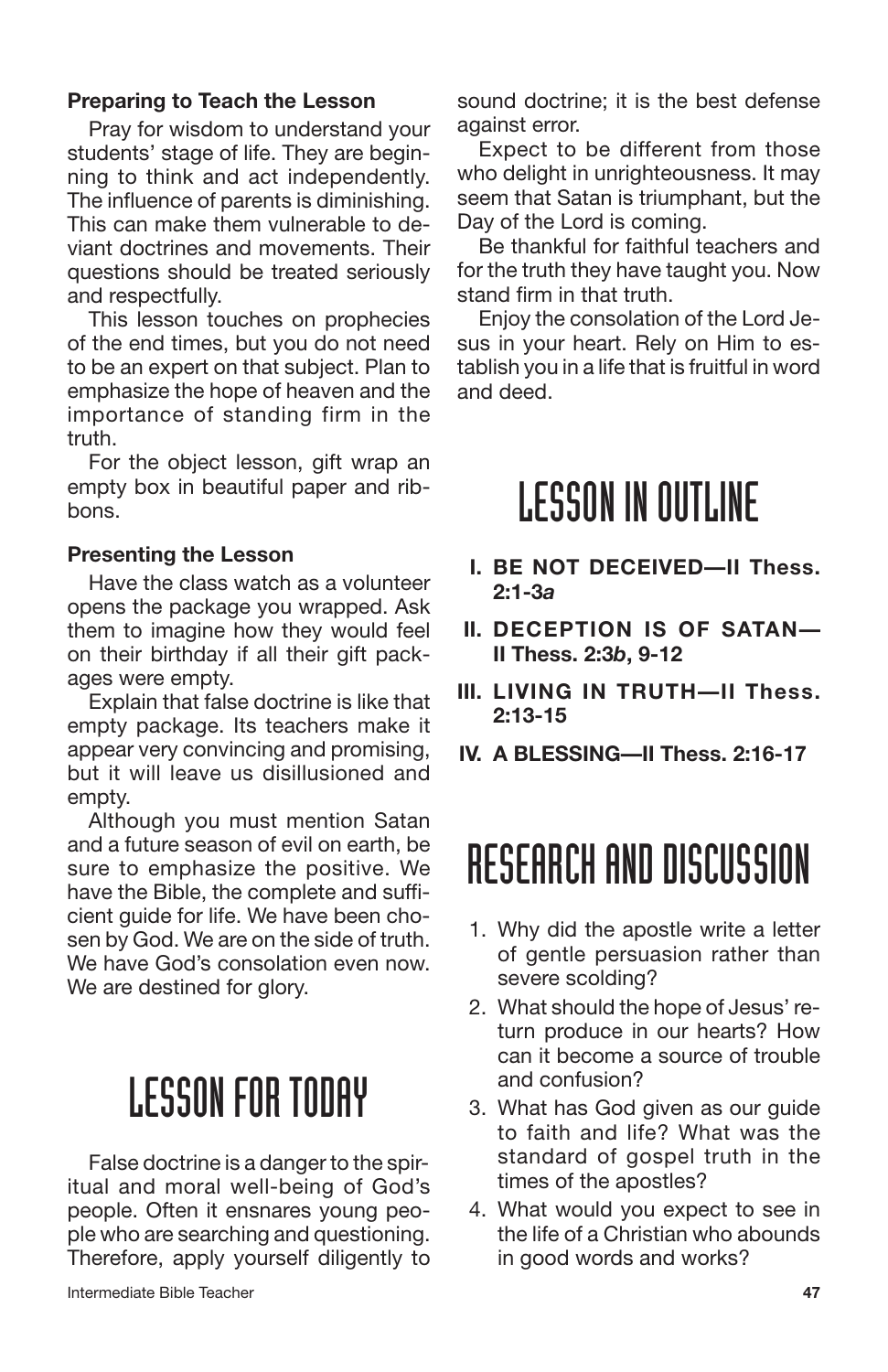### **Scripture Lesson Text**

**I PET. 1:3** Blessed *be* the God and Father of our Lord Je'sus Christ, which according to his abundant mercy hath begotten us again unto a lively hope by the resurrection of Je'sus Christ from the dead.

#### **4 To an inheritance incorruptible, and undefiled, and that fadeth not away, reserved in heaven for you,**

5 Who are kept by the power of God through faith unto salvation ready to be revealed in the last time.

**6 Wherein ye greatly rejoice, though now for a season, if need be, ye are in heaviness through manifold temptations:**

7 That the trial of your faith, being much more precious than of gold that perisheth, though it be tried with fire, might be found unto praise and honour and glory at the appearing of Je'sus Christ:

**8 Whom having not seen, ye love; in whom, though now ye see** *him* **not, yet believing, ye rejoice with joy unspeakable and full of glory:**

9 Receiving the end of your faith, *even* the salvation of *your* souls.

**10 Of which salvation the prophets have enquired and searched diligently, who prophesied of the grace** *that should come* **unto you:**

11 Searching what, or what manner of time the Spir'it of Christ which was in them did signify, when it testified beforehand the sufferings of Christ, and the glory that should follow.

**12 Unto whom it was revealed, that not unto themselves, but unto us they did minister the things, which are now reported unto you by them that have preached the gospel unto you with the Holy Ghost sent down from heaven; which things the angels desire to look into.**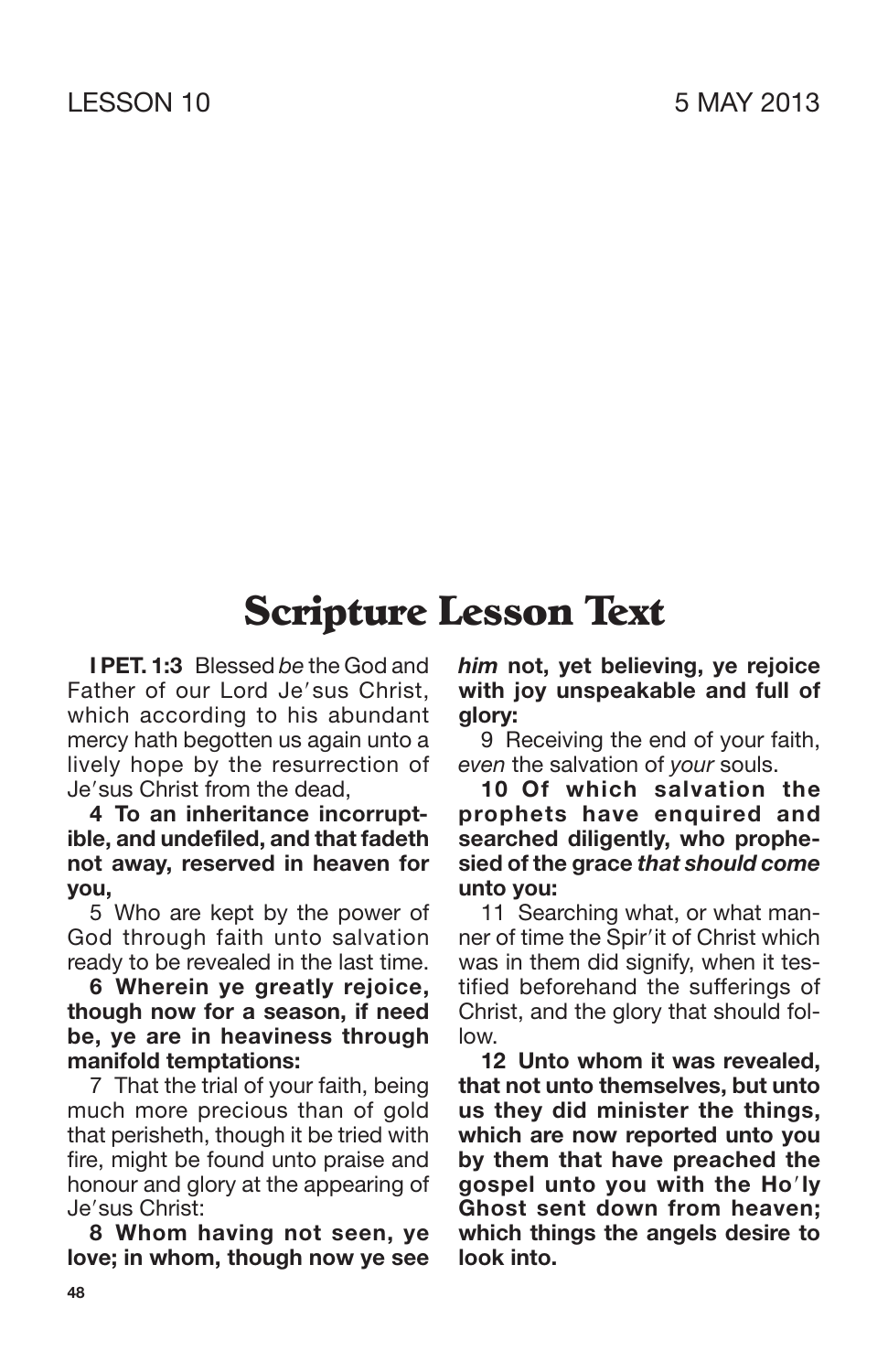## A Living Hope

### Lesson: I Peter 1:3-12

Read: I Peter 1:1-12

TIME: A.D. 63 PLACE: from Babylon (possibly Rome)

**GOLDEN TEXT—"Blessed be the God and Father of our Lord Jesus Christ, which according to his abundant mercy hath begotten us again unto a lively hope by the resurrection of Jesus Christ from the dead" (I Peter 1:3).**

# *Lesson and Its Truth*

The Apostle Peter wrote to Christians in the territory that is modern-day Turkey. In this world they were "strangers," or aliens, for their true home was in heaven. But in relation to God's kingdom, they were His chosen ones, set apart for His holy purposes (I Pet. 1:1-2).

This letter teaches Christ's followers to raise their sights from this evil world and to find comfort in the hope of their everlasting reward in heaven.

#### **OUR HOPE IS ALIVE—I Pet. 1:3-5**

Praise is the fitting response of those whom God has redeemed (Ps. 33:1). The apostle began his letter with an outpouring of praise: "Blessed be the God and Father of our Lord Jesus Christ" (I Pet. 1:3).

First Peter 1:3 is a verse rich with gospel truth. It is according to God's "abundant mercy" that we stand in His favor. He has "begotten us again" to new life. This new birth is to a "lively hope," a confident expectation of abundant life to come. And all of it is assured to us "by the resurrection of Jesus Christ from the dead."

The birth of a child provides an apt word picture of the new, redeemed life that God gives by the unseen working of the Holy Spirit. Jesus said, "Ye must be born again" (John 3:7). Without this spiritual rebirth, no one can enter the kingdom of heaven (vs. 3).

The Christian life is a hopeful, forward-looking life. We anticipate great and wonderful things. Every true Christian is a joint heir with Christ of the glory that is to come (Rom. 8:17).

Inheritance is a privilege of membership in a *family.* However, an inheritance of earthly wealth can be wasted or stolen or destroyed. How different is the indestructible inheritance that is "reserved in heaven" (I Pet. 1:4) for God's children! "The things which God hath prepared for them that love him" (I Cor. 2:9) are more wonderful than anything that has ever been seen or imagined.

Furthermore, God's children are kept by His power until their salvation in all its glory is revealed. He is the one who on that day "is able to keep [us] from falling, and to present [us] faultless" (Jude 1:24).

The Apostle Peter knew from experience the power of God to keep His chosen ones from falling. Jesus had told him, "Satan hath desired to have you, . . . but I have prayed for thee, that thy faith fail not" (Luke 22:31-32).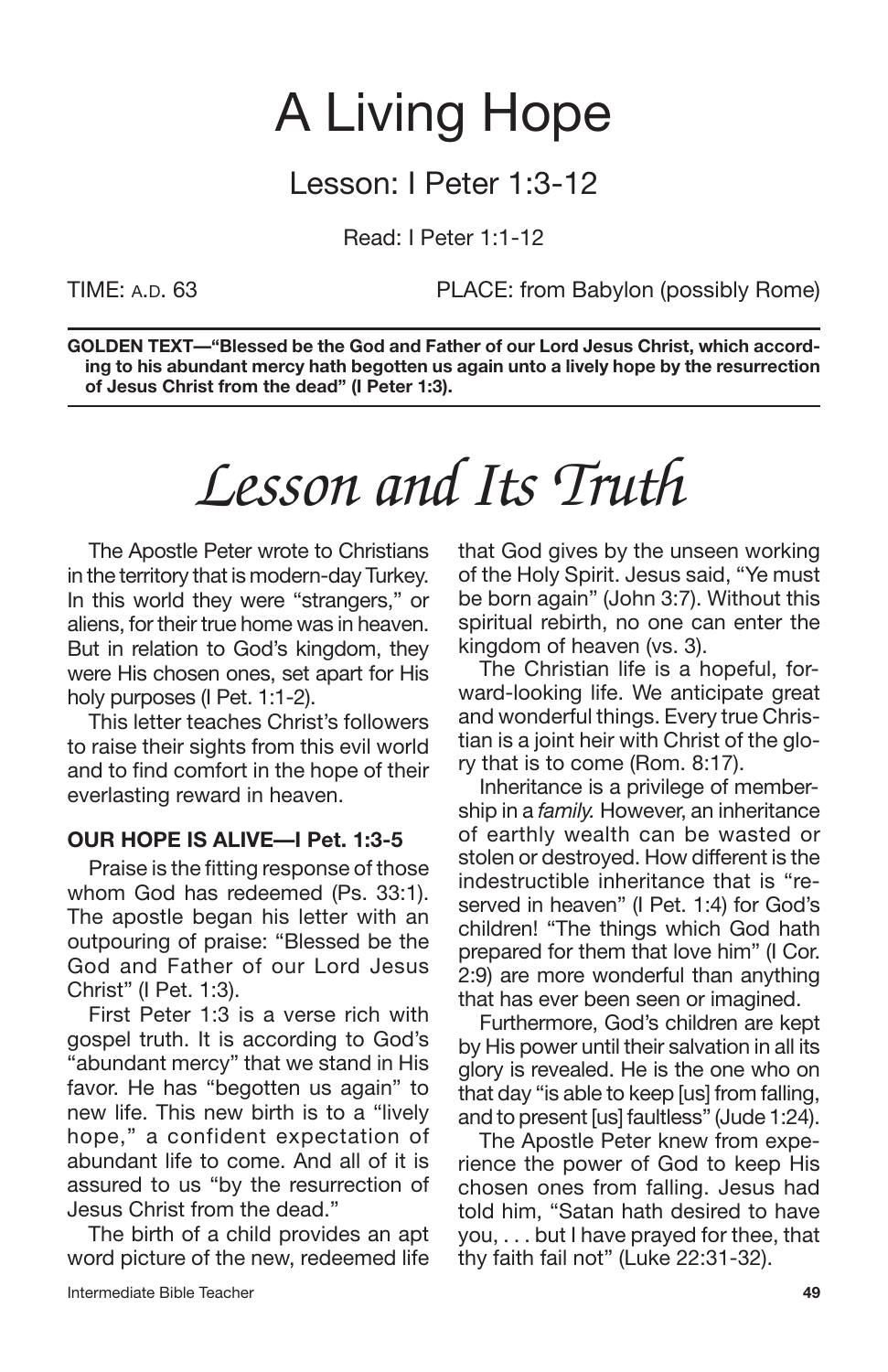Peter stumbled badly and denied Jesus three times, but God did not forsake him. Soon he was restored to Christ's service. God's true children, though they may stumble for a time, are held securely in His hand until their salvation is fully revealed "in the last time" (I Pet. 1:5).

Here we see the past, present, and future of our salvation. We have been born again, we are being kept, and we look forward to a glory that is yet to be revealed.

#### **OUR FAITH WILL ENDURE— I Pet. 1:6-9**

Confident that God will fulfill all that He has promised, a Christian can rejoice even in suffering.

Peter wrote this letter from his tender, pastoral heart. He remembered that he had been commissioned by Jesus to feed His lambs (John 21:15). He knew that his readers were enduring hardships as they strove to do right in an unrighteous world. He reminded them that the basis for their rejoicing was not their outward circumstances but their salvation.

Although no suffering seems brief when we are enduring it, we must remember that our hardships are only for a season, in contrast to our imperishable, eternal inheritance in heaven. The apostle did not dismiss his readers' hardships lightly. He acknowledged that they were "manifold" (I Pet. 1:6) and caused "heaviness," or distress.

Gold is one of the most precious metals. It is proved genuine, not destroyed, by the refiner's fire. Even so, it has no eternal value; it is part of this passing world that ultimately will be destroyed.

Like the refiner's fire, our hardships have a purpose. They are trials designed by God. Our faith in God is proved genuine by the fire of suffering. But, unlike gold, faith has eternal value. Our tested and proven faith will bring glory to God when Jesus returns to earth.

It is correct to emphasize faith in Jesus. But let us remember that He seeks not only our trust but also our *love.* Although His presence is invisible, it is very real and produces joy that words cannot describe.

How shall we endure our temporary suffering in this world? We must focus on the heavenly and eternal outcome of our faith: the salvation of our souls.

#### **OUR SALVATION WAS FORETOLD—I Pet. 1:10-12**

The gospel of Jesus Christ did not emerge as a brand-new message when Jesus came. Throughout the history of Israel, God's prophets had spoken and written of the grace that was to come as the Holy Spirit inspired them (II Pet. 1:21).

Jesus declared that the Old Testament Scriptures are a testimony of Him (John 5:39). He spoke at length of their witness regarding His suffering and the glory that would follow (Luke 18:31- 33).

The prophets did not fully understand the message that God was delivering through them. When and how would these things happen? How could the Saviour be both a Suffering Servant and a Glorious King?

In light of the New Testament Scriptures, we are privileged to understand the prophets' words better than the prophets did. When God spoke through them, it was for our benefit.

### **SIDELIGHTS**

**Manifold temptations.** It is important to understand how the word "temptation" is used in the Bible. It does not always mean "enticement to sin." In that sense, God never will tempt us (Jas. 1:13-14).

Trials and testings are also called temptations. In this sense, "God did tempt Abraham" (Gen. 22:1), for example. These events are under God's sovereign direction and for His purposes.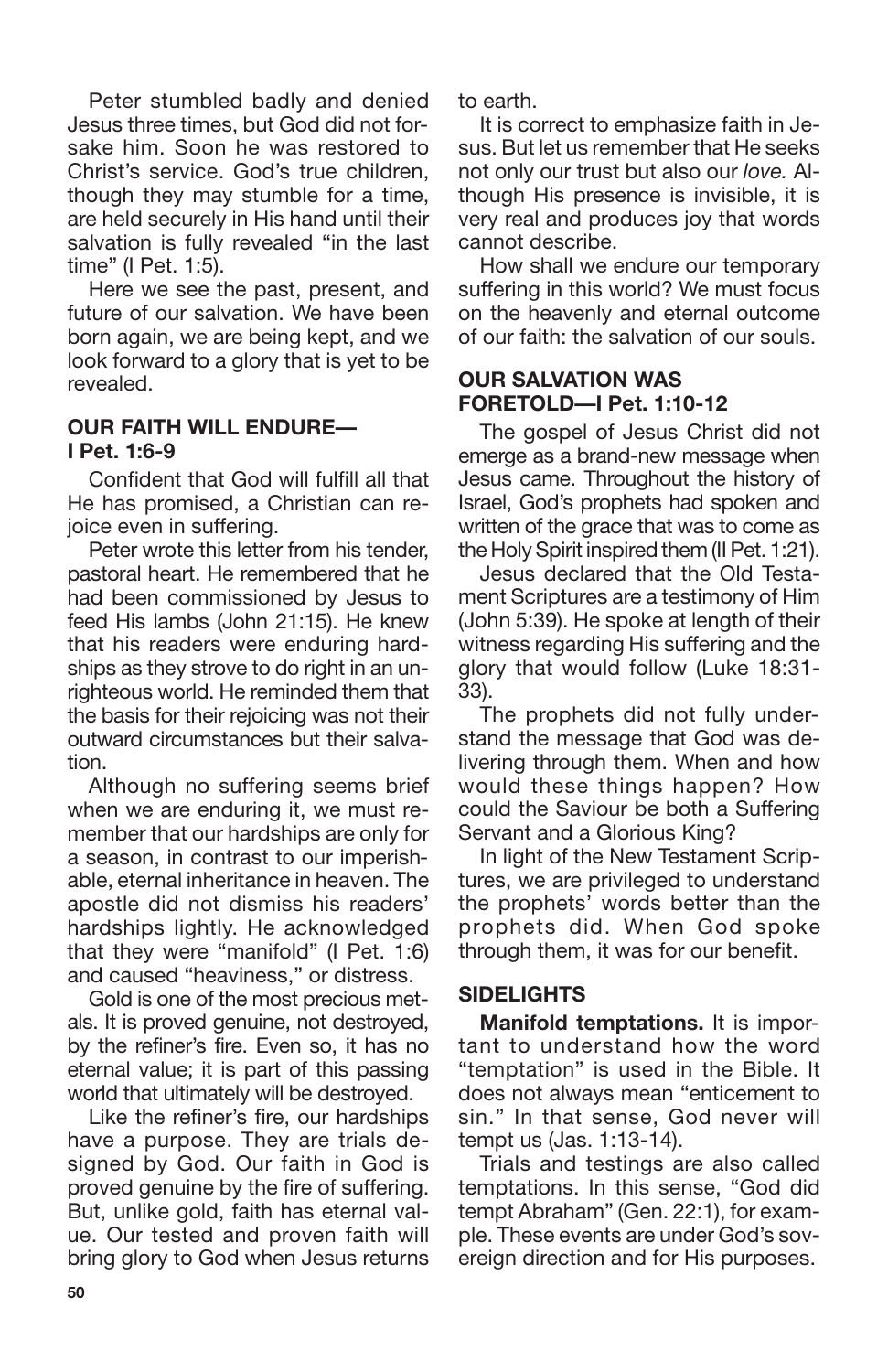**Spirit of Christ.** This is God the Holy Spirit, the Third Person of the Trinity. He so directed the writers of the Bible that their writings were exactly as God intended. That process is called "inspiration" (II Tim. 3:16; II Pet. 1:21).

The term "Spirit of Christ" does not confuse the Members of the Godhead; it expresses the unity and harmony among the Father, Son, and Holy Spirit.

# LESSONTHROUGH THE TEACHER

#### **Purpose**

Teach that the Christian faith is forward-looking. The hope of heaven gives us joy even when we must endure many hardships.

#### **Preparing to Teach the Lesson**

Ask God for wisdom as you seek to apply this lesson to your students' lives. The early adolescent years are a time of change and uncertainty. Anxiety, loneliness, and rejection are common. Young people may be ridiculed, maligned, or excluded due to convictions they hold.

Locate or sketch a map of Bible lands that shows Asia Minor and Rome.

#### **Presenting the Lesson**

Introduce the human author of I Peter. Help your students recall incidents from the life of Simon Peter. Conclude with Jesus' final instructions to him: "Feed my lambs" (John 21:15). Show that Peter's New Testament letters are part of his ministry that continues to feed Jesus' followers today.

Emphasize that Peter was writing to people with real-life struggles like ours. Use the map to show their location in Asia Minor (present-day Turkey). Also point out Rome, where the Apostle Peter wrote (figuratively called Babylon in I Peter 5:13).

### **LESSON FOR TODAY**

The keys to joy in the Christian life are found in our lesson text: Give praise to God. Set your hope on your heavenly inheritance. Adore the Saviour. Keep studying God's Word.

Do not wait until heaven to enjoy the benefits of salvation. If we set our thoughts on our Saviour and the glorious future He assures us, we can live in joy and hope now, no matter how difficult our situation may be.

### **LESSON IN OUTLINE**

- **I. OUR HOPE IS ALIVE—I Pet. 1:3-5**
- **II. OUR FAITH WILL ENDURE— I Pet. 1:6-9**
- **III. OUR SALVATION WAS FORE-TOLD—I Pet. 1:10-12**

### RESEARCH AND DISCUSSION

- 1. How does the Christian's heavenly inheritance differ from any earthly inheritance (I Pet. 1:4)?
- 2. What enables a Christian to rejoice even in the midst of suffering (vs. 6)?
- 3. Explain what is meant when we say the Scriptures were inspired by God (cf. II Tim. 3:16)?
- 4. How does the witness of the Old Testament prophets benefit us today?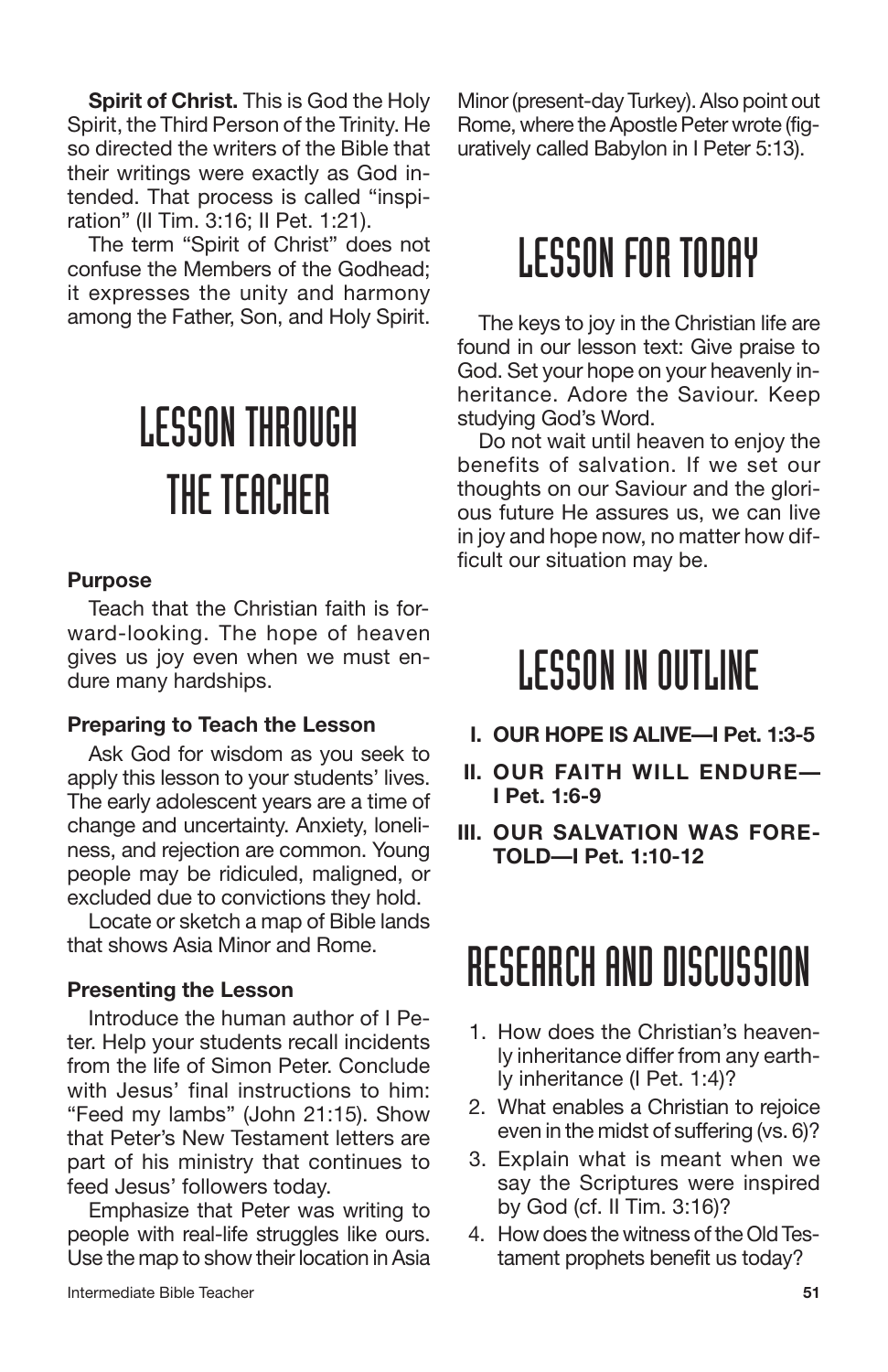### **Scripture Lesson Text**

**II PET. 1:3** According as his divine power hath given unto us all things that *pertain* unto life and godliness, through the knowledge of him that hath called us to glory and virtue:

**4 Whereby are given unto us exceeding great and precious promises: that by these ye might be partakers of the divine nature, having escaped the corruption that is in the world through lust.**

5 And beside this, giving all diligence, add to your faith virtue; and to virtue knowledge;

**6 And to knowledge temperance; and to temperance patience; and to patience godliness;**

7 And to godliness brotherly kindness; and to brotherly kindness charity.

**8 For if these things be in you, and abound, they make** *you that ye shall* **neither** *be* **barren nor unfruitful in the knowledge of our Lord Jesus Christ.**

9 But he that lacketh these things is blind, and cannot see afar off, and hath forgotten that he was purged from his old sins.

**10 Wherefore the rather, brethren, give diligence to make your calling and election sure: for if ye do these things, ye shall never fall:**

11 For so an entrance shall be ministered unto you abundantly into the everlasting kingdom of our Lord and Saviour Je'sus Christ.

**12 Wherefore I will not be negligent to put you always in remembrance of these things, though ye know** *them,* **and be established in the present truth.**

13 Yea, I think it meet, as long as I am in this tabernacle, to stir you up by putting *you* in remembrance;

**14 Knowing that shortly I must put off** *this* **my tabernacle, even as our Lord Je sus Christ hath shewed me.**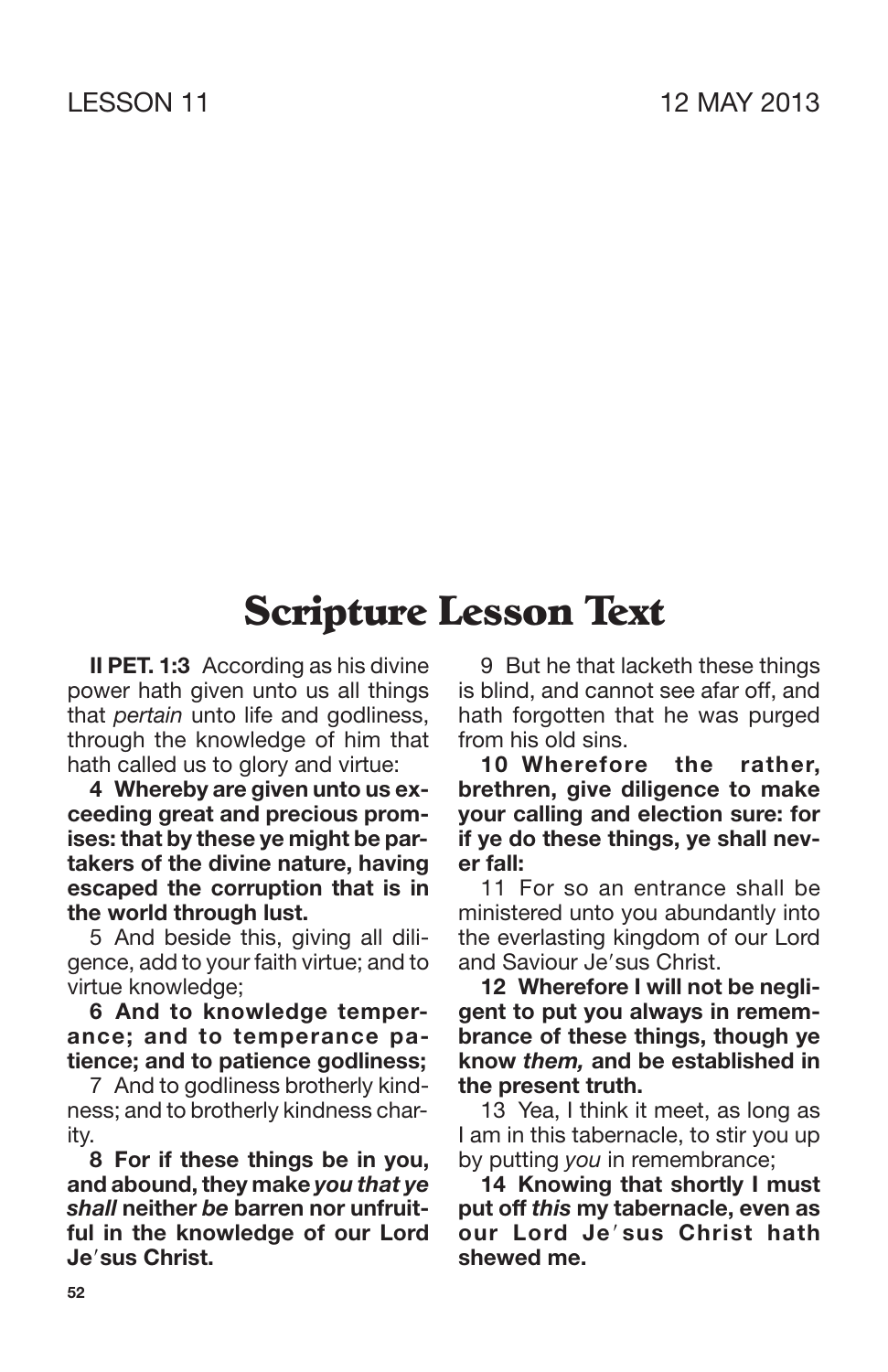### Equipped for Godliness

### Lesson: II Peter 1:3-14

Read: II Peter 1:1-21

TIME: about A.D. 64 PLACE: unknown

**GOLDEN TEXT—"His divine power hath given unto us all things that pertain unto life and godliness, through the knowledge of him that hath called us to glory and virtue" (II Peter 1:3).**

# *Lesson and Its Truth*

Jesus' mission to earth was all about bringing life. He said, "I am come that they might have life" (John 10:10). Through His gospel, we who were "dead in trespasses and sins" (Eph. 2:1) have been regenerated spiritually.

God equips His children for living their new lives, and He does it perfectly. It is then our duty to use what He has given in disciplined, sober Christian living.

#### **GOD HAS EQUIPPED YOU— II Pet. 1:3-4**

There is nothing ordinary about the Christian life. It is by God's divine power, not by our own might or wisdom, that we are equipped to live in godliness. We possess these resources through our knowledge of Him who has called us. To know God and Jesus Christ, whom He sent, is to possess life eternal (John 17:3).

Contemplate the awesome concept of knowing God. We are created in His image; our finite minds can, in a limited way, learn of His power, mind, and ways.

God has "called us to glory and virtue" and to be "partakers of the divine nature" (II Pet. 1:3-4). This does not mean that we acquire His infinite perfections, in this life or in heaven, for we shall always be finite creatures. It does mean that He will develop in us, in a true and substantial way, qualities that reside in Him: holiness, justice, truth, faithfulness, wisdom, mercy, and goodness.

#### **NOW DO YOUR PART—II Pet. 1:5-7**

The marks of true Christians do not develop without effort on our part. God is at work within us (Phil. 2:13), but our role is not passive. He has provided "all things that pertain unto life and godliness" (II Pet. 1:3), and we ought to "[give] all diligence" (vs. 5) to developing Christian character.

"Faith" is listed first, and it is necessary for all that follows. This is not the popular concept of faith, which is merely a confident optimism. Biblical faith is always centered on its *object,* the God whose promises never fail.

"Virtue" is inward moral excellence that is manifested outwardly. It produces a reputation that is above reproach. "Knowledge" is gained as we study and inquire to know God's mind and will. This means that no Christian has a right to be mentally lazy; rather, we all must seek to have well-taught and discerning minds.

"Temperance" is self-discipline. It means our natural appetites and pas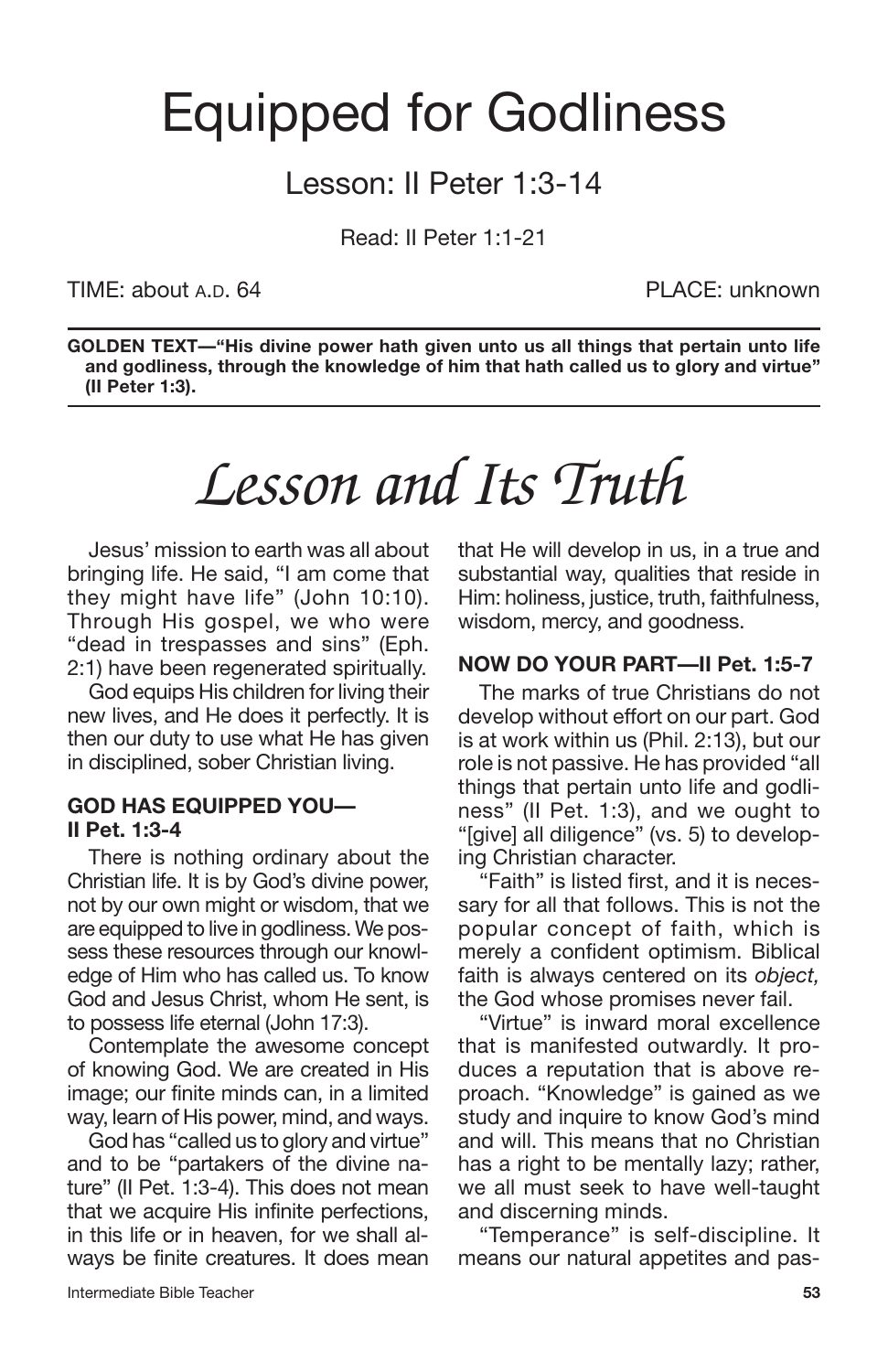sions do not rule us; rather, we gain mastery over them, not giving in to laziness or self-indulgence. "Patience" is more than just enduring minor annoyances graciously. It is persevering long in the Christian life, even when we are strongly tempted to quit.

"Godliness" speaks of the inner, Godward focus of our attitude and affections that ought to govern our thoughts, words, and actions. "Brotherly kindness" is godliness expressed in relationships with fellow believers. A sacrificial mercy and generosity should prevail among God's children (Gal. 6:10; I John 3:16).

Finally, "charity" is the selfless love described in I Corinthians 13. Like God's love for us, it is given freely, not in response to being loved. This love is seen in the deeds it produces.

#### **KEEP MAKING PROGRESS— II Pet. 1:8-11**

For Christians, character development should never be at a standstill. Our desire should be to develop character in which these virtues "abound" (II Pet. 1:8). The apostle's words speak of life and growth. This is a flourishing inner goodness that makes us "neither . . . barren nor unfruitful."

Contrast the professing Christian who is indifferent to these things. He lacks spiritual vision. The basic gospel truth is that we were cleansed from our former sins, and this should never be forgotten. Rather, it should energize us with joy and gratitude. Now that we have been saved, we ought to "walk in newness of life" (Rom. 6:4).

The apostle gave another pastoral exhortation to "give diligence" (II Pet. 1:10, cf. vs. 5). God has provided the means for us to live the Christian life (vs. 3); now we are to apply ourselves with discipline.

We do not guarantee our salvation when we make our "calling and election sure" (II Pet. 1:10); it is God who calls and saves and keeps us from falling. Rather, this verse speaks of our own assurance of our standing with God. Growth in Christian character (with the good works that it produces) assures us and confirms to others that we are His. "Hereby we do know that we know him, if we keep his commandments" (I John 2:3).

Always keep in mind the goal: "entrance . . . into the everlasting kingdom of our Lord and Saviour Jesus Christ" (II Pet. 1:11). The hope of heaven should not make us indifferent to this world and its needs. Rather, it gives us comfort and strength as we diligently fulfill our calling here and now.

#### **A PASTOR'S LAST COUNSEL— II Pet. 1:12-14**

Jesus had commissioned the Apostle Peter to feed His sheep (John 21:17). Many years later, knowing that his death was near, Peter remained diligent in his duty. Let us resolve to follow his example of faithfulness to the end of our days.

He was not now teaching new truths but rather reminding his readers of what they had been taught. He felt impelled to stir up these believers regarding things already stored in their memories.

Let us acquire a rich store of God's truth in our memories, for it is vitally important in the Christian life. Let us also listen to Christian teachers and friends who will stir up these truths in our hearts.

Peter referred to his physical body as a mere tent. This earthly body is a temporary dwelling, a tabernacle. Life is brief, and soon it will pass. We look forward to our permanent dwelling, which is "eternal in the heavens" (II Cor. 5:1).

For many years Peter had understood that he would die a martyr's death; Jesus had told him so, in veiled language (John 21:18-19). Now a more definite word from the Lord had come, telling Peter that the time was near.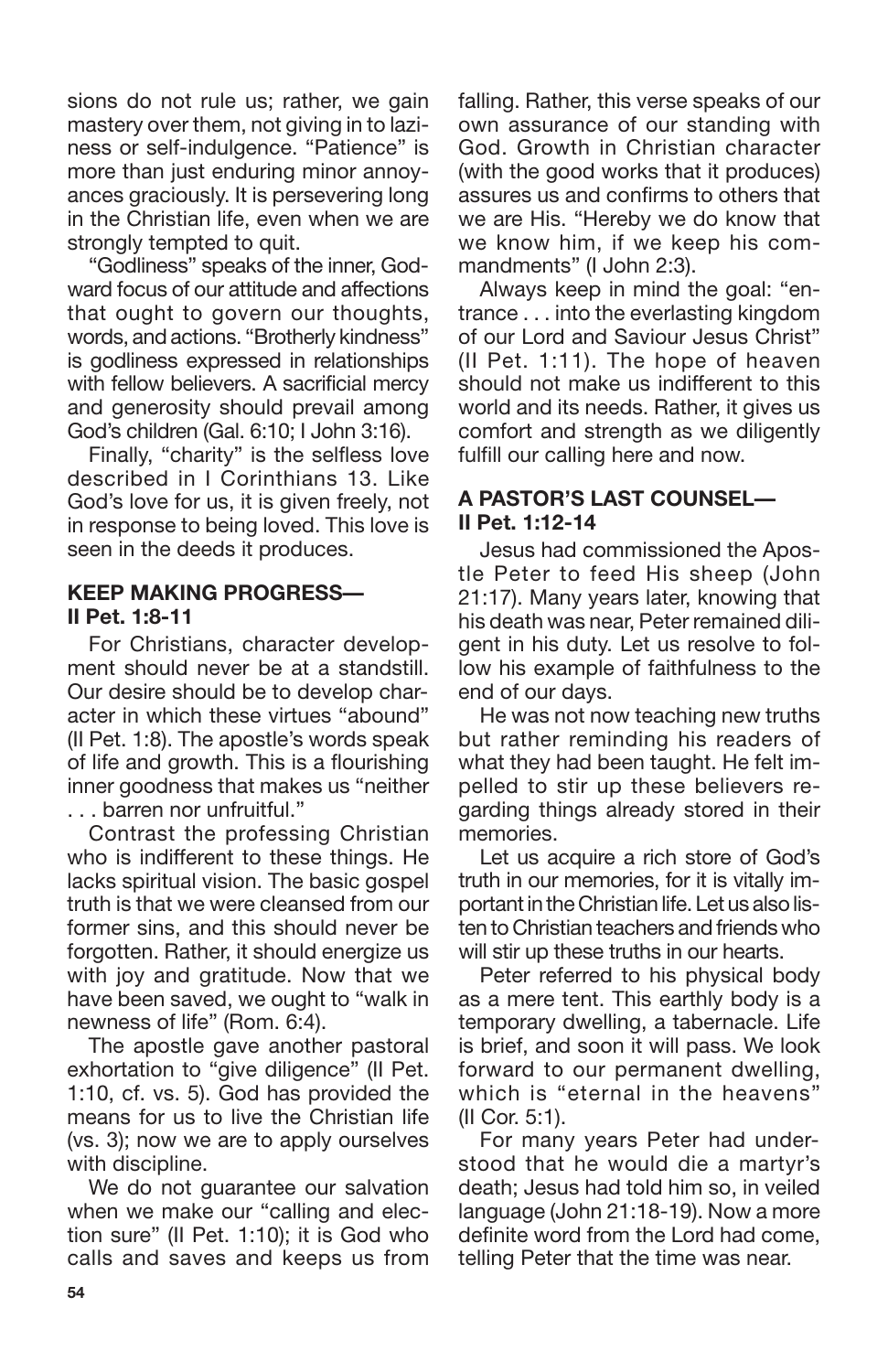#### **SIDELIGHTS**

**As long as I am in this tabernacle.** The apostle's words remind us that the opportunities of this life are limited because our time on earth is short. Peter resolved to fill his remaining days with obedience to the task Jesus had given him.

Moses contemplated the shortness of life and prayed, "Teach us to number our days, that we may apply our hearts unto wisdom" (Ps. 90:12). Learn to regard each day as a God-given set of opportunities to seek and do His will.

# LESSONTHROUGH THE TEACHER

#### **Purpose**

Teach that God's power is released to transform our lives as we apply His provision in diligent Christian living.

#### **Preparing to Teach the Lesson**

Prepare to explain each character quality in terms meaningful to your students. For example, "self-discipline" will be understood better than "temperance." "Unselfish love" will be more meaningful than "charity."

Create some realistic anecdotes about youngsters practicing (or failing to practice) these virtues in real-life situations among family and peers.

#### **Presenting the Lesson**

Have the students think about their various interests and hobbies (for example, fishing or baseball or music). Let them describe the equipment they cannot perform without. Explain that God has outfitted His children perfectly for the life He has called them to. Challenge them to identify what is right or wrong in the anecdotes you have prepared.

### **LESSON FOR TODAY**

Christian character is developed in small steps. In light of this lesson's list of Christian virtues, urge each student to identify one point for improvement. It might be a need to show compassion toward a classmate (charity) or to abstain from unworthy entertainments (virtue, godliness).

### **LESSON IN OUTLINE**

- **I. GOD HAS EQUIPPED YOU— II Pet. 1:3-4**
- **II. NOW DO YOUR PART—II Pet. 1:5-7**
- **III. KEEP MAKING PROGRESS— II Pet. 1:8-11**
- **IV. A PASTOR'S LAST COUNSEL— II Pet. 1:12-14**

### RESEARCH AND DISCUSSION

- 1. In what ways can we become more like God? What are some qualities of God that we will never attain?
- 2. List some influences in your life that oppose the Christian character qualities listed in II Peter 1:5- 7.
- 3. Suppose someone says, "God will accomplish His purposes without my efforts." How would you answer him?
- 4. Why is it important to be reminded of Bible truths that we have long known and understood?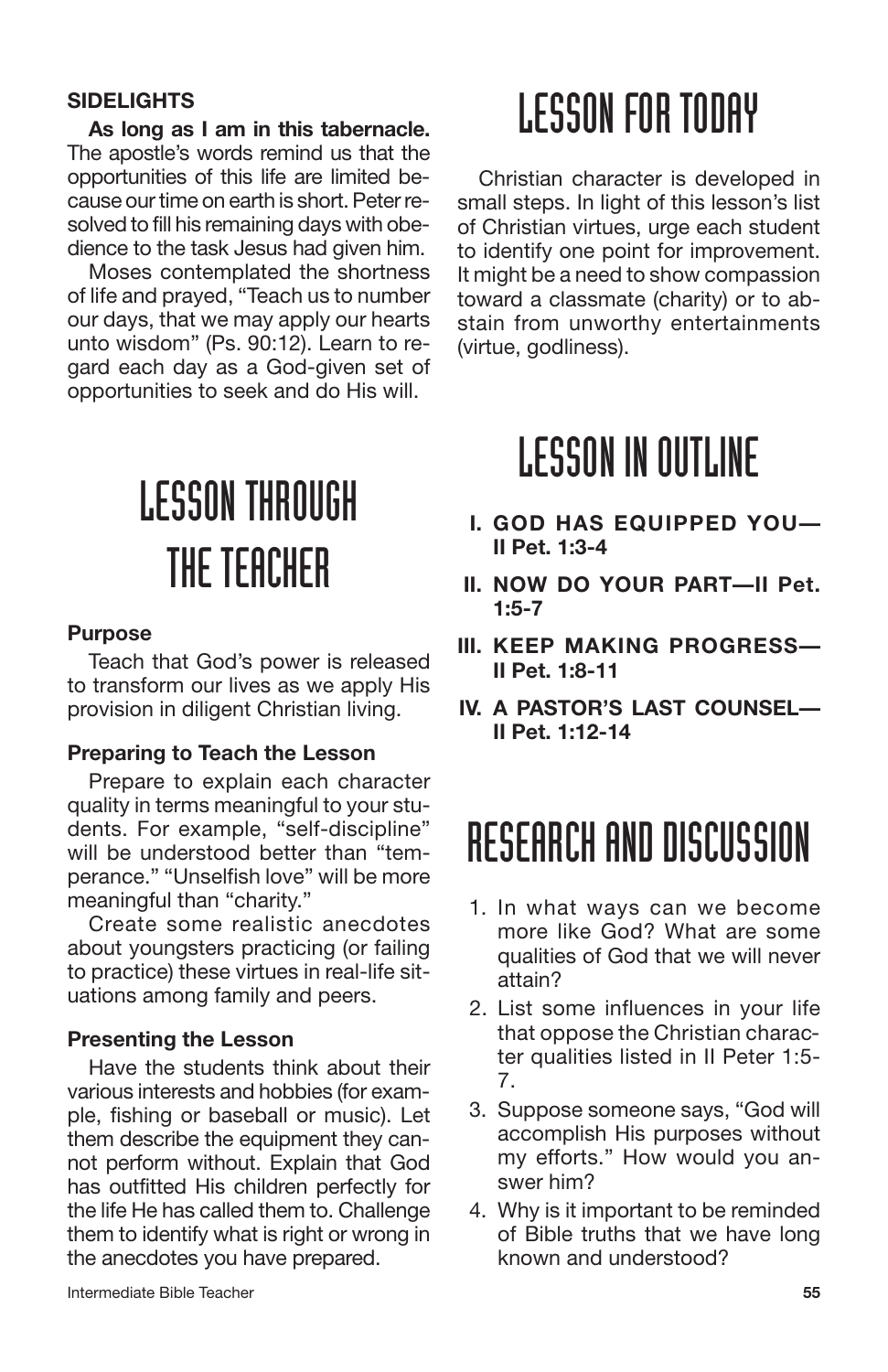### **Scripture Lesson Text**

**I PET. 4:1** Forasmuch then as Christ hath suffered for us in the flesh, arm yourselves likewise with the same mind: for he that hath suffered in the flesh hath ceased from sin;

**2 That he no longer should live the rest of** *his* **time in the flesh to the lusts of men, but to the will of God.**

3 For the time past of *our* life may suffice us to have wrought the will of the Gen'tiles, when we walked in lasciviousness, lusts, excess of wine, revellings, banquetings, and abominable idolatries:

**4 Wherein they think it strange that ye run not with** *them* **to the same excess of riot, speaking evil of** *you:*

5 Who shall give account to him that is ready to judge the quick and the dead.

**6 For for this cause was the gospel preached also to them that are dead, that they might be** **judged according to men in the flesh, but live according to God in the spirit.**

7 But the end of all things is at hand: be ye therefore sober, and watch unto prayer.

**8 And above all things have fervent charity among yourselves: for charity shall cover the multitude of sins.**

9 Use hospitality one to another without grudging.

**10 As every man hath received the gift,** *even so* **minister the same one to another, as good stewards of the manifold grace of God.**

11 If any man speak, *let him speak* as the oracles of God; if any man minister, *let him do it* as of the ability which God giveth: that God in all things may be glorified through Je'sus Christ, to whom be praise and dominion for ever and ever. Amen.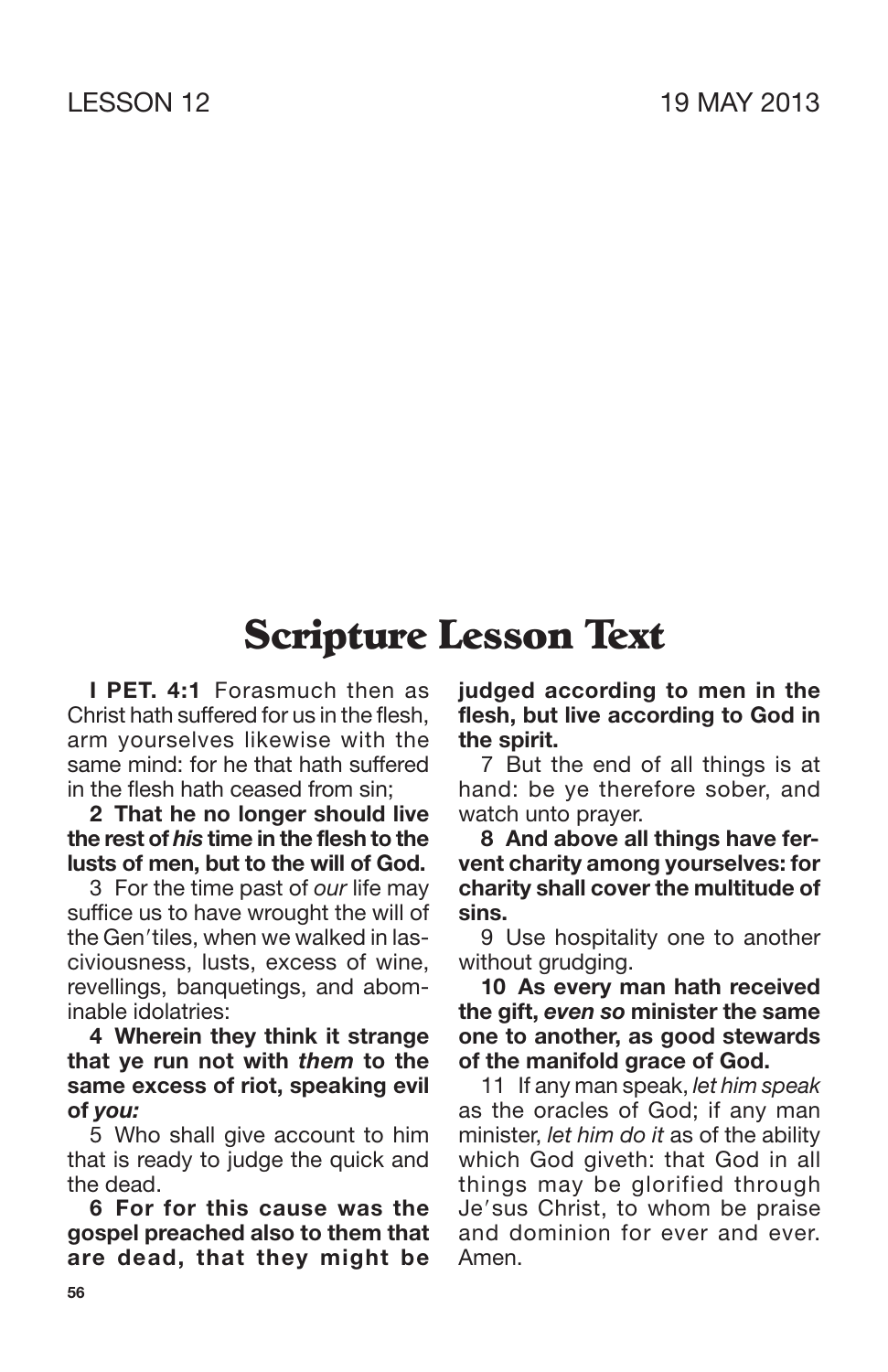### Serving One Another

### Lesson: I Peter 4:1-11

Read: I Peter 4:1-19

TIME: A.D. 63 PLACE: from Babylon (possibly Rome)

**GOLDEN TEXT—"As every man hath received the gift, even so minister the same one to another, as good stewards of the manifold grace of God" (I Peter 4:10).**

## *Lesson and Its Truth*

When we think about God's grace, we think about salvation. Grace is God's undeserved favor by which we are saved (Eph. 2:8-9). We are delivered from God's wrath and adopted into His family as joint heirs with His Son, Jesus Christ.

Less often we think of God's grace as something entrusted to each believer to manage in the service of his fellow saints. Yet the Bible teaches exactly that. If a Christian does not regard himself as a steward of the grace of God, his understanding of grace is incomplete.

#### **FORSAKING SIN—I Pet. 4:1-6**

**Say no to old passions (I Pet. 4:1- 2).** "Forasmuch . . . as" simply means "therefore." It introduces an idea that follows logically from what precedes. The subject was the suffering of Jesus Christ, who "once suffered for sins, the just for the unjust, that he might bring us to God" (3:18).

His suffering "in the flesh" (I Pet. 4:1) provides the attitude we should adopt. Since we are identified with Him and He has dealt with sin once and for all, we too ought to be finished with sin. As the Apostle Paul taught, "Reckon . . . yourselves to be dead indeed unto sin, but alive unto God" (Rom. 6:11).

We are instructed to arm ourselves with this attitude. We must train and discipline ourinner selves, because the fruit of our lives issues from within. It is by the renewing of our mind that we are transformed to do His will (Rom. 12:2).

We need armor (Eph. 6:11-17) because there are enemies of the Christcentered way of life. Satan and his hosts, the influence of a wicked world, and the sinful tendency of our own hearts all must be resisted.

No matter what a Christian's past life has been, God teaches him to focus on "the rest of his time" (I Pet. 4:2). Life is always from now on. What will you live for in your remaining days on earth? There are just two ways: "the lusts of men" (selfish human desires) and "the will of God" (vs. 2).

**Say no to the world's ways (I Pet. 4:3-6).** To paraphrase the apostle's words, Enough of past wickedness! The list that follows names the corrupt habits of "the Gentiles," that is, people who lived outside the influence of God's laws. The Jewish nation was rightfully mindful of the moral excellence of their law, which God had given to Moses.

The list of vices encompasses degenerate behavior of all kinds, includ-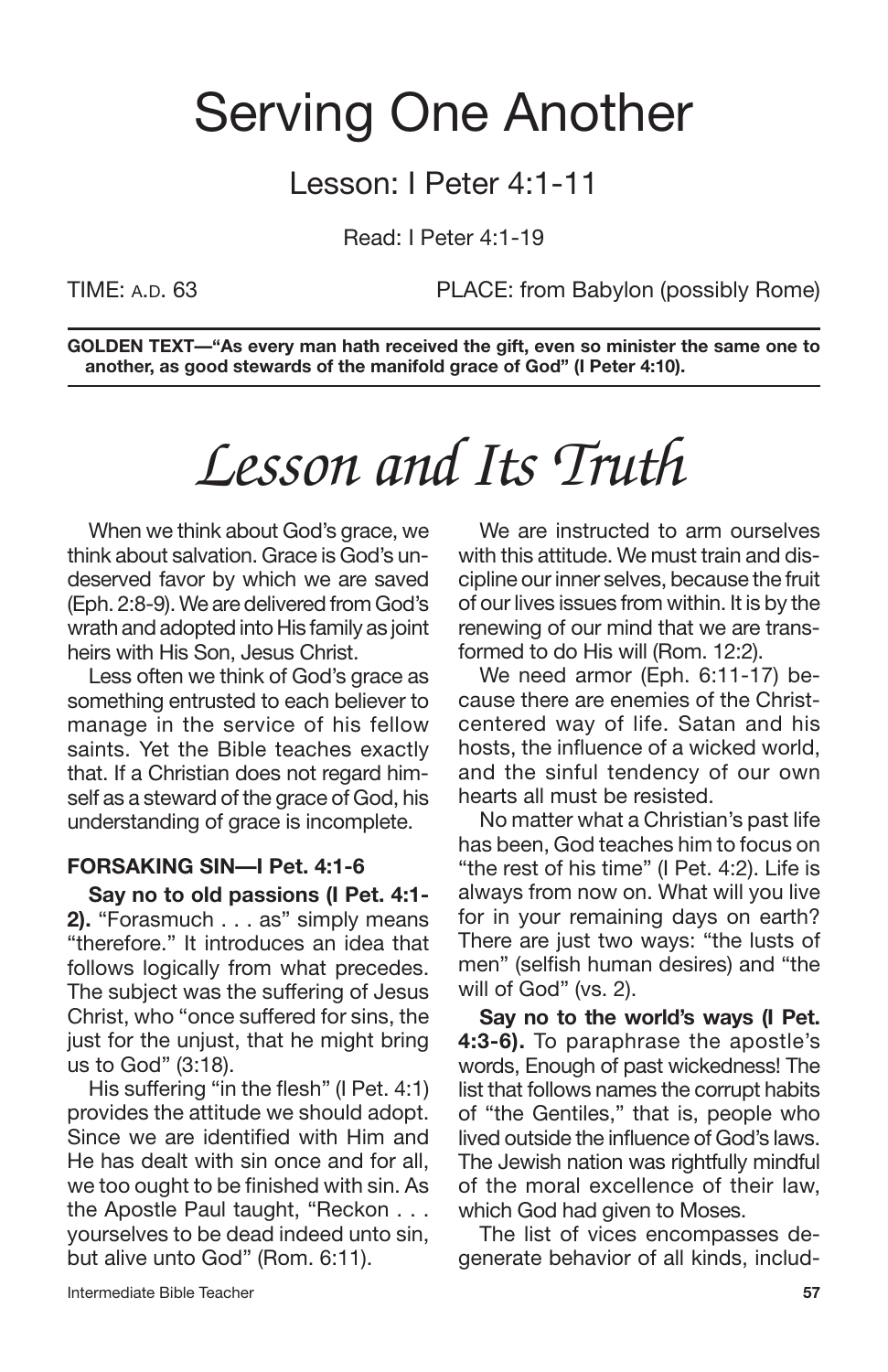ing gluttony, drunkenness, and sexual immorality. Such revelry often was related to the idol worship of the surrounding pagan culture; therefore the list concludes with "abominable idolatries" (I Pet. 4:3).

Those who live degenerate lives "think it strange" (I Pet. 4:4) when one of their number forsakes his old ways and his old friends to embrace righteousness. Not surprisingly, they speak abusively of such a person. They will someday "give account" (vs. 5) to God, the righteous Judge.

It is good for God's people to remember that Judgment Day is coming. It assures us that all our efforts at righteousness will be vindicated and rewarded and that the wrongs we suffer will be judged.

The language that follows (I Pet. 4:6) is difficult to interpret. "Them that are dead" probably refers to saints who had died physically but who first had received the gospel and been saved. They experienced the judgment of death just like all mortals, but in spirit they were very much alive.

#### **EMBRACING SERVANTHOOD— I Pet. 4:7-11**

**A new outlook (I Pet. 4:7).** "The end of all things is at hand." When we say the Lord's return is imminent, we simply mean it could occur at any time. That is what the apostles taught to their generation, and faithful Christians have lived with that expectation for nearly two thousand years.

In anticipation of the Lord's return, Peter emphasized three essentials of the Christian life. Be sober-minded, for it is a serious matter to stand at the threshold of eternity. Be watchful, for being on the alert for the Lord's return will keep you faithful to His commands. Be prayerful, for He accomplishes His will through the prayers of His people.

**A fellowship of love (I Pet. 4:8-11).** Love for one another should govern all relationships among the saints. "Charity" is unselfish love. "Hospitality . . . without grudging" is the performance of charity.

Christians ought to be willing to bear expense and inconvenience to help a brother or sister in need. Remember that Peter was writing to Christians facing hostility and hardship (I Pet. 1:6; 2:12). At such times, the need for Christians to help and support one another is especially great.

Besides the duty to show love to the saints, which binds every Christian, there is a duty that is unique to each individual. Within God's family, "there are diversities of gifts" (I Cor. 12:4) When God gives a gift, a duty always comes with it. We are gifted so that we may "minister . . . one to another" (I Pet. 4:10). This is an aspect of the grace of God, and His gifts are "manifold," or varied.

When we use our gifts, we are to remember God, who gave them (I Pet. 4:11). If your gift is to speak, speak in accordance with the words of God, who has first spoken to us. If your gift is to minister, or serve, be mindful that God enables you. Remember always that the Christian life is purpose-oriented, "that God in all things may be glorified through Jesus Christ" (cf. I Cor. 10:31).

### **SIDELIGHTS**

**Without grudging.** Your attitude matters. The apostle urged his readers to show not just hospitality one to another but hospitality without grudging. The underlying Greek word suggests a reluctance or resentment that is not entirely hidden—in other words, a murmuring or muted complaining.

Remember that God loves a cheerful giver (II Cor. 9:7). If you are tempted to resent the burden of serving others, ask Him to give you a heart of "fervent charity" (I Pet. 4:8).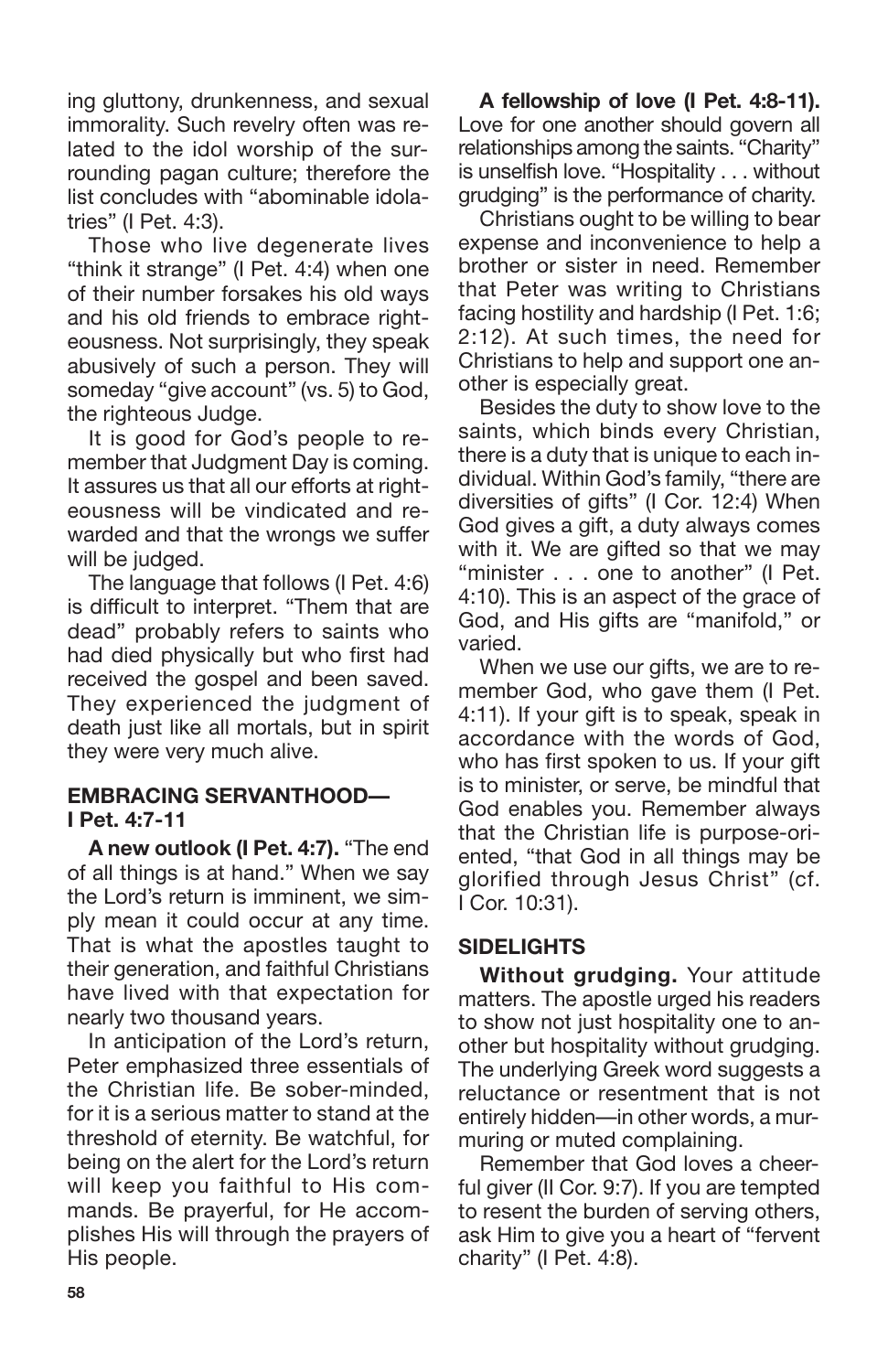# LESSONTHROUGH THE TEACHER

#### **Purpose**

Show that Christians are to live in anticipation of the Lord's return. This means living soberly and prayerfully and using God's gifts in loving service to our fellow saints.

#### **Preparing to Teach the Lesson**

Consider how readily your students may identify with the original readers of I Peter. Some of them may endure mocking and bullying when they take a stand for righteousness amid a defiling youth culture.

Intermediate students are not too young to serve in significant ways. Prepare to discuss how they might show God's grace in informal settings and in organized church ministries.

#### **Presenting the Lesson**

Part of the lesson must be presented in negative terms: the rebel's way of life must be forsaken and avoided. Caution against a self-righteous attitude, which might provoke undue scorn and hostility.

Emphasize the important role that young students fill among the Lord's people. When they are present and serving in the church, it is a great encouragement to the older saints.

### **LESSON FOR TODAY**

Your mental habits are important. Seek to develop a thought life that is finished with sin and looking forward to Jesus' return.

Prepare to be different from the sin-

ners around you, who may turn hostile and abusive. Beware of self-righteousness; rather, pray for those who mistreat you (Matt. 5:44).

Aim to develop more sober, disciplined, and prayerful habits of living. Pray for a generous, loving spirit that is willing to serve others in ways that may be costly and inconvenient. Seek to use your gifts in the service of your fellow Christians.

### **LESSON IN OUTLINE**

- **I. FORSAKING SIN—I Pet. 4:1-6**
	- **A. Say no to old passions (vss. 1- 2)**
	- **B. Say no to the world's ways (vss. 3-6)**
- **II. EMBRACING SERVANTHOOD—I Pet. 4:7-11**
	- **A. A new outlook (vs. 7)**
	- **B. A fellowship of love (vss. 8-11)**

### RESEARCH AND DISCUSSION

- 1. A Christian "should live the rest of his time" for "the will of God" (I Pet. 4:2). What are the advantages of starting on this path early in life?
- 2. What specific steps can a young Christian take to arm himself against influences that would entice him into defiling behavior?
- 3. How should our attitude and behavior be affected by remembering that Jesus could return at any time?
- 4. How can we discover and develop the unique gifts God has given us for service among His people?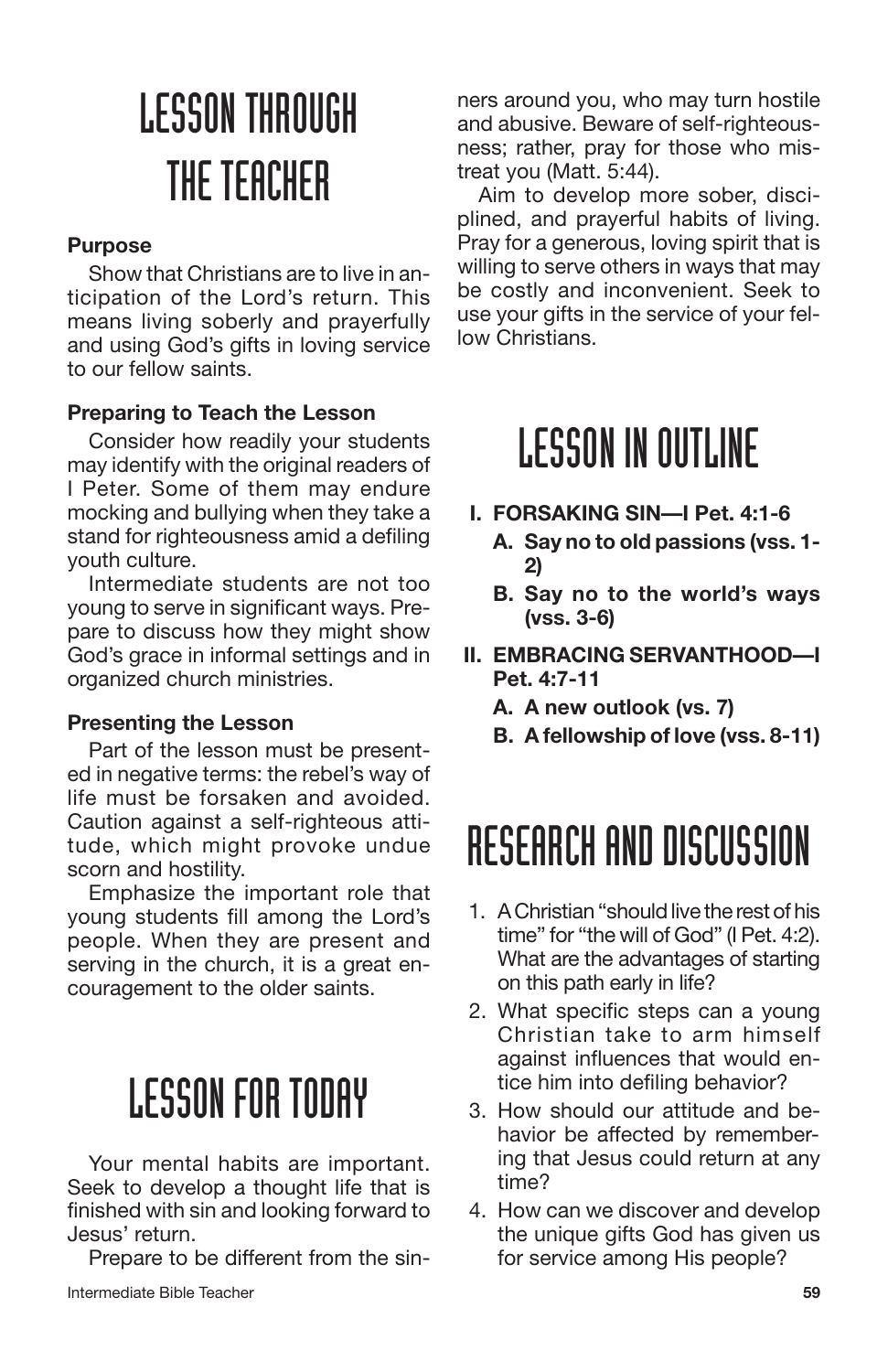### **Scripture Lesson Text**

**II PET. 3:3** Knowing this first, that there shall come in the last days scoffers, walking after their own lusts,

**4 And saying, Where is the promise of his coming? for since the fathers fell asleep, all things continue as** *they were* **from the beginning of the creation.**

5 For this they willingly are ignorant of, that by the word of God the heavens were of old, and the earth standing out of the water and in the water:

#### **6 Whereby the world that then was, being overflowed with water, perished:**

7 But the heavens and the earth, which are now, by the same word are kept in store, reserved unto fire against the day of judgment and perdition of ungodly men.

**8 But, beloved, be not ignorant of this one thing, that one day** *is* **with the Lord as a thousand years, and a thousand years as one day.**

9 The Lord is not slack concerning his promise, as some men count slackness; but is longsuffering to usward, not willing that any should perish, but that all should come to repentance.

**10 But the day of the Lord will come as a thief in the night; in the which the heavens shall pass away with a great noise, and the elements shall melt with fervent heat, the earth also and the works that are therein shall be burned up.**

11 *Seeing* then *that* all these things shall be dissolved, what manner *of persons* ought ye to be in *all* holy conversation and godliness,

**12 Looking for and hasting unto the coming of the day of God, wherein the heavens being on fire shall be dissolved, and the elements shall melt with fervent heat?**

13 Nevertheless we, according to his promise, look for new heavens and a new earth, wherein dwelleth righteousness.

**14 Wherefore, beloved, seeing that ye look for such things, be diligent that ye may be found of him in peace, without spot, and blameless.**

15*a* And account *that* the longsuffering of our Lord *is* salvation.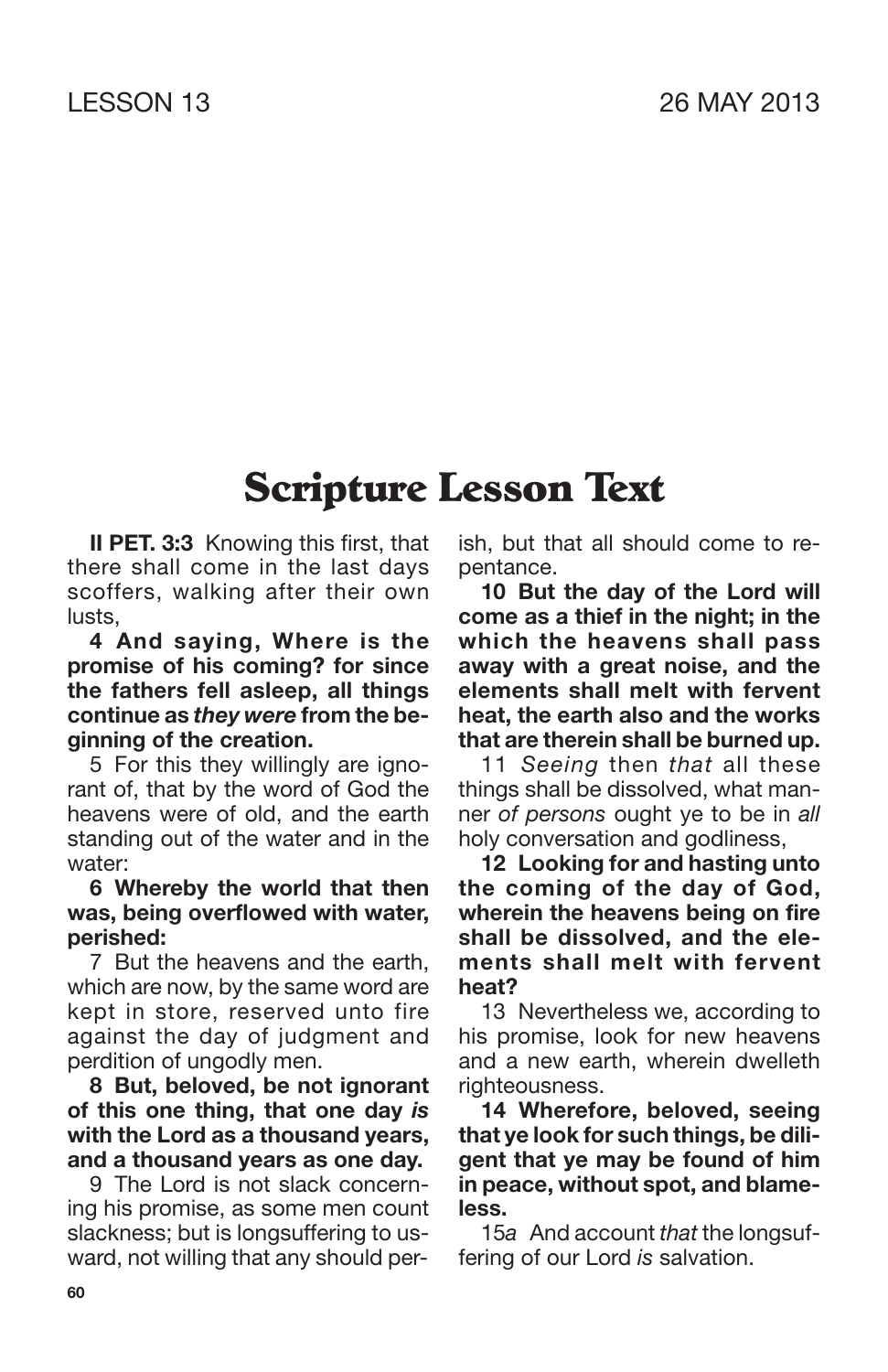### The Hope of His Coming

### Lesson: II Peter 3:3-15*a*

Read: II Peter 3:1-18

TIME: about A.D. 64 PLACE: unknown

**GOLDEN TEXT—"The Lord is not slack concerning his promise, as some men count slackness; but is longsuffering to us-ward, not willing that any should perish, but that all should come to repentance" (II Peter 3:9).**

# *Lesson and Its Truth*

Ever since Jesus ascended to heaven, His followers have looked expectantly for His return. This is the blessed hope of the Christian.

How can we keep this hope alive when His coming is long delayed? Where can we find reassurance when we are surrounded by scoffers who ridicule the promise of His return?

God has anticipated these questions. In this lesson, we will consider His answers.

#### **IGNORANT SCOFFERS— II Pet. 3:3-7**

The Apostle Peter wrote about "the last days" (II Pet. 3:3). The New Testament writers were mindful that they lived in the last days—not necessarily the end of history, but the era before the final events. The Saviour had come in fulfillment of Scripture, and the next thing they anticipated was His second coming.

One sign of that final age can be seen all around us today. There are scoffers who desire only to satisfy their sinful desires. Notice that mind-set and lifestyle go together. Those who mock God's words also live morally degraded lives, "walking after their own lusts" (II Pet. 3:3).

Scoffers ridicule the notion that Jesus will return as the reigning King and Judge of the earth. In their eyes, the world continues as it always has since ancient times—in fact, since the beginning of the world.

Such mockers are "willingly . . . ignorant" (II Pet. 3:5). This is not the ignorance of the earnest seeker who desires to be taught. It is the willful ignorance of the unrighteous who suppress the truth (Rom. 1:18- 20). They will not come to terms with the knowledge of God that resides deep in their hearts, for then they would have to submit in obedience to Him.

They deny that God created the world of nature. The Bible teaches that "the worlds were framed by the word of God" (Heb. 11:3). He spoke, "and it was done" (Ps. 33:9).

Just as surely as God sent the cataclysmic Flood of Noah's day, so He will intervene again at Judgment Day, the day of destruction of the ungodly (II Pet. 3:6-7). Until then, the heavens and the earth are "kept in store" by His almighty decree.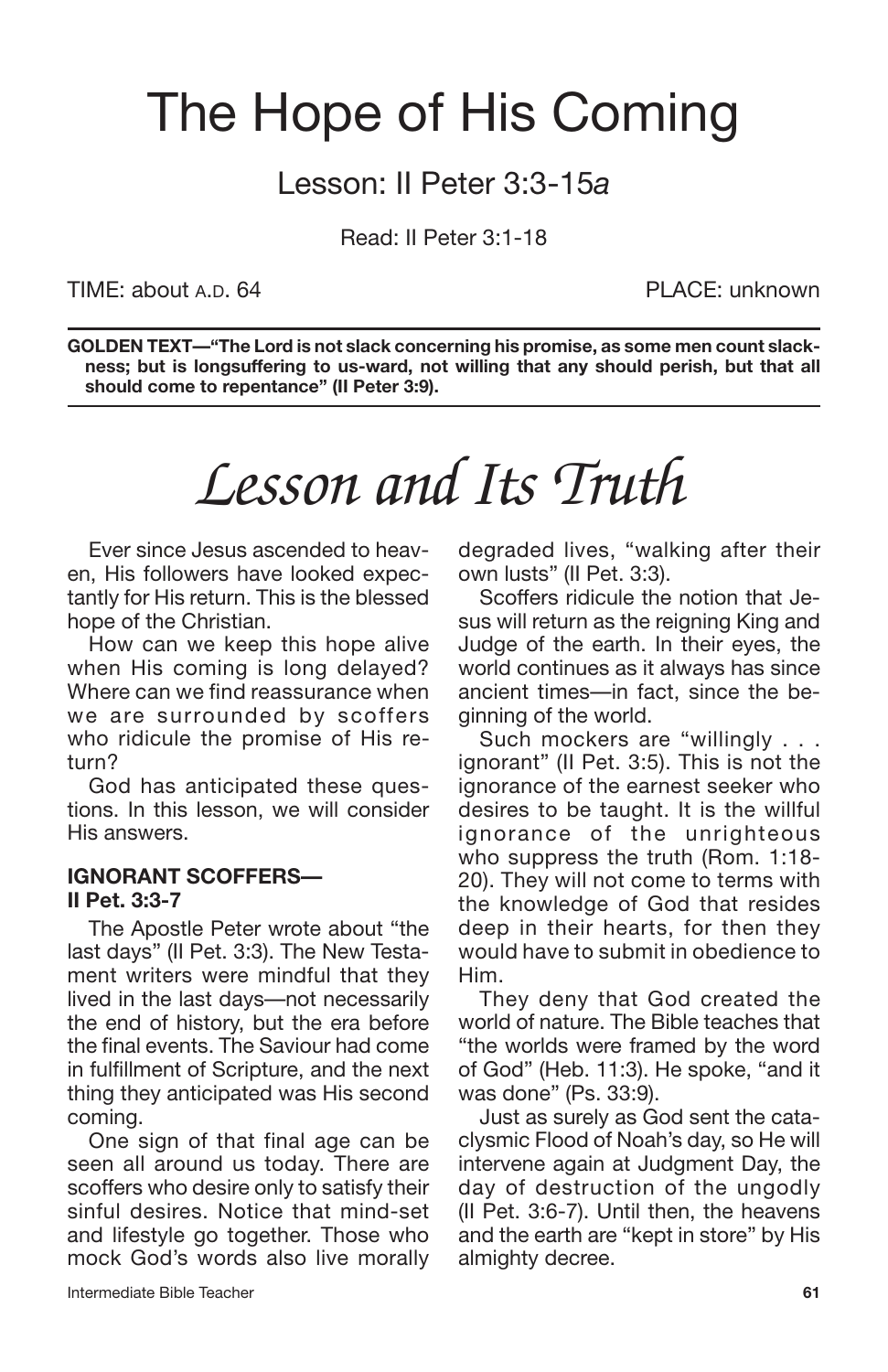#### **EXPECTANT SAINTS—II Pet. 3:8-10**

The apostle addressed his readers as his "beloved" (II Pet. 3:8). Love for our fellow saints is a mark of every true Christian. "We know that we have passed from death unto life, because we love the brethren" (I John 3:14).

Next is an exhortation: "Be not ignorant" (II Pet. 3:8). A true Christian will not persist in willful ignorance as scoffers do. But there is also ignorance that results from the neglect or absence of sound teaching, and we must guard against it.

God's perspective on the passing of time is not like ours. Moses contemplated God's eternal existence and prayed, "A thousand years in thy sight are but as yesterday when it is past" (Ps. 90:4). He also reflected on the shortness of human life: "It is soon cut off, and we fly away" (vs. 10). We humans see a brief window of perhaps eighty years, while God sees all of eternity.

We should not think that God is "slack" (II Pet. 3:9), or slow, to keep the promise of Christ's return. Rather, we should see His gracious patience. Jesus' coming is delayed so that the day of salvation may be prolonged and more souls may "come to repentance."

The Day of the Lord will come like "a thief in the night" (II Pet. 3:10); that is, it will surprise all who are unprepared for it. The apostle here described only the final outpouring of God's wrath on the earth. This destruction of the earth by fire will follow Jesus' return and His glorious reign of peace.

#### **LIVING IN EXPECTATION— II Pet. 3:11-15***a*

Truth has consequences. Here, in the usual pattern of the New Testament letters, doctrinal teaching gives way to instruction for living.

Knowing about God's plan for the future indicates "what manner of persons" (II Pet. 3:11) we ought to be. Our lives should be marked by holy conduct and godliness—that is, behavior and character befitting people who live in anticipation of Judgment Day. (In earlier times, "conversation" meant conduct or behavior. That is how it should be understood here.)

"Looking for and hasting unto the coming of the day of God" (II Pet. 3:12) carries the idea of expectantly waiting. Consider the amazing thought that we can actually hasten the coming of that day. Through our prayers, our obedience, and our faithful proclaiming of the gospel, God is accomplishing what He has purposed to complete before the end.

God's plan for the ages does not end in doom. He teaches us to "look for new heavens and a new earth" (II Pet. 3:13) where righteousness will prevail.

The expectation of heaven should be more than a comfort during our time on earth; it should sharpen our desire to "be found of him in peace, without spot, and blameless" (II Pet. 3:14). Spiritual wholeness is a state of peace with God, with others, and with ourselves (cf. Rom. 5:1). Moral excellence ought to be the goal and desire of every Christian.

Again the apostle emphasizes the patience of God. When Judgment Day is delayed, the day of salvation is prolonged. This demonstrates the merciful, long-suffering character of God (II Pet. 3:15).

#### **SIDELIGHTS**

**All things continue as they were.** In their science classes your students may learn a principle called "uniformitarianism," meaning that the processes of nature have always operated, without exception, in ways that can be observed and measured now. This outlook denies God's intervention in the affairs of this world.

It is true that nature is governed by consistent laws. The study of science, with all its benefits, is possible because of these laws. But the Bible also affirms that God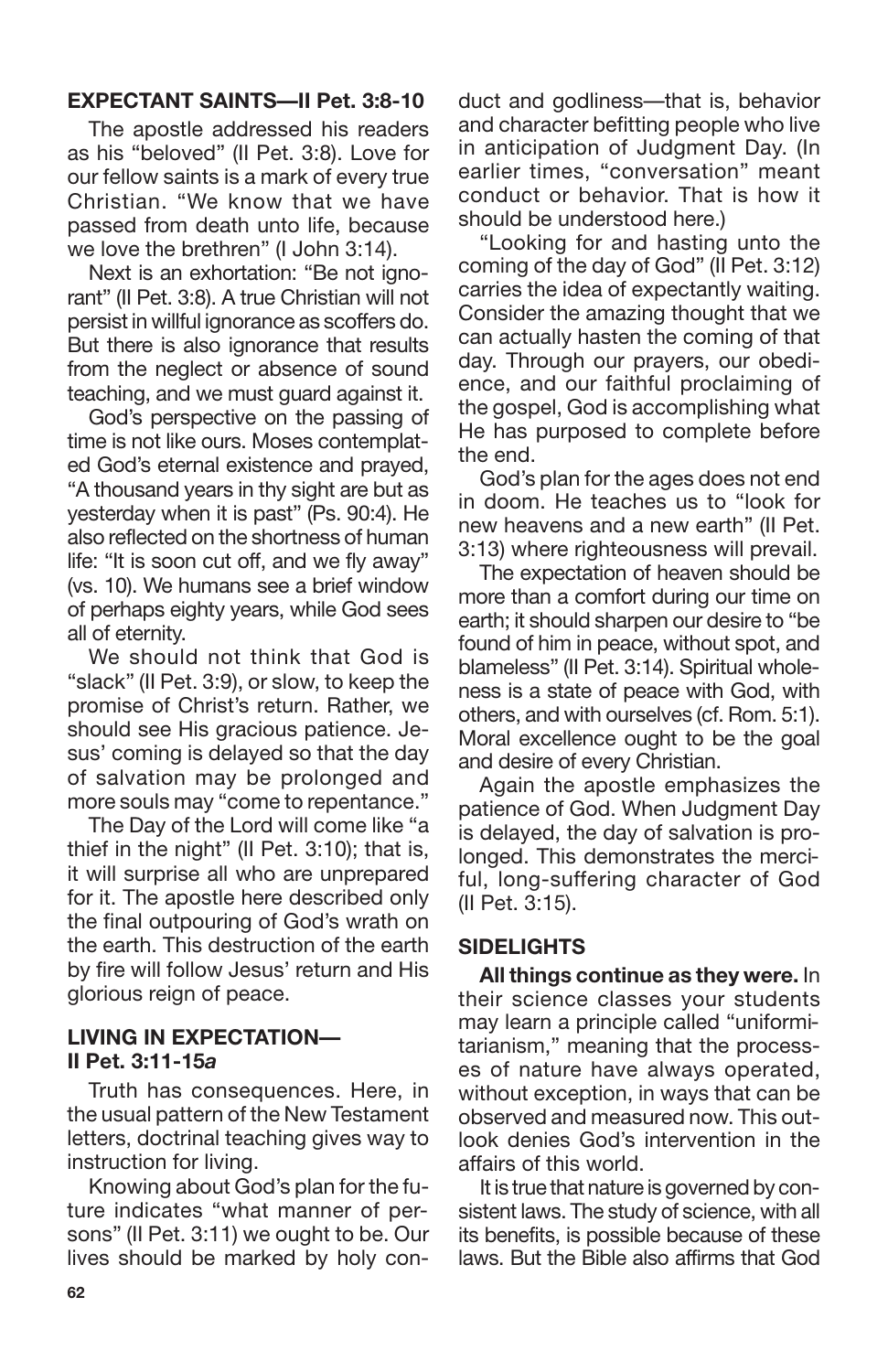governs and intervenes in His world.

God created and sustains all things by His almighty word (Heb. 1:1-3), and He can overrule laws of nature when He wills to do so. Miracles are those exceptional events in which God occasionally overrules nature's laws. Someday God will intervene drastically in judgment; the Flood in Noah's day is the historic precedent for this.

# LESSONTHROUGH THE TEACHER

#### **Purpose**

Teach that Christ's return is still the blessed hope of the Christian and that it should comfort us and motivate godly living.

#### **Preparing to Teach the Lesson**

As you pray and study, be mindful of your students' everyday lives. Do they attend schools where history and science are taught from a viewpoint that denies God's role? Do they have peers who scoff at Christian beliefs?

Before class, draw two clusters of stick figures on the board. Label one cluster "SCOFFERS" and the other "SAINTS."

#### **Presenting the Lesson**

Your students have observed mockery of biblical faith from teachers, peers, or entertainment media. Discuss what they have seen and the proper Christian response to it.

Use your drawing. From time to time, erase one figure among the "SCOFFERS" and redraw it among the "SAINTS." Emphasize what God is doing as we await Jesus' return. His will and purpose are to bring sinners to repentance (II Pet. 3:9).

## **LESSON FOR TODAY**

We must live amid those who deny and ridicule what we believe, but we must not become shaken or angered by their scoffing. Rather, let us pray for their salvation. Also prepare to speak humbly and persuasively to those who are earnestly seeking the truth (I Pet. 3:15).

Do not doubt or become impatient at the long wait for the Lord's return. Rejoice that the day of salvation is prolonged. Develop the disciplined holiness that befits one who is looking forward to and preparing for His coming.

## **LESSON IN OUTLINE**

- **I. IGNORANT SCOFFERS—II Pet. 3:3-7**
- **II. EXPECTANT SAINTS—II Pet. 3:8- 10**
- **III. LIVING IN EXPECTATION—II Pet. 3:11-15***a*

### RESEARCH AND DISCUSSION

- 1. How should we respond to a scoffer who only wants to mock God's words (Prov. 26:4; Matt. 7:6)? How would our response differ for a sincere seeker who wants to learn?
- 2. The expectation of the Day of the Lord should be life changing (II Pet. 3:11, 14). Discuss the character and behavior that should follow.
- 3. How is the ignorance of scoffers different from the ignorance of a genuine Christian who needs to be taught (vss. 5, 8)?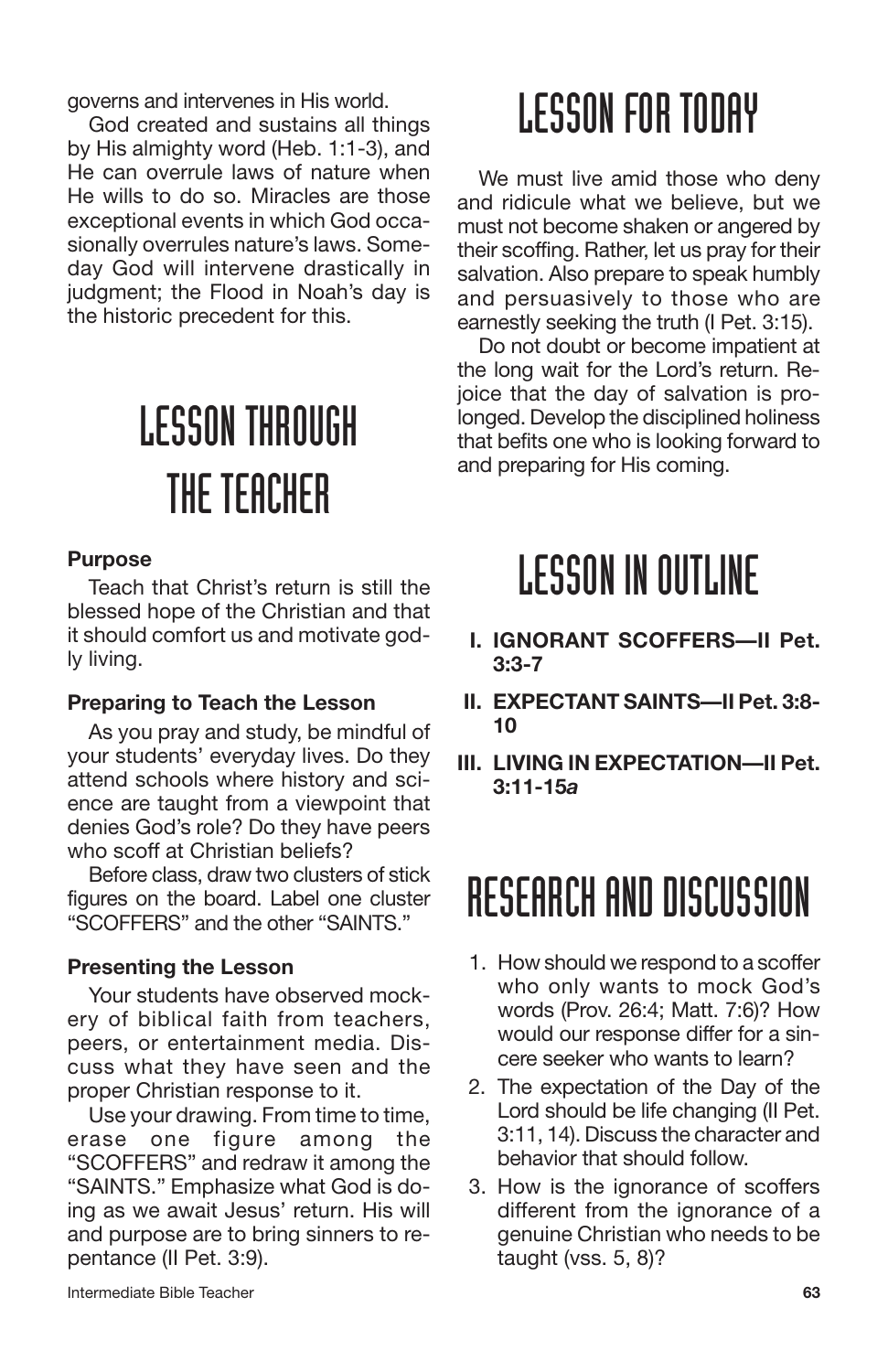### Daily Bible Readings for Home Study and Worship

(Readings are for the week previous to the lesson topics.)

#### **1. 3 March. A Glorious Reign Ahead**

- M.—The Lord Deals with the Mighty. Dan. 5:13-21.
- T.—The Lord Judges the Powerful. Dan. 5:22-31.
- W.—The Plot to Undermine Daniel. Dan. 6:1-10.
- T.—The Plot Fails. Dan. 6:11-23.
- F.—Daniel's God Is Exalted. Dan. 6:24-28.
- S.—Daniel's Vision. Dan. 7:1-8.
- S.—The Exaltation of the Coming One. Dan. 7:9-14.

#### **2. 10 March. Daniel's Prayer of Confession**

- M.—Daniel's Resolve. Dan. 1:8-15.
- T.—Daniel's Recognition. Dan. 1:16-21.
- W.—The King's Challenge. Dan. 2:1-11.
- T.—Daniel's Intervention. Dan. 2:12-16.
- F.—Daniel's Success. Dan. 2:36-49.
- S.—Daniel's Prayer of Supplication. Dan. 9:15-19.
- S.—Daniel's Prayer of Confession. Dan. 9:4-14.

#### **3. 17 March. Daniel's Vision Explained**

- M.—A Guide into the Future. Exod. 23:20-25.
- T.—A Messenger of Rebuke. Judg. 2:1-5.
- W.—A Messenger with Good News. Luke 1:8-20.
- T.—A Messenger from God. Luke 1:26-38.
- F.—A Helper in Understanding. Dan. 8:13-18.
- S.—A Helper in Response to Prayer. Dan. 9:20-27.
- S.—A Helper in Facing the Future. Dan. 8:19-26.

#### **4. 24 March. The Privilege of Serving**

- M.—Keeping the Passover. Deut. 16:1-8.
- T.—The Meaning of the Passover. Exod. 12:21-27.
- W.—Preparations for the Last Supper. Luke 22:7-13.
- T.—Partaking of the Lord's Table. I Cor. 10:14-22.
- F.—Showing Contempt for the Church. I Cor. 11:17-22.
- S.—Examine Yourselves. I Cor. 11:23-32.
- S.—The Last Supper. Luke 22:14-30.

#### **5. 31 March. Hope Restored (Easter)**

- M.—The Trial Before Pilate. Luke 23:13-25.
- T.—The Crucifixion of Jesus. Luke 23:32-38.
- W.—The Death of Jesus. Luke 23:44-49.
- T.—The Burial of Jesus. Luke 23:50-56.<br>F—The Messiah's Suffering Isa 53:3-9
- -The Messiah's Suffering. Isa. 53:3-9.
- S.—The Empty Tomb. Luke 24:1-12.
- S.—The Lord Has Risen Indeed! Luke 24:13-21, 28-35.

#### **6. 7 April. Promises Kept**

**64**

- M.—Appearances of the Risen Lord. I Cor. 15:1-8.
- T.—The Appearance to Mary Magdalene. John 20:11-18.
- W.—The Appearance to Thomas. John 20:24-29.
- T.—The Appearance to Seven Disciples. John 21:1-8.
- F.—Breakfast with the Disciples. John 21:9-14.
- S.—Simon Peter Called to Follow. John 21:15-19.
- S.—You Are Witnesses of These Things. Luke 24:36-53.

#### **7. 14 April. New Power to Proclaim the Truth**

- M.—I Will Not Leave You Orphaned. John 14:18-24. T.—Abide in Me. John 15:1-7.
- W.—The Coming of the Advocate. John 16:1-11.
- T.—Raised Up and Freed from Death. Acts 2:22-28.
- F.—The Promise of the Spirit. Acts 2:14-21.
- S.—The Promise Received. Acts 2:29-36. S.—The Day of Pentecost. Acts 2:1-13.
- 

#### **8. 21 April. Living with Hope**

- M.—The Hopeless Human Situation. Isa. 59:9-15.
- T.—The Source of Hope. Isa. 59:15-21.
- W.—Waiting in Hope. Ps. 38:9-15.
- T.—Hoping Against Hope. Rom. 4:16-25.
- F.—Seizing the Hope Set Before Us. Heb. 6:13-20.
- S.—The God of Hope. Rom. 15:7-13.
- S.—Encourage One Another with Hope. I Thess. 4:13—5:11.

#### **9. 28 April. Standing Firm in Hope**

- M.—An Appointed Time. Ps. 75:1-10.
- T.—The Day Is Coming. Mal. 4:1-6.
- W.—No Good Thing Withheld. Ps. 84:1-12.
- T.—My Help Comes from the Lord. Ps. 121:1-8.
- F.—The Hope of Eternal Life. Titus 3:1-7.
- S.—Kept Sound and Blameless. I Thess. 5:23-28.
- S.—Eternal Comfort and Good Hope. II Thess. 2:1-3, 9-17.

#### **10. 5 May. A Living Hope**

- M.—A Desperate Cry for Hope. Job 6:8-13.
- T.—Days Without Hope. Job 7:1-6.
- W.—Will Mortals Live Again? Job 14:7-17.
- T.—My Times Are in Your Hands. Ps. 31:9-16.
- F.—The Lord Preserves the Faithful. Ps. 31:19-24.
- S.—Hope in God's Faithfulness. Lam. 3:19-24.
- S.—New Birth into a Living Hope. I Pet. 1:3-12.

#### **11. 12 May. Equipped for Godliness**

- M.—Full of Goodness and Knowledge. Rom. 15:14-21.
- T.—The Beginning of Knowledge. Prov. 1:2-7.
- W.—An Example in Self-control. Titus 1:5-9.
- T.—Enduring to the End. Matt. 24:9-14.
- F.—A Life of Godliness and Dignity. I Tim. 2:1-7.
- S.—Love for One Another. I Pet. 3:8-12.
- S.—Standing on God's Precious Promises. II Pet. 1:3-14.

#### **12. 19 May. Serving One Another**

- M.—Trust God to Provide. Luke 12:22-28.
- T.—The Unfailing Treasure. Luke 12:29-34.
- W.—Be Alert and Ready. Luke 12:35-40.
- T.—The Thoughtful and Prudent Manager. Luke 12:41-48.
- F.—The Perfect Gift from Above. Jas. 1:12-18.
- S.—Faithful in Little and Much. Luke 16:10-13.
- S.—Good Stewards of God's Grace. I Pet. 4:1-11.

#### **13. 26 May. The Hope of His Coming**

T.—Return to the Lord. Hos. 14:1-7. F.—Teaching the Ways of God. Mic. 4:1-5. S.—I Will Come Again. John 14:1-7.

- M.—Distressing Times Will Come. II Tim. 3:1-9.
- T.—Warnings for False Prophets. Jer. 23:23-32. W.—Warnings for Rich Oppressors. Jas. 5:1-6.

S.—The Promise of the Lord's Coming. II Pet. 3:3-15.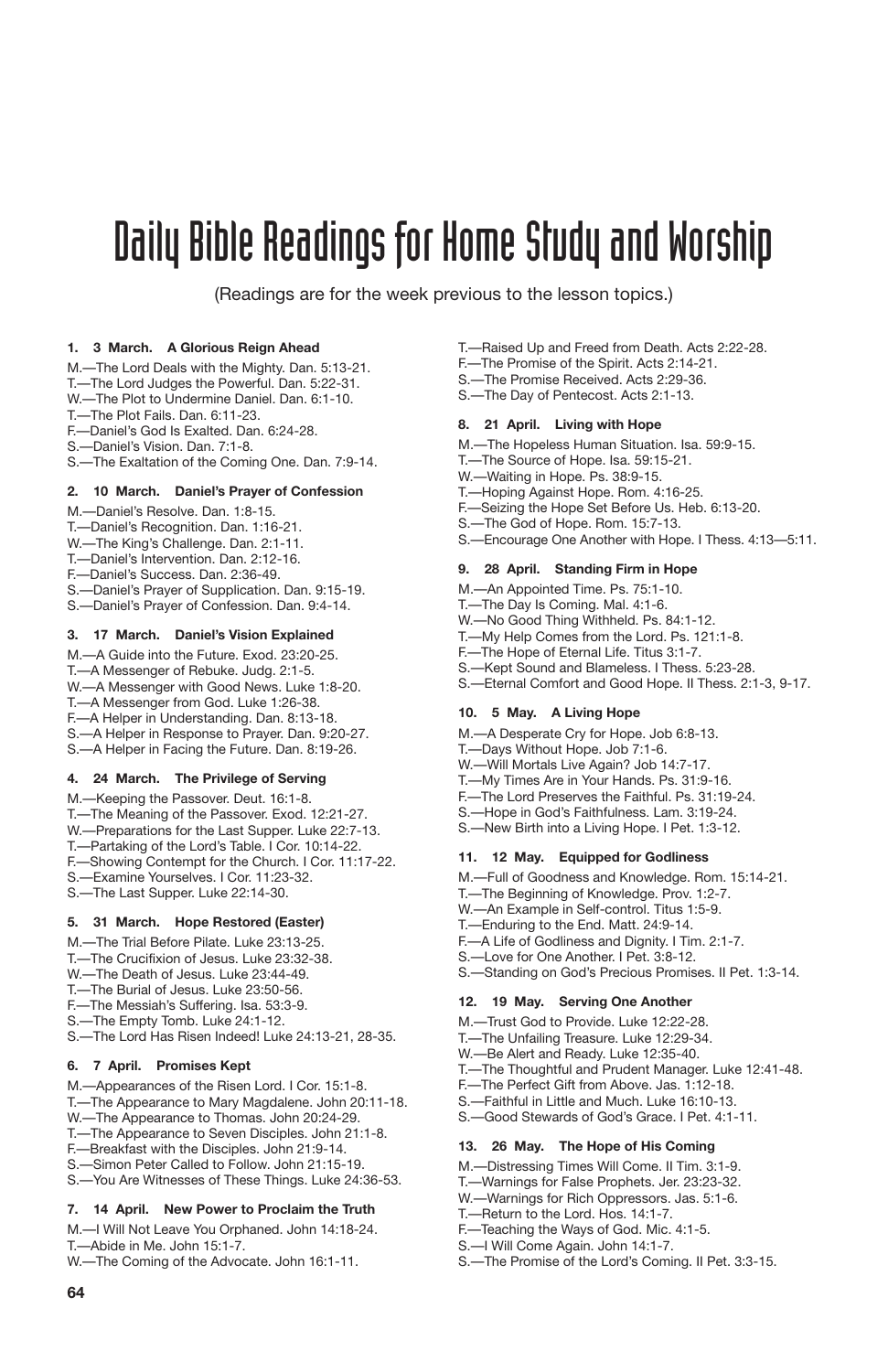